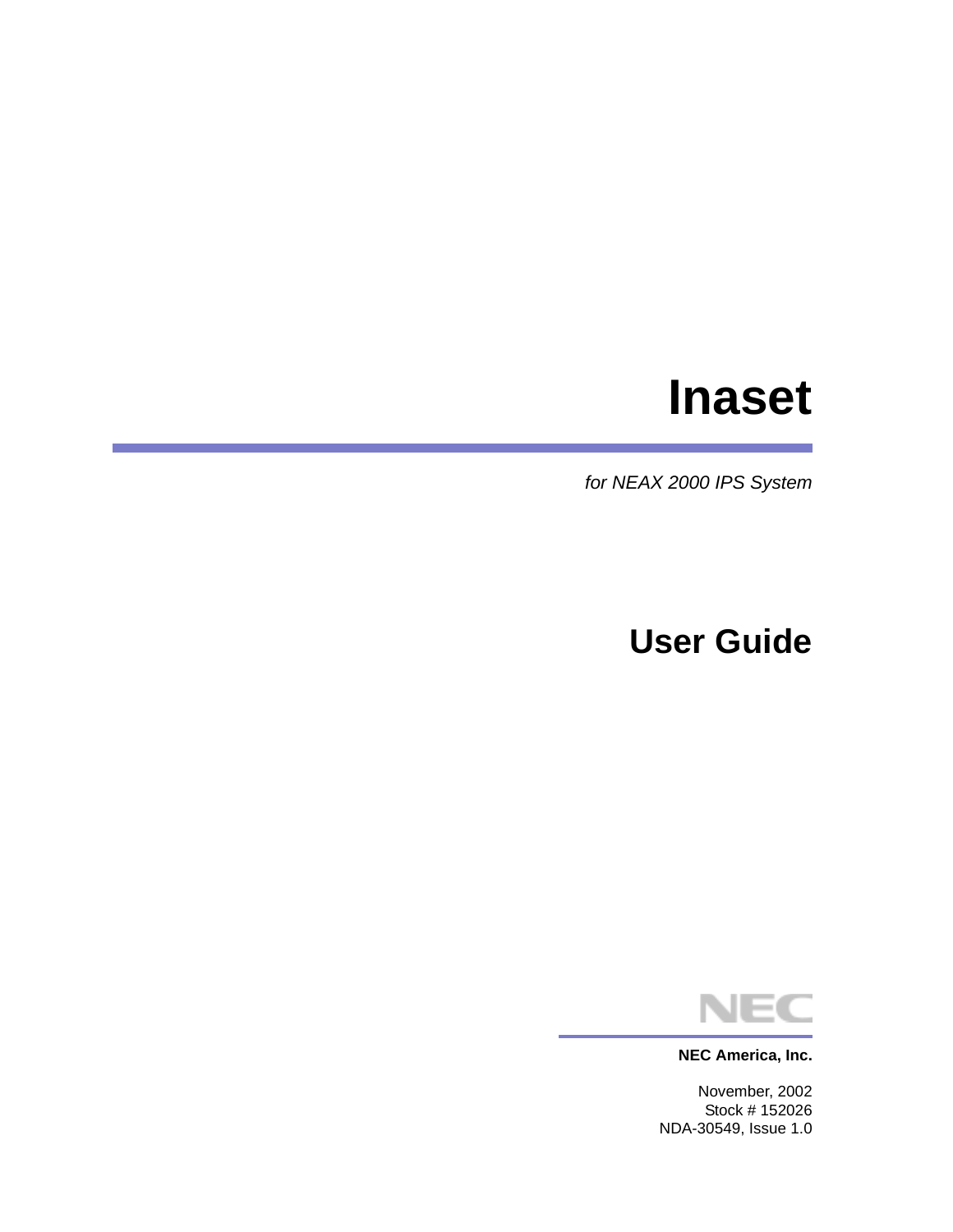# **Liability Disclaimer**

NEC America, Inc. reserves the right to change the specifications, functions, or features, at any time, without notice.

NEC America, Inc. has prepared this document for the exclusive use of its employees and customers. The information contained herein is the property of NEC America, Inc. and shall not be reproduced without prior written approval from NEC America, Inc.

NEAX and D<sup>term</sup> are registered trademarks of NEC Corporation.

#### © 2002 NEC America, Inc.

Printed in the USA

MS-DOS, Microsoft, Windows, Windows NT, and Windows 2000 are registered trademarks of Microsoft Corporation. Microsoft Windows 95 and Microsoft Windows 98 are trademarks of Microsoft Corporation.

All other brand or product names are or may be trademarks or registered trademarks of, and are used to identify products or services of, their respective owners.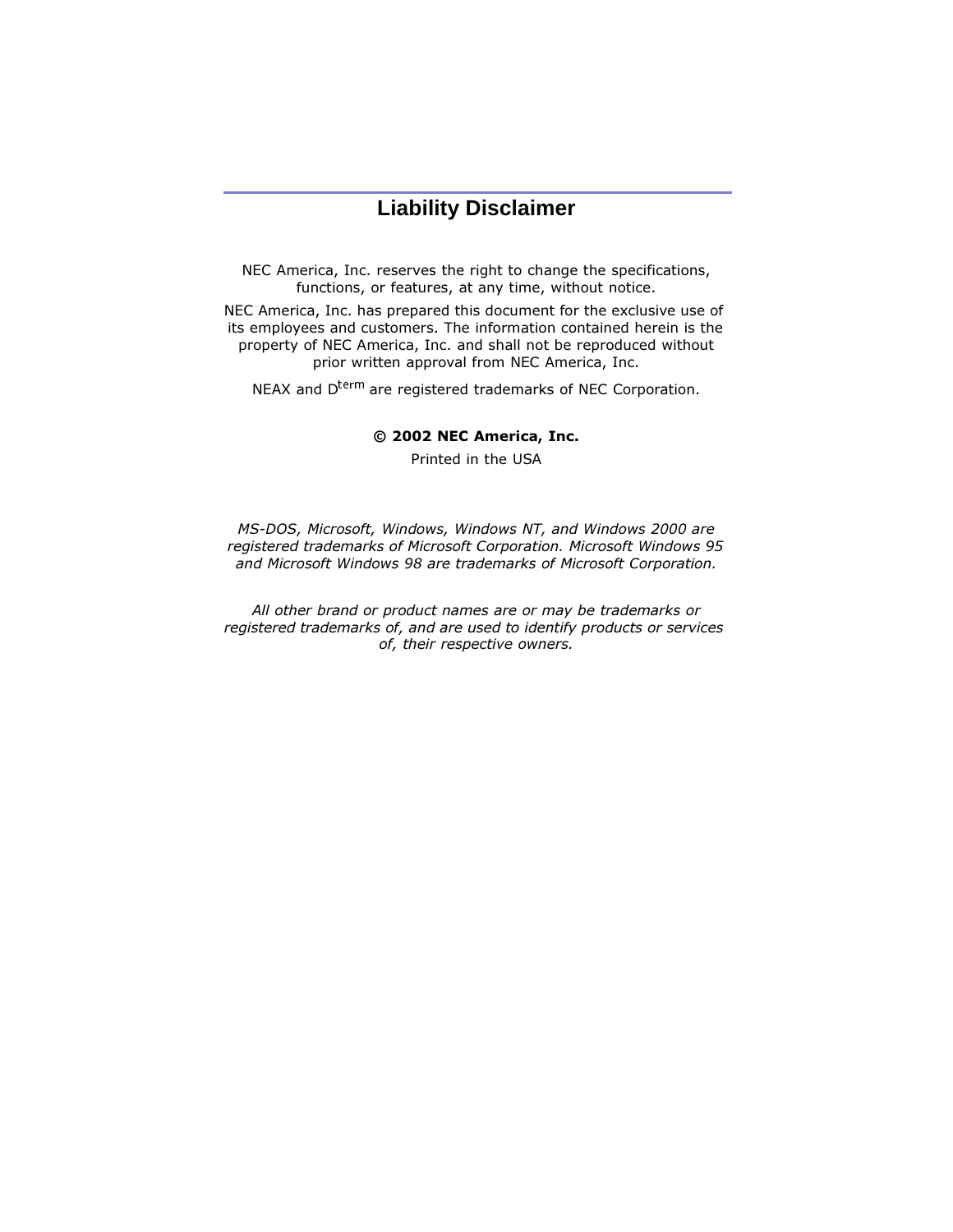# **END USER LICENSE AGREEMENT**

PLEASE READ CAREFULLY THE FOLLOWING TERMS AND CONDITIONS BEFORE USING THE INASET<sup>TM</sup>: USING THE PRODUCT SHALL INDICATE THAT YOUR COMPANY HAS ACCEPTED THE TERMS AND CONDITIONS OF THIS LEGAL AGREEMENT. AS REFERENCED HEREIN, IF YOU DO NOT AGREE TO THESE TERMS AND CONDITIONS, YOU SHOULD IMMEDIATELY RETURN THE PRODUCT UNUSED TO THE COMPANY FROM WHICH YOU PURCHASED IT WITHIN A REASONABLE PERIOD OF TIME (NOT TO EXCEED ONE MONTH) FOR A FULL REFUND OF MONEY PAID FOR THE PRODUCT.

NEC Infrontia Corporation ("NEC-i") and its Licensor NEC Infrontia, Inc. ("NECII") grants to sublicense to the end-user

("You") the use of the Software preinstalled in the Inaset<sup>TM</sup> you acquired ("Product") pursuant to the following terms and conditions.

#### 1. TERMS

- (1) This Agreement is effective upon using the Product and shall remain in force until terminated.
- (2) You may terminate it voluntarily at any time by written notice as indicated in Section 9.
- (3) NECII may terminate this Agreement without notice upon your failure to abide by this Agreement.
- (4) All provisions of this Agreement relating to disclaimers of warranties, limitation of liability, remedies, or damage, and NECII or its supplier's proprietary rights shall survive termination.

#### 2. LICENSE

NECII grants you a nonexclusive and royalty-free license to use the software solely on the Product which is provided to you as preinstalled in the Product ("Software").

#### 3.RESTRICTIONS

- (1) You may not rent or lease the Software, but you may transfer the Product, the Software (not a part) and accompanying documentation on a permanent basis, provided that you retain no copies of the Software and the recipient agrees to be bound by all of the terms and conditions of this Agreement.
- (2) You agree not to modify, alter, decompile, disassemble, reverse engineer or otherwise attempt to derive the Source Code of the Software.
- (3) You may not copy the Software.
- (4) You may not use the Software other than in connection with the Product.
- (5) You will not export or re-export the Software without the appropriate United States or foreign government licenses.
- 4. TITLE

Title to and ownership of the Software, related documentation and any reproduction thereof shall remain with NECII, its affiliates and its suppliers and the trademarks are the property of such trademark owners. This Agreement does not grant you any right (whenever by license, ownership or otherwise) in or to patents, copyrights, trade secrets, trade names, trademarks or any other intellectual property right with respect to the Software.

#### 5. COPYRIGHT

THE SOFTWARE IS COPYRIGHTED AND, EXCEPT AS PERMITTED BY THIS AGREEMENT, YOU MAY NOT DUPLICATE THE SOFTWARE OR DISCLOSE IT TO ANY OTHER PARTY.

#### 6. LIMITED WARRANTY

YOU AGREE THAT THE SOFTWARE IS PROVIDED AND LICENSED "AS IS." TO THE MAXIMUM EXTENT PERMITTED BY APPLICABLE LAW, NECII AND ITS SUPPLIERS DISCLAIM ALL OTHER WARRANTIES, EITHER EXPRESS OR IMPLIED, INCLUDING, BUT NOT LIMITED TO, IMPLIED

WARRANTIES OF MERCHANTABILITY, FITNESS FOR A PARTICULAR PURPOSE AND NONINFRINGEMENT, WITH REGARD TO THE SOFTWARE. YOU BEAR THE ENTIRE RISK RELATING TO THE QUALITY OF THE SOFTWARE AND, IF THE SOFTWARE PROVES TO HAVE ANY DEFECTS, YOU ASSUME THE COST OF ANY NECESSARY SERVICING OR REPAIRS. SOME STATES DO NOT ALLOW THE EXCLUSION OF IMPLIED WARRANTIES, SO THAT THE ABOVE EXTENSION MAY NOT APPLY TO YOU. THIS WARRANTY GIVES YOU SPECIAL LEGAL RIGHTS AND YOU MAY ALSO HAVE OTHER RIGHTS WHICH VARY FROM STATE TO STATE.

#### 7. LIMITATION OF LIABILITY

TO THE MAXIMUM EXTENT PERMITTED BY APPLICABLE LAW, IN NO EVENT SHALL NECII OR ITS SUPPLIERS BE LIABLE FOR ANY DAMAGES WHATSOEVER (INCLUDING, WITHOUT LIMITATION, LOSS OF USE, LOSS OF PROFIT, INTERRUPTATION OF BUSINESS, OR ANY INDIRECT, SPECIAL, INCIDENTAL OR CONSEQUENTIAL DAMAGES OF ANY KIND) REGARDLESS OF THE FORM OF ACTION WHETHER IN CONTRACT, TORT (INCLUDING NEGLIGENCE), STRICT PRODUCT LIABILITY OR OTHERWISE, EVEN IF NECII HAS BEEN ADVISED OF THE POSSIBILITY OF SUCH DAMAGES. IN NO EVENT SHALL NECII BE LIABLE FOR ANY AMOUNT IN EXCESS OF THE AMOUNT YOU ACTUALLY PAID FOR THE SOFTWARE PORTION OF THE PRODUCT. BECAUSE SOME STATES DO NOT ALLOW THE EXCLUSION OR LIMITATION OF LIABILITY FOR INCIDENTAL OR CONSEQUENTIAL DAMAGES, THE ABOVE LIMITATIONS MAY NOT APPLY TO YOU.

- 8. OTHERS
	- (1) This Agreement shall be construed and interpreted according to the laws of Connecticut.
	- (2) The Software is a "commercial item" as that term is defined in 48 C.F.R. 2.101, consisting of "commercial computer software" and "commercial computer software documentation" as such terms are used in 48 C.F.R. 12.212. Consistent with 48 C.F.R. 12.212 and 48 C.F.R. 227.7202-1 through 227.7202-4, NECII provides the Software to U.S. Government End Users only pursuant to the terms and conditions therein.
	- (3) You are hereby notified that Wind River K.K. and its licensors ("Wind River") are a third-party beneficiary to this Agreement to the extent that this Agreement contains provisions which relate to your use of the software provided by Wind River. Such provisions are made expressly for the benefit of Wind River and are enforceable by Wind River in addition to NECII.
- 9. NOTICE

NEC Infrontia, Inc. 6535 N. State Highway 161, Irving, Texas 75039-2402 Attn: CNG Contracts Administration Main Telephone: 214-262-2000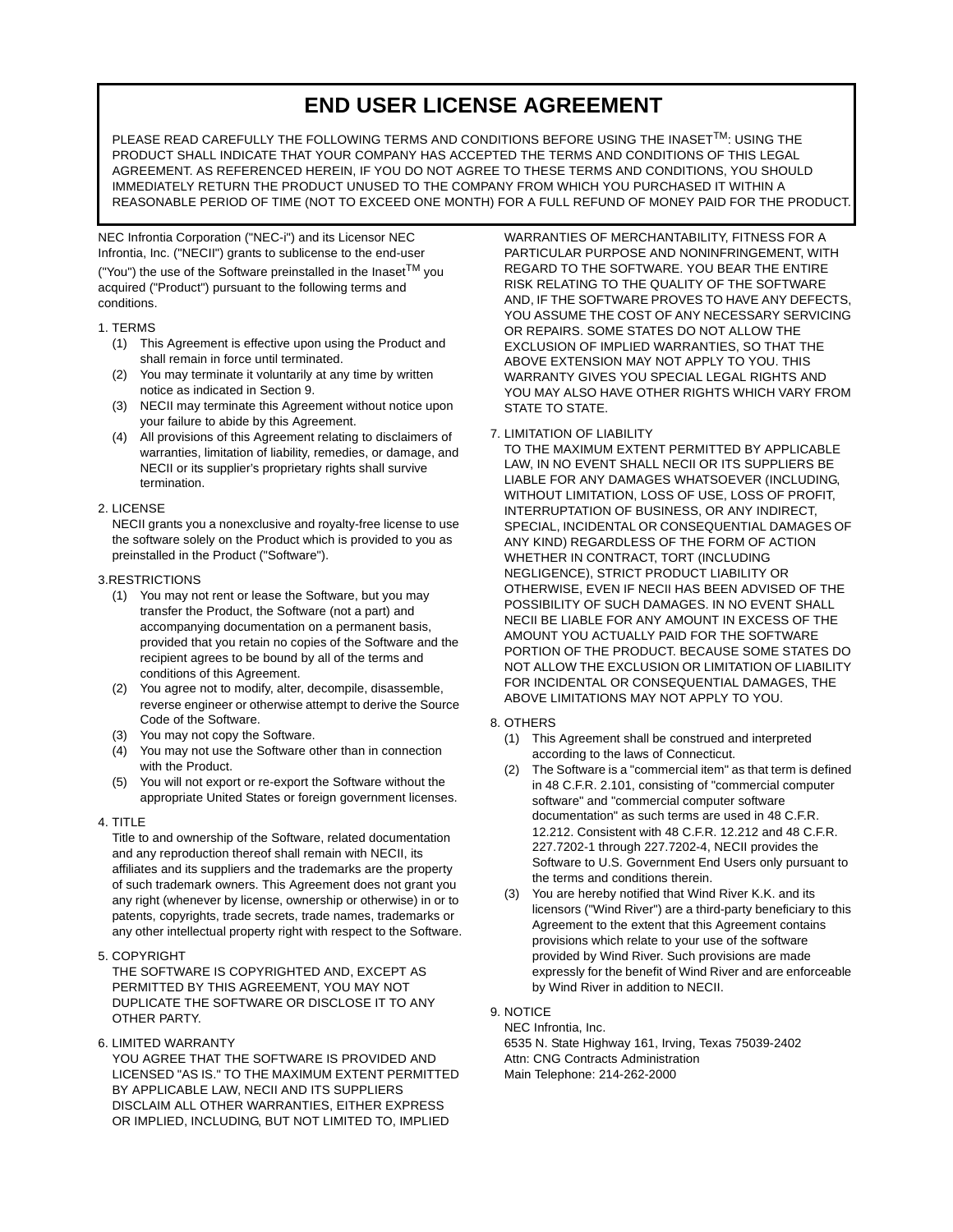# **Contents**

| <b>Introduction</b> |  |  | $1 - 1$ |
|---------------------|--|--|---------|
|                     |  |  |         |
|                     |  |  |         |

| <b>Phone Features</b> | $2 - 1$ |
|-----------------------|---------|
|                       |         |

# **[Setup Options 3-1](#page-13-0)** [Setting Your Inaset Options. . . . . . . . . . . . . . . . . . . . . . . . . . . . . . . . . . . . . . . . 3-1](#page-13-1) [Entering Text Using the Dial Keys . . . . . . . . . . . . . . . . . . . . . . . . . . . . . . . . . . 3-2](#page-14-0) [Favorites . . . . . . . . . . . . . . . . . . . . . . . . . . . . . . . . . . . . . . . . . . . . . . . . . . . . . . 3-3](#page-15-0) [Setting Your Favorites . . . . . . . . . . . . . . . . . . . . . . . . . . . . . . . . . . . . . . . . . . . 3-3](#page-15-1) [DSS Speed Dial Keys . . . . . . . . . . . . . . . . . . . . . . . . . . . . . . . . . . . . . . . . . . . . 3-7](#page-19-0) [Setting the DSS Keys . . . . . . . . . . . . . . . . . . . . . . . . . . . . . . . . . . . . . . . . . . . . 3-7](#page-19-1) [Using the DSS Keys . . . . . . . . . . . . . . . . . . . . . . . . . . . . . . . . . . . . . . . . . . . . . 3-9](#page-21-0) [Display Screen Options. . . . . . . . . . . . . . . . . . . . . . . . . . . . . . . . . . . . . . . . . . 3-10](#page-22-0) [Back Light Level . . . . . . . . . . . . . . . . . . . . . . . . . . . . . . . . . . . . . . . . . . . . . . . 3-10](#page-22-1) [Font Size. . . . . . . . . . . . . . . . . . . . . . . . . . . . . . . . . . . . . . . . . . . . . . . . . . . . . 3-11](#page-23-0) [Language . . . . . . . . . . . . . . . . . . . . . . . . . . . . . . . . . . . . . . . . . . . . . . . . . . . . 3-12](#page-24-0) [Screen Saver . . . . . . . . . . . . . . . . . . . . . . . . . . . . . . . . . . . . . . . . . . . . . . . . . 3-13](#page-25-0) [Feature Options. . . . . . . . . . . . . . . . . . . . . . . . . . . . . . . . . . . . . . . . . . . . . . . . 3-14](#page-26-0) [Microphone On / Off . . . . . . . . . . . . . . . . . . . . . . . . . . . . . . . . . . . . . . . . . . . . 3-14](#page-26-1) [Select Ringer Tone . . . . . . . . . . . . . . . . . . . . . . . . . . . . . . . . . . . . . . . . . . . . . 3-14](#page-26-2) [Transmission / Receiving Volume. . . . . . . . . . . . . . . . . . . . . . . . . . . . . . . . . . 3-14](#page-26-3) [Activate Ringer . . . . . . . . . . . . . . . . . . . . . . . . . . . . . . . . . . . . . . . . . . . . . . . . 3-15](#page-27-0)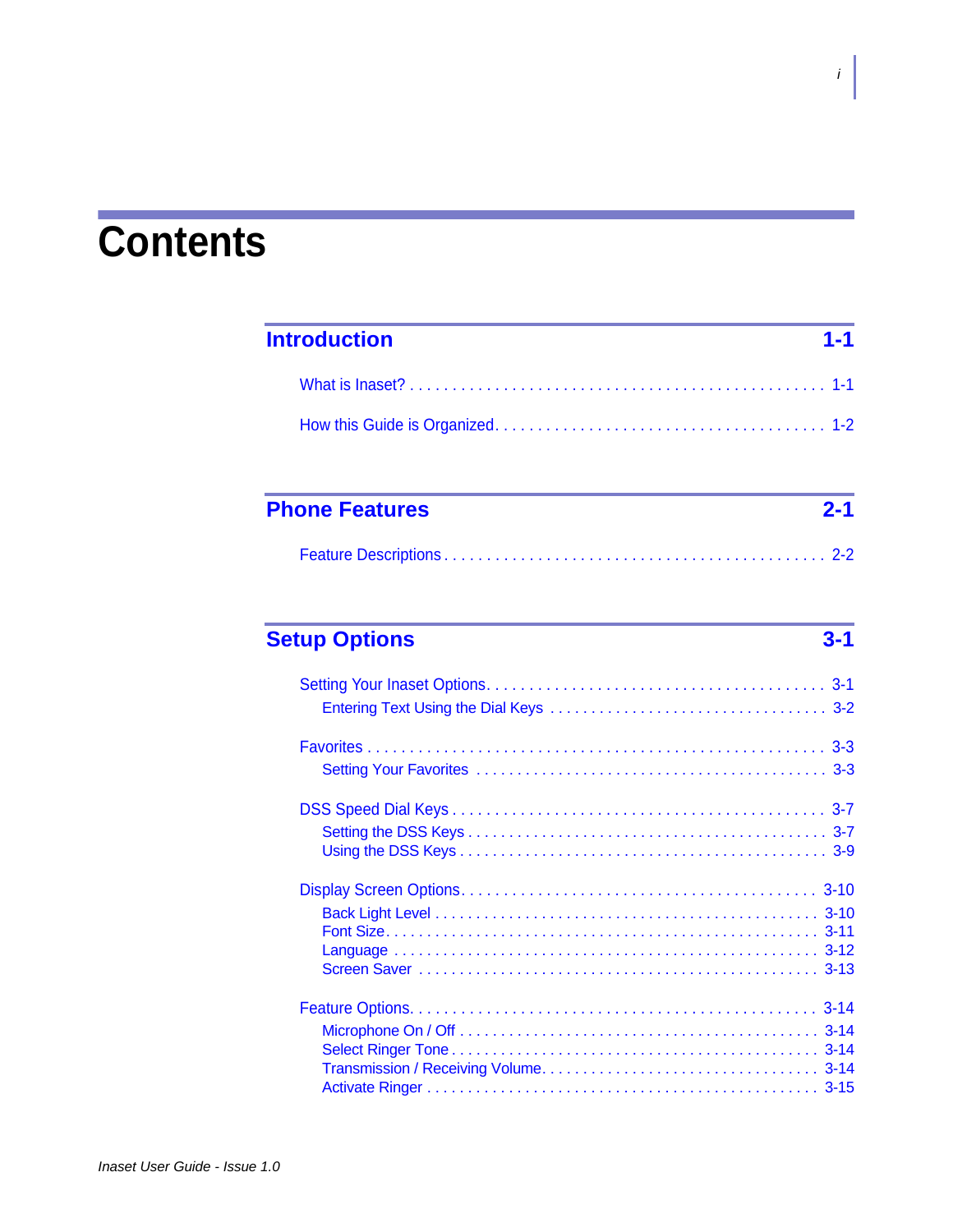# **Call Functions**

 $4-1$ 

| $4 - 8$  |
|----------|
|          |
|          |
|          |
|          |
|          |
| $4 - 11$ |
|          |
|          |
|          |
| $4 - 14$ |
|          |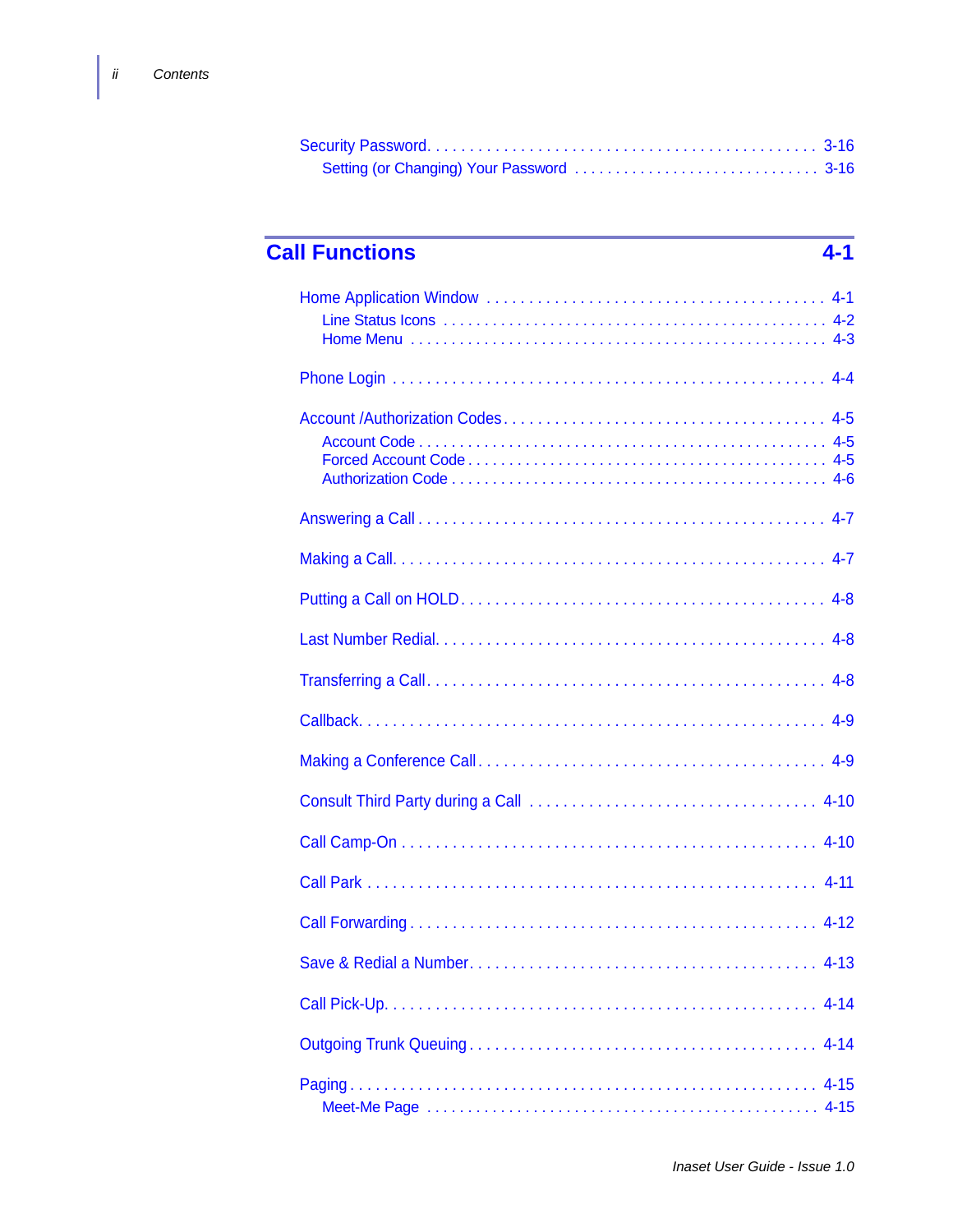# **Directory Application 6-1 5-1**

[Using the Directory Application . . . . . . . . . . . . . . . . . . . . . . . . . . . . . . . . . . . . . 5-1](#page-51-1) [Entering Text Using the Dial Keys . . . . . . . . . . . . . . . . . . . . . . . . . . . . . . . . . . 5-2](#page-52-0) [Directory Application Windows . . . . . . . . . . . . . . . . . . . . . . . . . . . . . . . . . . . . . 5-3](#page-53-0) [Directory Main Window. . . . . . . . . . . . . . . . . . . . . . . . . . . . . . . . . . . . . . . . . . . 5-3](#page-53-1) [Directory Detail Window . . . . . . . . . . . . . . . . . . . . . . . . . . . . . . . . . . . . . . . . . . 5-5](#page-55-0) [Placing Calls from the Directory . . . . . . . . . . . . . . . . . . . . . . . . . . . . . . . . . . . . 5-7](#page-57-0) [Place a Call from Directory Main Window. . . . . . . . . . . . . . . . . . . . . . . . . . . . . 5-7](#page-57-1) [Place a Call from Detail Window. . . . . . . . . . . . . . . . . . . . . . . . . . . . . . . . . . . . 5-7](#page-57-2) [Place a Call by Searching the Directory . . . . . . . . . . . . . . . . . . . . . . . . . . . . . . 5-7](#page-57-3) [Add, Modify, Delete a Directory Entry . . . . . . . . . . . . . . . . . . . . . . . . . . . . . . . . 5-9](#page-59-0) [Add a Directory Entry . . . . . . . . . . . . . . . . . . . . . . . . . . . . . . . . . . . . . . . . . . . . 5-9](#page-59-1) [Modify a Directory Entry . . . . . . . . . . . . . . . . . . . . . . . . . . . . . . . . . . . . . . . . . . 5-9](#page-59-2) [Delete a Directory Entry . . . . . . . . . . . . . . . . . . . . . . . . . . . . . . . . . . . . . . . . . 5-10](#page-60-0) [Managing the Directory . . . . . . . . . . . . . . . . . . . . . . . . . . . . . . . . . . . . . . . . . . 5-11](#page-61-0) [Download Data . . . . . . . . . . . . . . . . . . . . . . . . . . . . . . . . . . . . . . . . . . . . . . . . 5-11](#page-61-1) [Upload Data . . . . . . . . . . . . . . . . . . . . . . . . . . . . . . . . . . . . . . . . . . . . . . . . . . 5-11](#page-61-2) [Changing Directory Character Font Size . . . . . . . . . . . . . . . . . . . . . . . . . . . . 5-12](#page-62-0) [Sorting Directory List. . . . . . . . . . . . . . . . . . . . . . . . . . . . . . . . . . . . . . . . . . . . 5-12](#page-62-1) [Changing Item Name in Detail Window . . . . . . . . . . . . . . . . . . . . . . . . . . . . . 5-13](#page-63-0)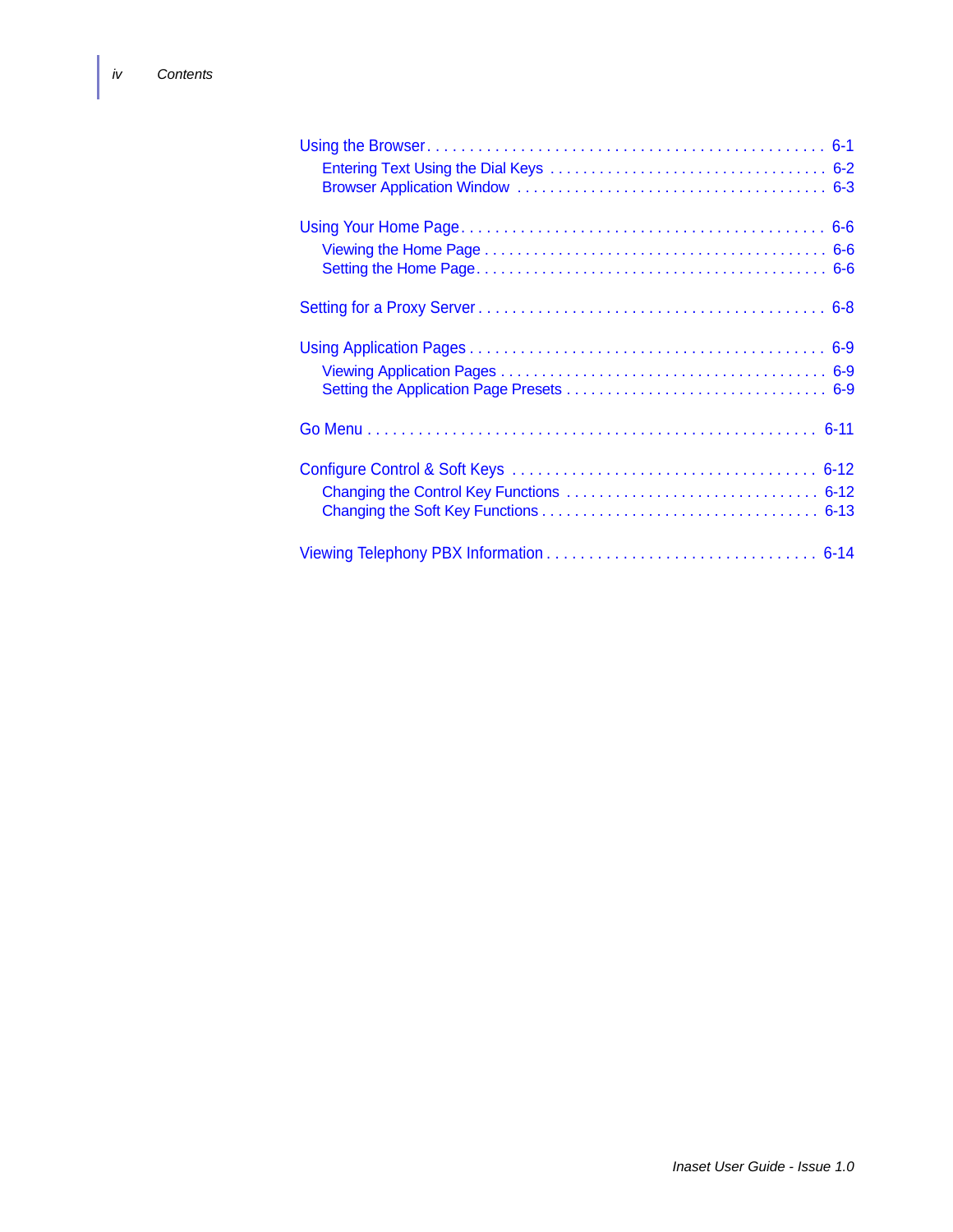# Quick Start

This Quick Start can direct you to the information you need to quickly and easily use your NEC Inaset phone.

# **• Getting Started with Your Inaset Phone**

Before first using your Inaset phone, see Chapter 2 - Phone Features for a description of the controls, keys and display of your Inaset phone.

# • Using Your Inaset Phone

You can personalize the Inaset display with options described in Chapter 3 - Setup Options.

Chapter 4 - Call Functions describes the Home application and how to answer and make calls with your Inaset phone.

# • Using the Inaset Applications

Two applications (Directory and Browser) add many expanded functions to Inaset. See Chapter 5 - Directory Application to learn how to use this Inaset application.

The Browser adds an intranet/internet capability to Inaset. This application is described in *Chapter 6 - Browser Application*.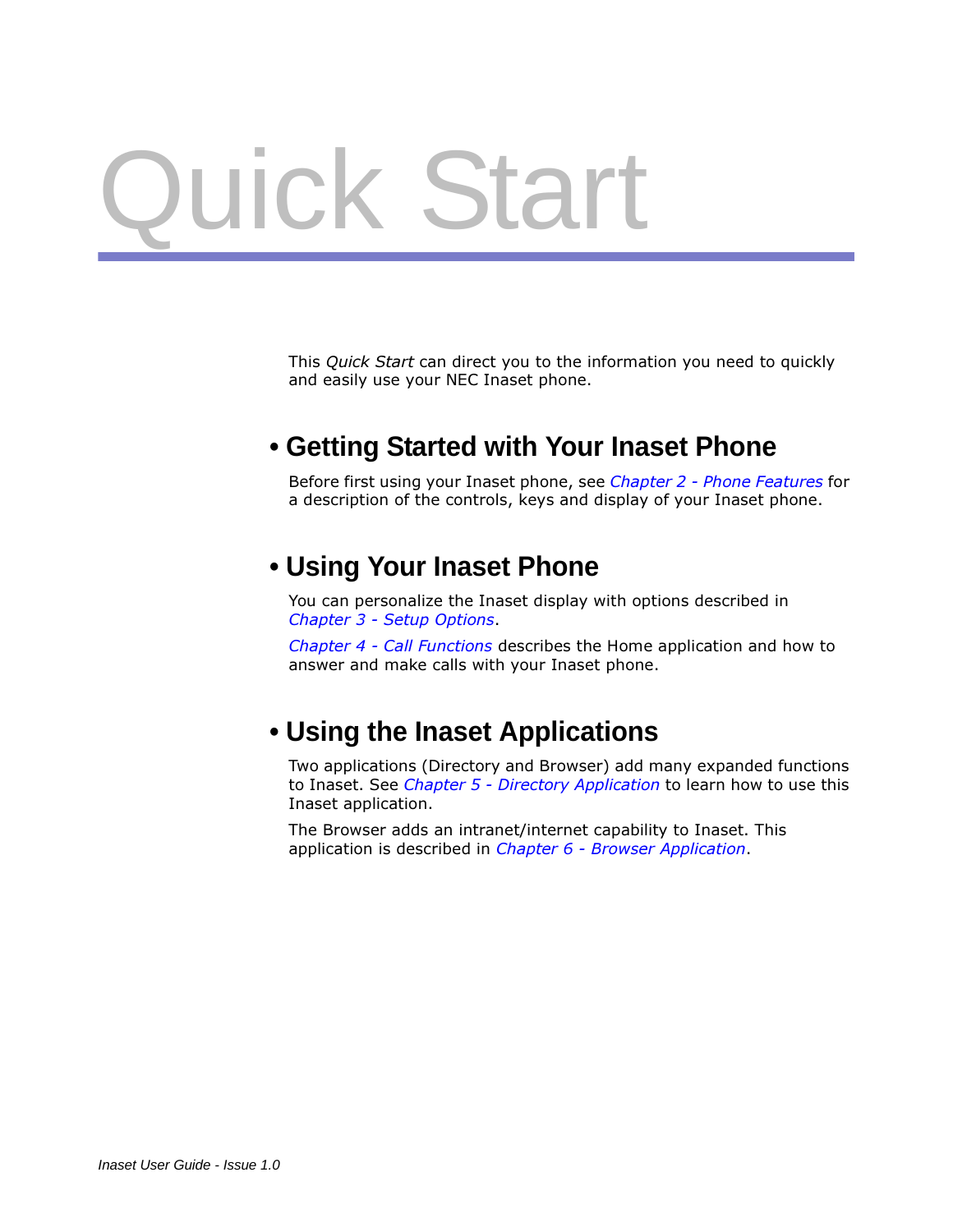Inaset User Guide - Issue 1.0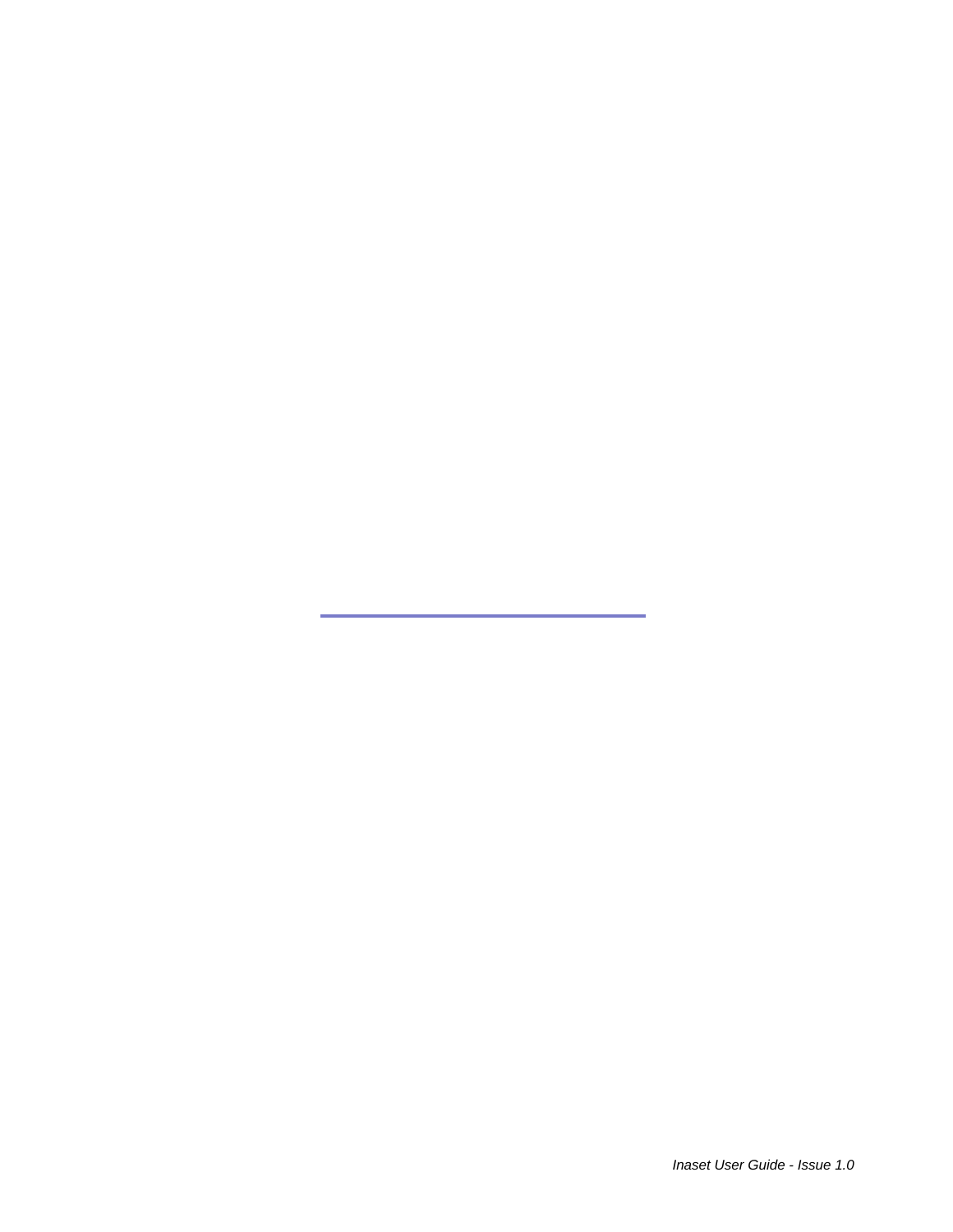# <span id="page-9-0"></span>**Introduction**

This guide provides the information needed to operate the NEC Inaset phone. The topics in this chapter include:

**Chapter Topics** 

- What is Inaset?
- How this Guide is Organized

# <span id="page-9-1"></span>What is Inaset?

The Inaset desktop phone is an advanced, state of the art IP communications product. As an integral part of the NEON (NEC Enterprise Open Network), it can be used in any application where a telephone can be used and is fully integrated with the NEC line of IP Dterm offerings.

Inaset functions as a standalone software IP phone in a peer-to-peer network with a NEC PBX. This allows features such as speed dial numbers, voice mail indication, online directories, and other expanded functions configured and ready for activation immediately upon logging into the network.

Inaset brings Enterprise features to the desktop:

- User connects via the *Inaset* phone.
- The user has a self-configurable display for setting speed dials and favorite functions.
- Users are able to make and receive calls within a converged enterprise network.
- Expanded features provide Corporate and Personal Directories, and web browsing.

Although the *Inaset* is designed for compatibility with the IP network, it allows continued use of standard PBX software functions. It enables you to perform the telephone procedures in much the same way as you would on a Dterm Series F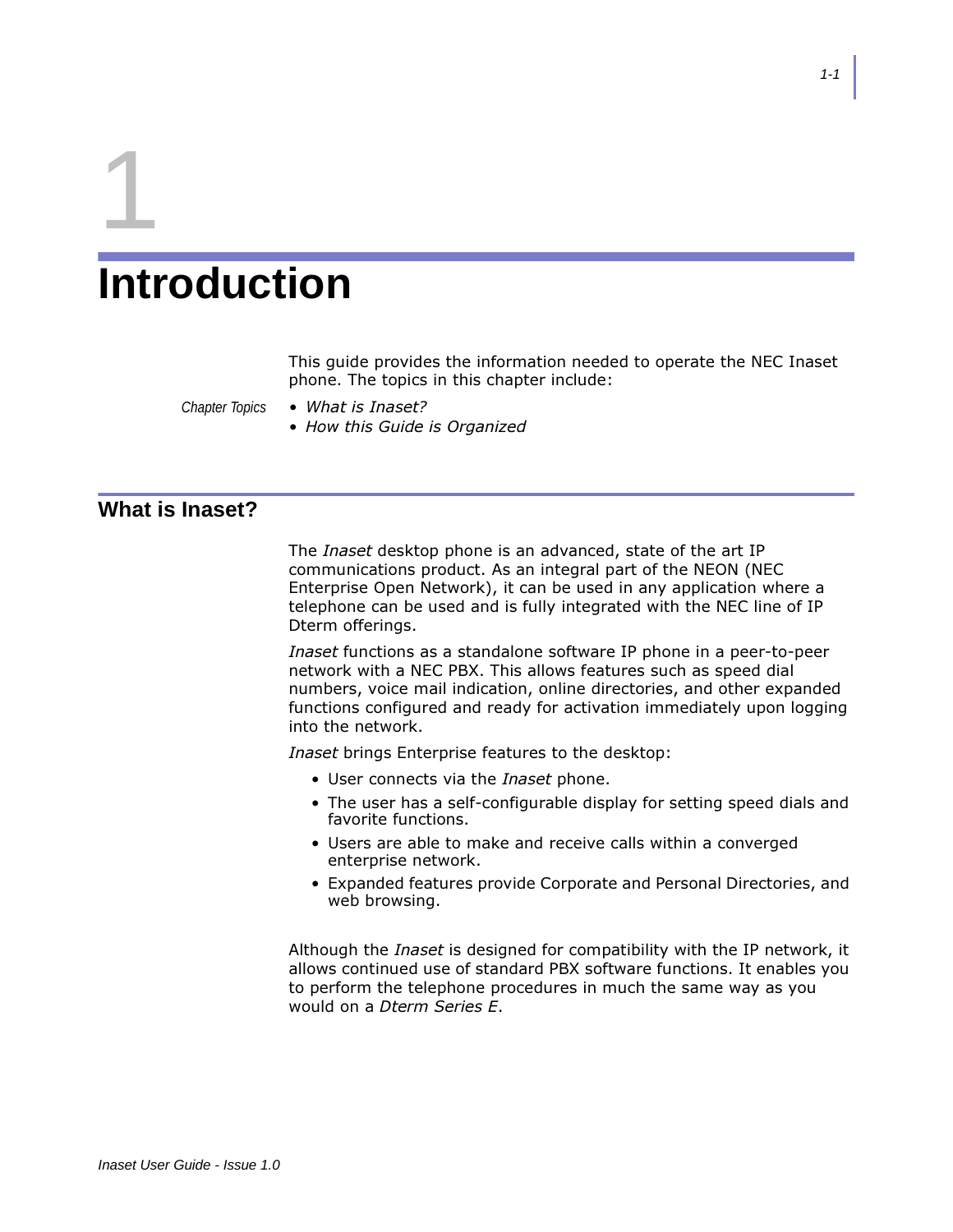# <span id="page-10-0"></span>**How this Guide is Organized**

| Chapter 1                               | This chapter provides a brief overview of the Inaset phone, along with   |
|-----------------------------------------|--------------------------------------------------------------------------|
| Introduction                            | how this quide is organized.                                             |
| Chapter 2<br><b>Phone Features</b>      | Chapter 2 describes the Inaset phone features and controls.              |
| Chapter 3                               | This chapter describes how to configure the user setup options for       |
| Setup Options                           | Inaset.                                                                  |
| Chapter 4                               | Chapter 4 describes how to use the basic call functions available on the |
| <b>Call Functions</b>                   | Inaset phone.                                                            |
| Chapter 5<br>Directory Application      | The Directory application features are described in this chapter.        |
| Chapter 6<br><b>Browser Application</b> | Chapter 6 describes how to use the Browser application.                  |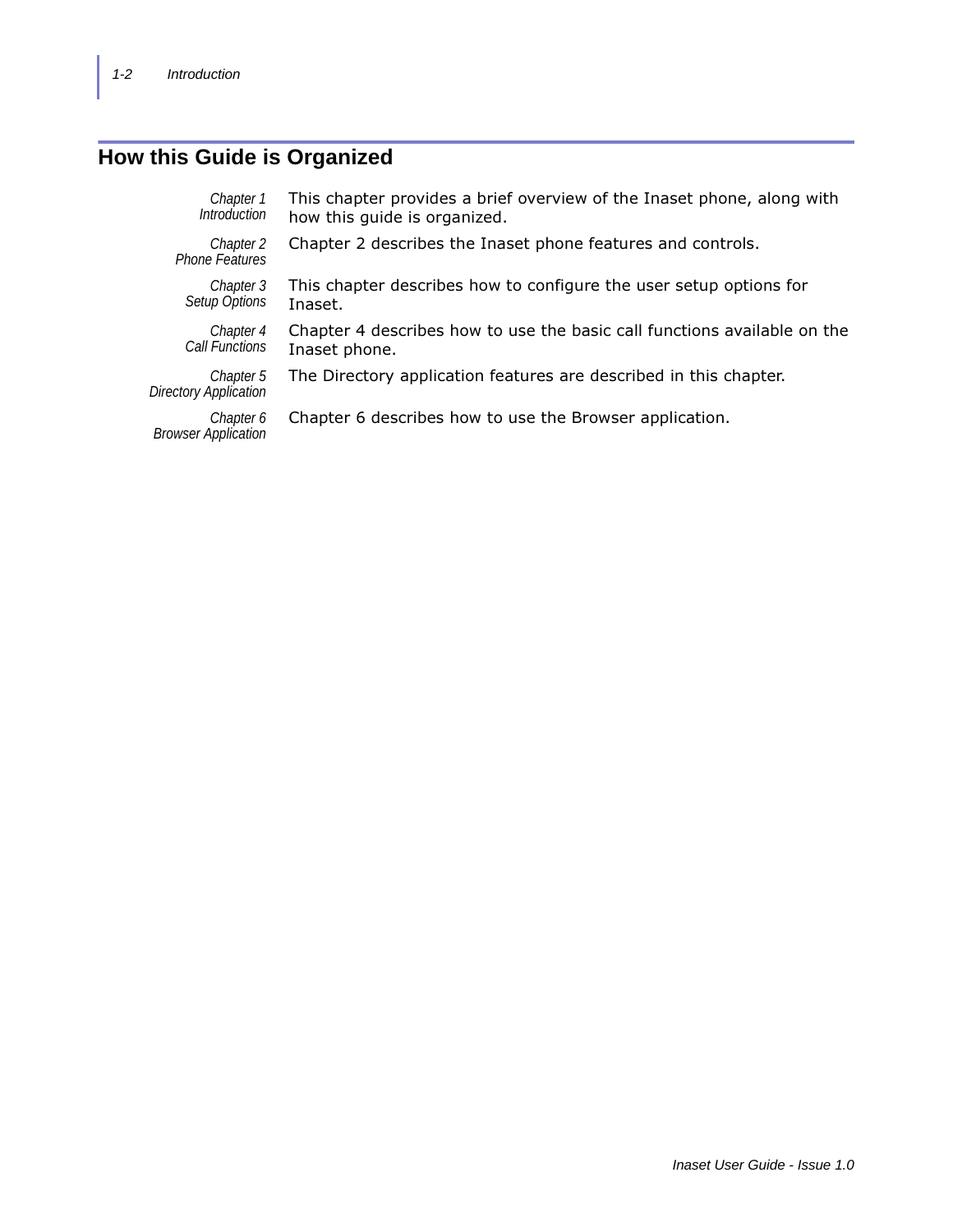2

# <span id="page-11-1"></span><span id="page-11-0"></span>**Phone Features**

This chapter illustrates the Inaset phone and describes its features and controls. Refer to *Chapter 4, Call Functions* for additional information on how to use these features and controls.



Inaset Phone Features and Controls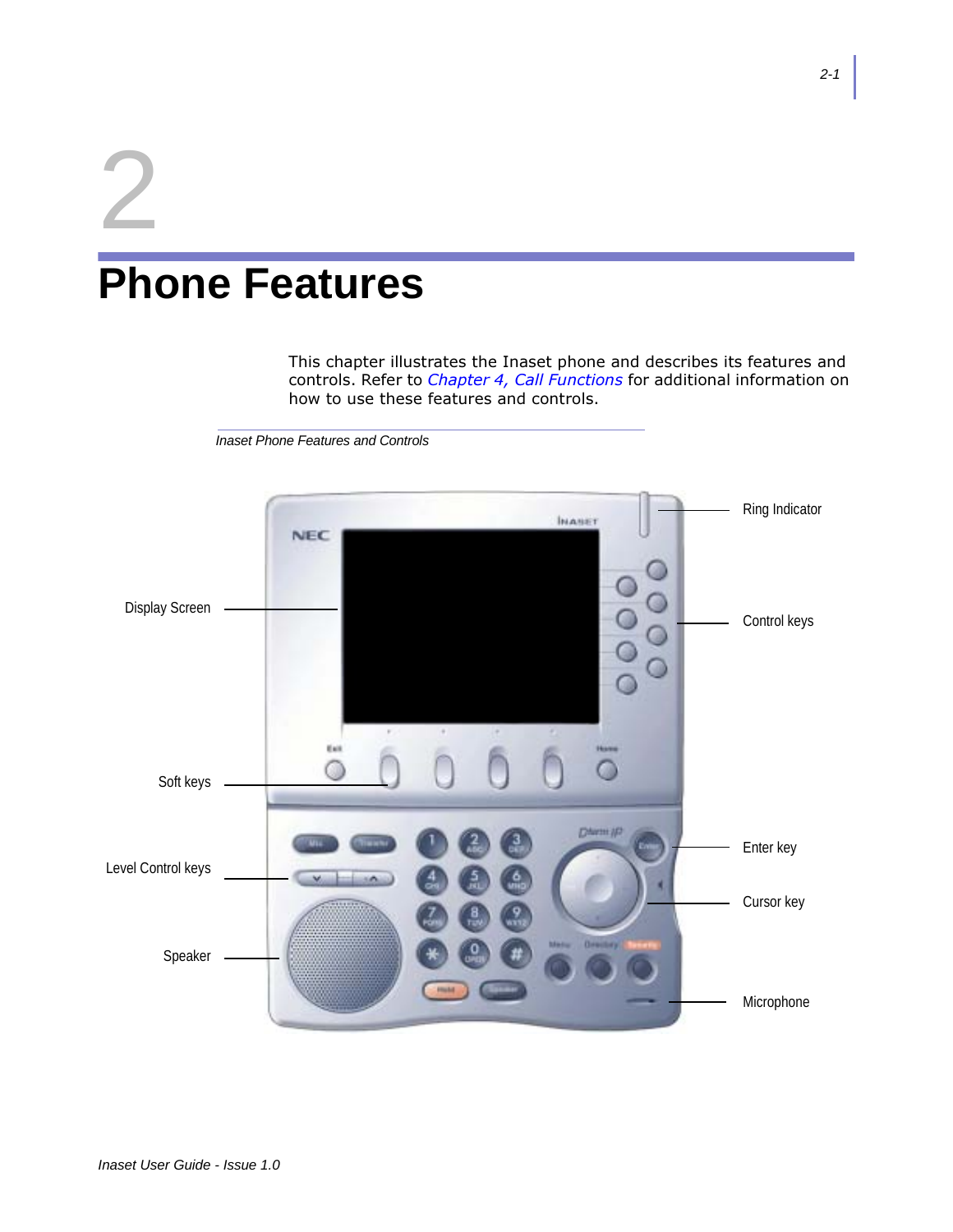# <span id="page-12-0"></span>**Feature Descriptions**

The table provides a description of all the Inaset features and controls.

| <b>Feature</b>                 | <b>Description</b>                                                                                                                                                                                                                                              |
|--------------------------------|-----------------------------------------------------------------------------------------------------------------------------------------------------------------------------------------------------------------------------------------------------------------|
| <b>Control keys</b>            | Use to select an associated screen menu item in one of the phone<br>applications.                                                                                                                                                                               |
| <b>Cursor &amp; Enter keys</b> | Use the four-way Cursor key to select options on the display<br>screen and then press the Enter key to complete the selection<br>action.                                                                                                                        |
| Directory key                  | Launches the Directory application.                                                                                                                                                                                                                             |
| <b>Display Screen</b>          | Displays the various Inaset call functions and application<br>screens.                                                                                                                                                                                          |
| <b>Exit key</b>                | Exit the soft key help menu.                                                                                                                                                                                                                                    |
| <b>Hold key</b>                | Places the current call on hold.                                                                                                                                                                                                                                |
| Home key                       | Starts the Home Application.                                                                                                                                                                                                                                    |
| Menu key                       | Displays the phone main menu.                                                                                                                                                                                                                                   |
| Mic key                        | Turns the built-in microphone ON or OFF (used in hands-free<br>speakerphone mode).                                                                                                                                                                              |
| Microphone                     | Use in Hands-free Speakerphone mode.                                                                                                                                                                                                                            |
| soft keys                      | Used for various factory assigned features and to select the<br>associated application function displayed at the bottom of the<br>window.                                                                                                                       |
| Numeric keypad                 | Used when placing a call or for data input to an application<br>(Use for dialing a number with phone in Telephone mode. Use for<br>data input with phone in Application mode.                                                                                   |
| <b>Call Indicator</b>          | Flashes when receiving an incoming call, lights steadily when a<br>message has been left.                                                                                                                                                                       |
| Security key                   | Locks the Inaset and displays the Inaset screen saver. (With<br>Inaset locked, press this key to display the password window.)                                                                                                                                  |
| <b>Speaker</b>                 | Use in Speakerphone mode.                                                                                                                                                                                                                                       |
| Speaker key                    | Turns the built-in Speaker ON or OFF.                                                                                                                                                                                                                           |
| <b>Transfer key</b>            | Use to transfer a call.                                                                                                                                                                                                                                         |
| <b>Level Control keys</b>      | Use these keys for:<br>· with phone ringing, increase/decrease ringer volume<br>· when using handset, increase/decrease handset volume<br>· during Speakerphone call, increase/decrease speaker volume<br>· with no call, increase/decrease LCD screen contrast |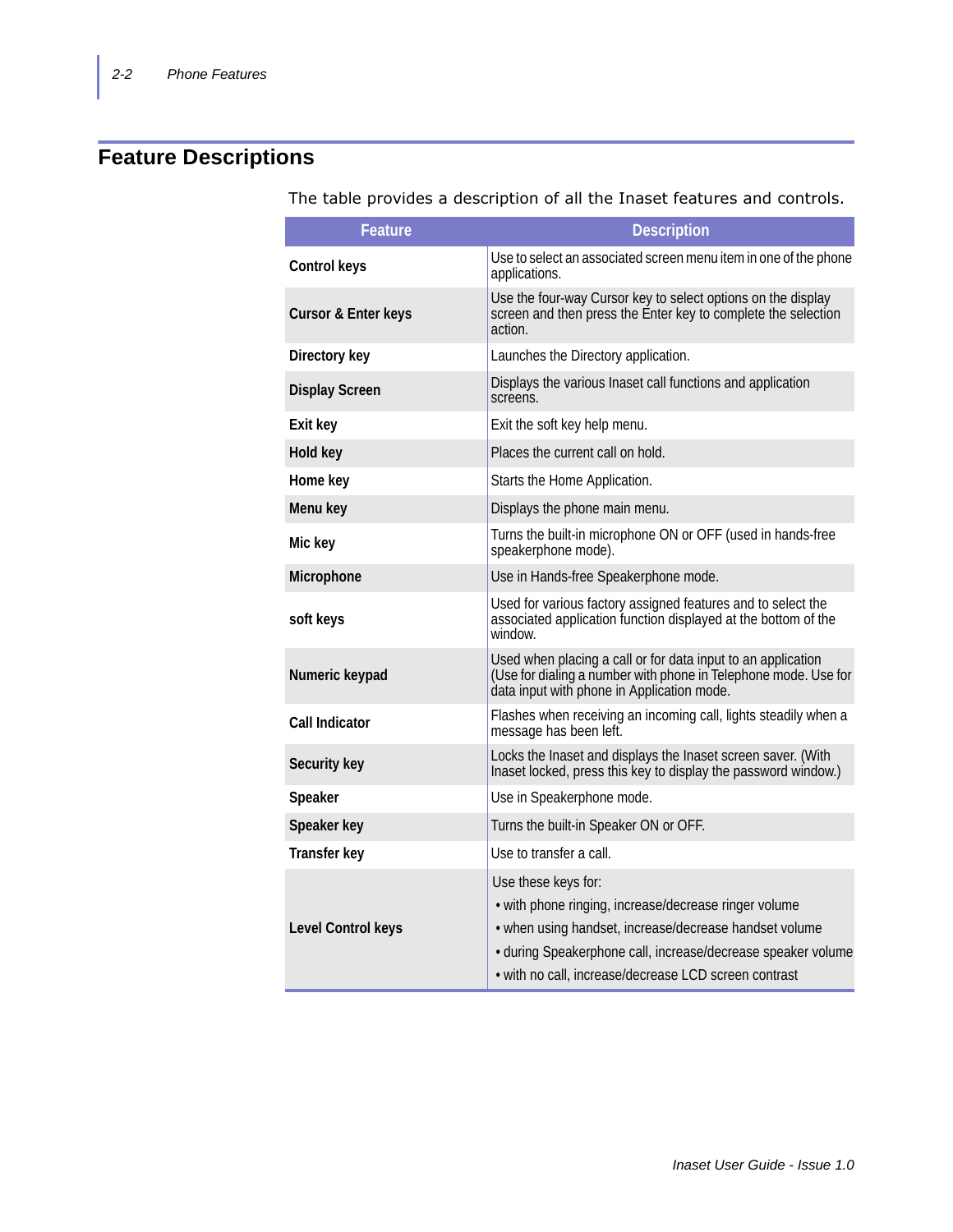# <span id="page-13-2"></span><span id="page-13-0"></span>**Setup Options**

This chapter describes how to configure the user setup options for Inaset. These options allow Inaset to be personalized for your use. The topics in this chapter include:

**Chapter Topics** 

- Setting Your Inaset Options
	- Favorites
	- DSS Speed Dial Keys
	- Display Screen Options
	- Feature Options
	- Security Password

# <span id="page-13-1"></span>**Setting Your Inaset Options**

All User Options for the Inaset phone are accessed from the Setup application. Press the Menu key on the Inaset lower panel to display the main menu window (see figure below). Then press the soft key for **SETUP** to start the Setup application.

**Inaset Main Menu window** 

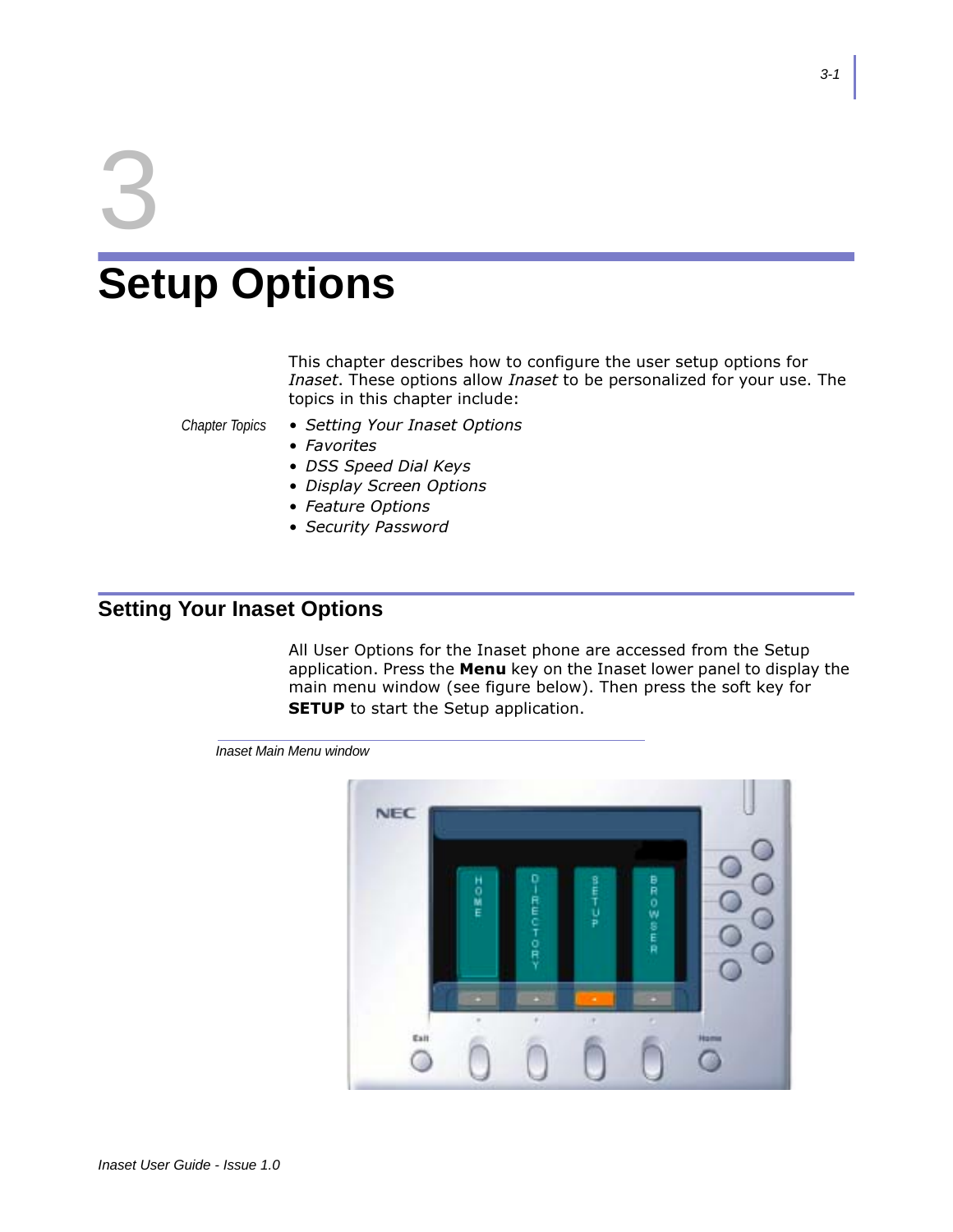

Only make changes to the Inaset options described in this manual. Changing other options and settings not described in this manual could cause Inaset to not operate. Should you encounter any problems changing options, contact your phone system administrator.

## <span id="page-14-0"></span>**Entering Text Using the Dial Keys**

The dial keys (0-9,  $*$ ) are used to enter both text and numbers in the various Inaset display windows. This is required when setting the User Options, changing Personal Directory information, and configuring the Browser application.

Each dial key can be pressed one or more times to enter the characters marked on the key. The following example shows the key sequence used to enter text.

#### Example: To enter the text smith:

- **Step 1** Press **7** four times, then press cursor right.
- **Step 2** Press 6 once, then press cursor right.
- **Step 3** Press 4 three times, then press cursor right.
- **Step 4** Press **8** once, then press cursor right.
- **Step 5** Press 4 two times, then press cursor right.

On a window where text can be entered, a Soft Key at the bottom of the window (Char) can be pressed to alternately set the keys to enter either numbers or text. The indicator located in the upper right of a window shows when the entry mode is set to Text (indicator **<abc>**) or Number  $(indicateor **123**)$ .

Pressing the  $*$  dial key (one or more times as needed) will enter the **characters . @ \_ / : ~** (space)

Pressing the  $\bm{0}$  dial key (one or more times as needed) will enter the **characters ! ? ' - & () " \$ % + , ; <=> [ \ ] ^ ` {|} \* #**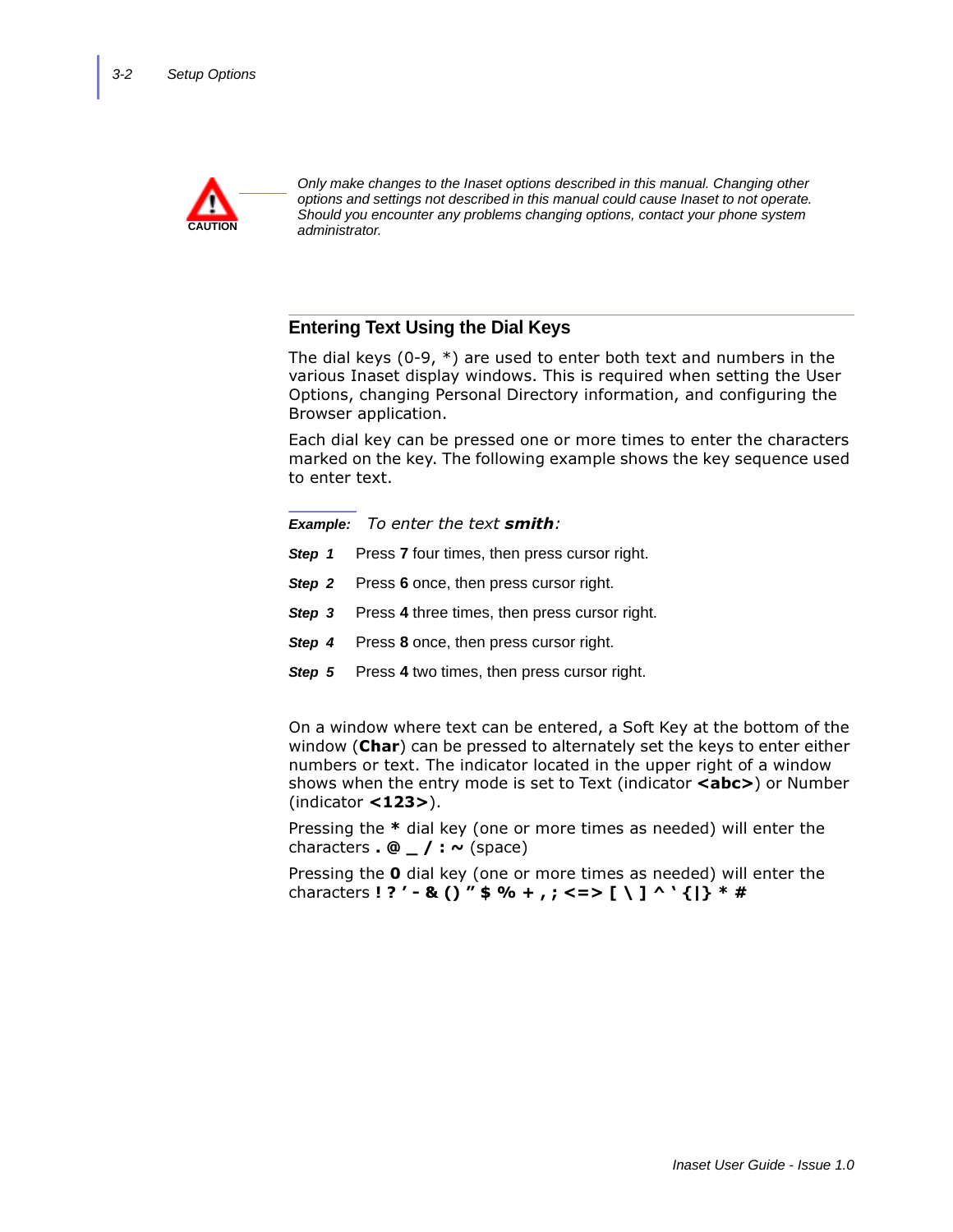# <span id="page-15-0"></span>**Favorites**



BEFORE setting your Favorites, Inaset must be initially configured for call operation. Ensure your Inaset has been configured by your phone system administrator before proceeding with any Setup Options.

This feature allows you to select up to six key functions that will appear in your Favorites list. These functions can be six of your most frequently used Inaset keys including Line keys, function keys (i.e. Hold, Transfer, etc.), and DSS (Speed Dial) keys.

The Favorites list will display when you select the Favorites function on the Home application. The example Favorites list (shown below) includes the primary phone line, the Redial function key, and two DSS speed dial numbers.

Favorites List example



#### <span id="page-15-1"></span>**Setting Your Favorites**

Follow these steps to set your Favorites:

- **Step 1** Start the Setup application as described at the beginning of this chapter. At the Setup menu, use the cursor key to select **Terminal** and press the **Enter** key.
- **Step 2** Again use the cursor key to select **Favorites** and press the **Enter** key. The Terminal Favorites window displays.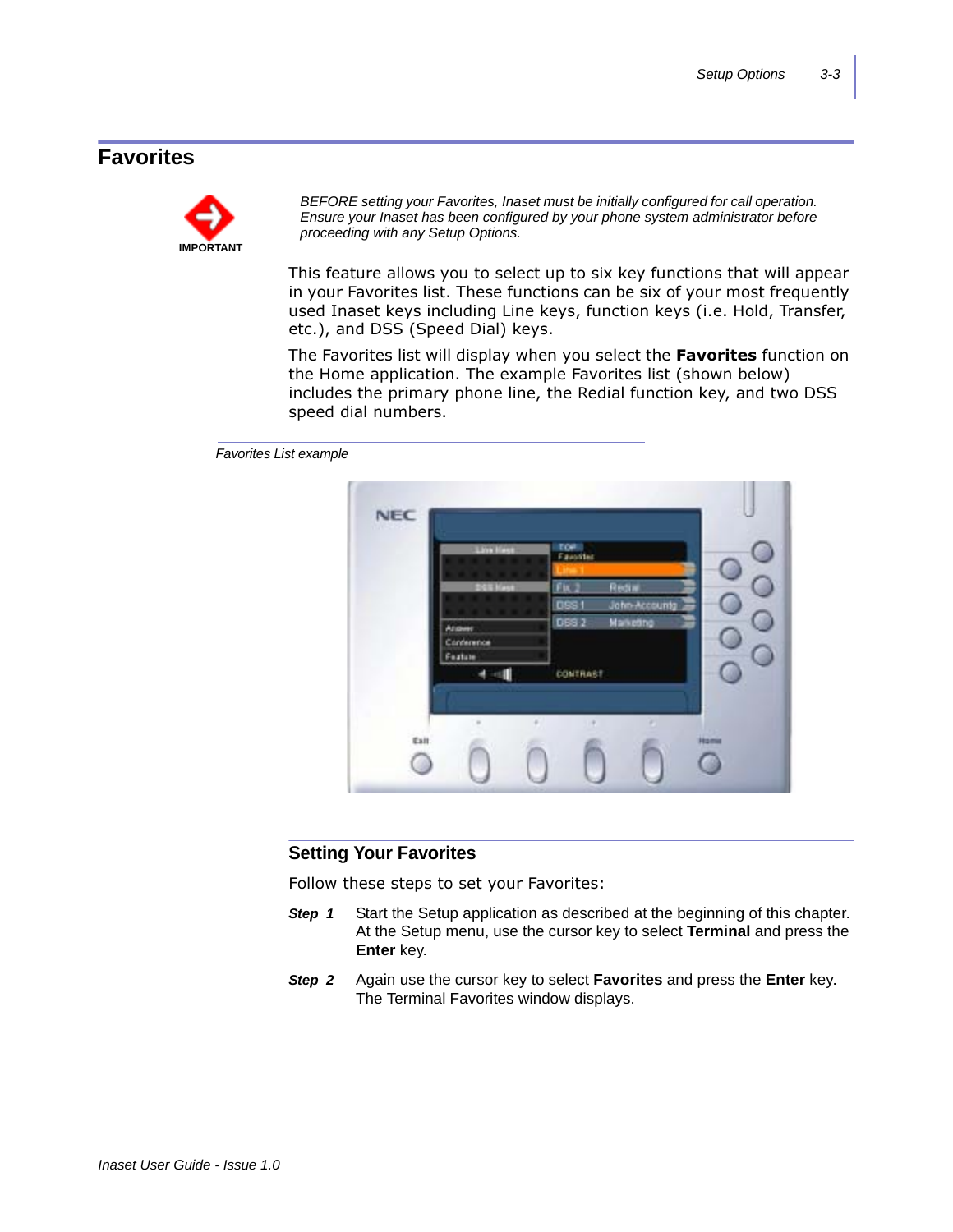

**Step 3** At the Terminal Favorites window, press the control key for the Favorite you want to add or change. The Favorites Set window displays (below).

```
NEC
     Phone Setup
      Terminal Setting Favorites
      Fact
                      Not Assigned
                                            Ξ
                                                  ٠
                                                                   \circCastel ...
Exit
```
- **Step 4** Press the control key for the selector box to display the four available choices of **Not Assigned, Line keys**, **DSS keys** and **Fixed keys**.
	- —If selecting **Line keys**, the Favorites Line Key Select window will display. Select the desired Line key that will appear as one of your Favorites and press the soft key for **OK**.

Favorites Set window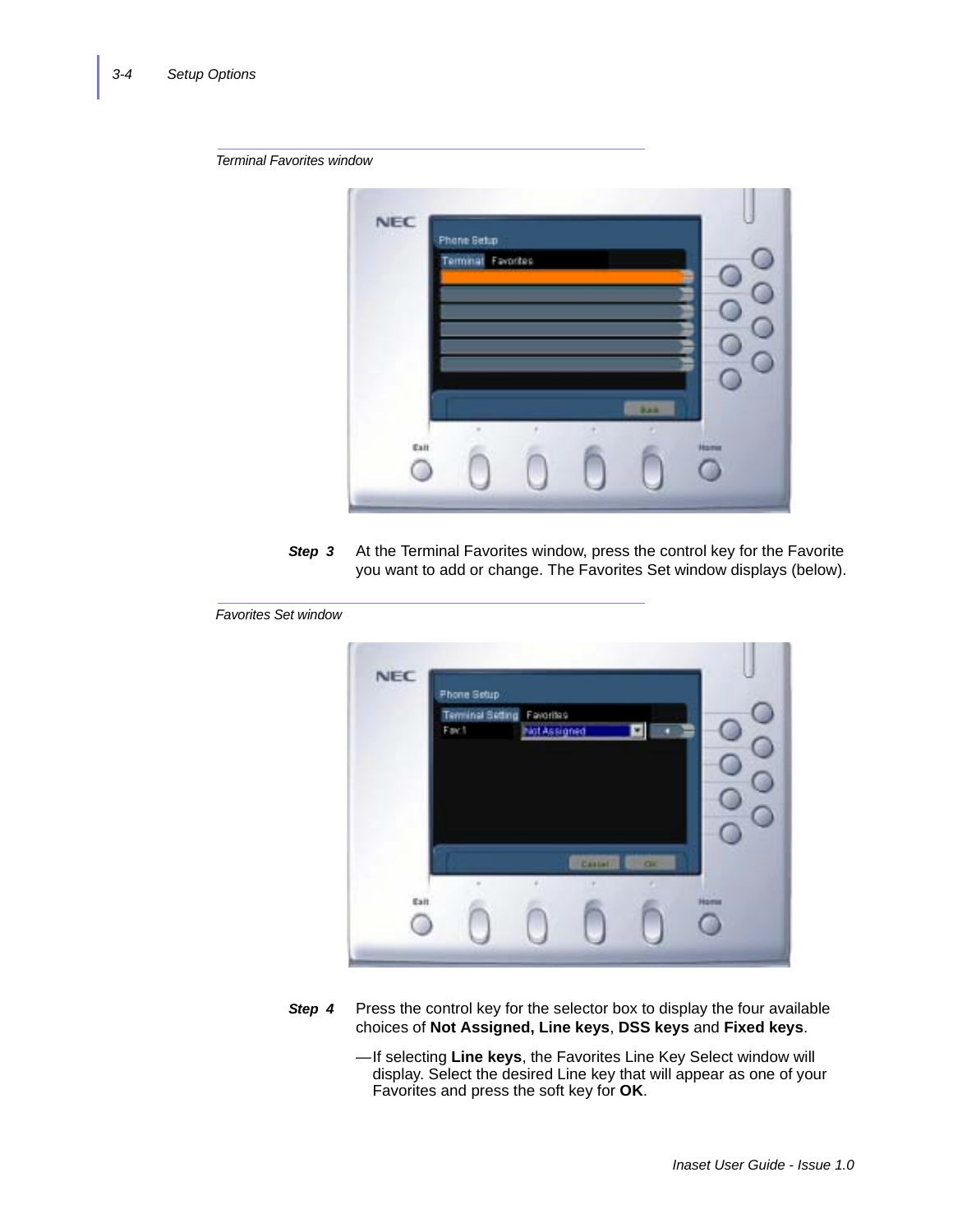- **NEC** Phone Setup **Terminal Setting Favorites** Favil Line Keys Ы Line2 Line3 Line4 Esit
	- —If selecting **DSS keys**, a window will display showing the available DSS keys. Select the desired DSS key that will appear as one of your Favorites and press the soft key for **OK**.
	- —If selecting **Fixed keys**, the Favorites Fixed Key Select window will display (below). Select the desired Fixed function you want to appear as one of your Favorites and press the soft key for **OK**.

Favorites Fixed Key Select window

|      | Phone Setup      |                                                 |               |            |      |
|------|------------------|-------------------------------------------------|---------------|------------|------|
|      | Fav.2            | <b>Terminal Setting Favorites</b><br>Fixed Keys |               |            |      |
|      |                  |                                                 |               |            |      |
|      |                  |                                                 |               |            |      |
|      | Fix <sub>2</sub> | Redal                                           |               |            |      |
|      | Flx 3            | Conference                                      |               |            |      |
|      | Fick             | Hold                                            |               | ned        |      |
|      |                  |                                                 | Cannet        | <b>CHI</b> |      |
|      |                  |                                                 | $\rightarrow$ |            |      |
| Esit |                  |                                                 |               |            | Hame |
|      |                  |                                                 |               |            |      |

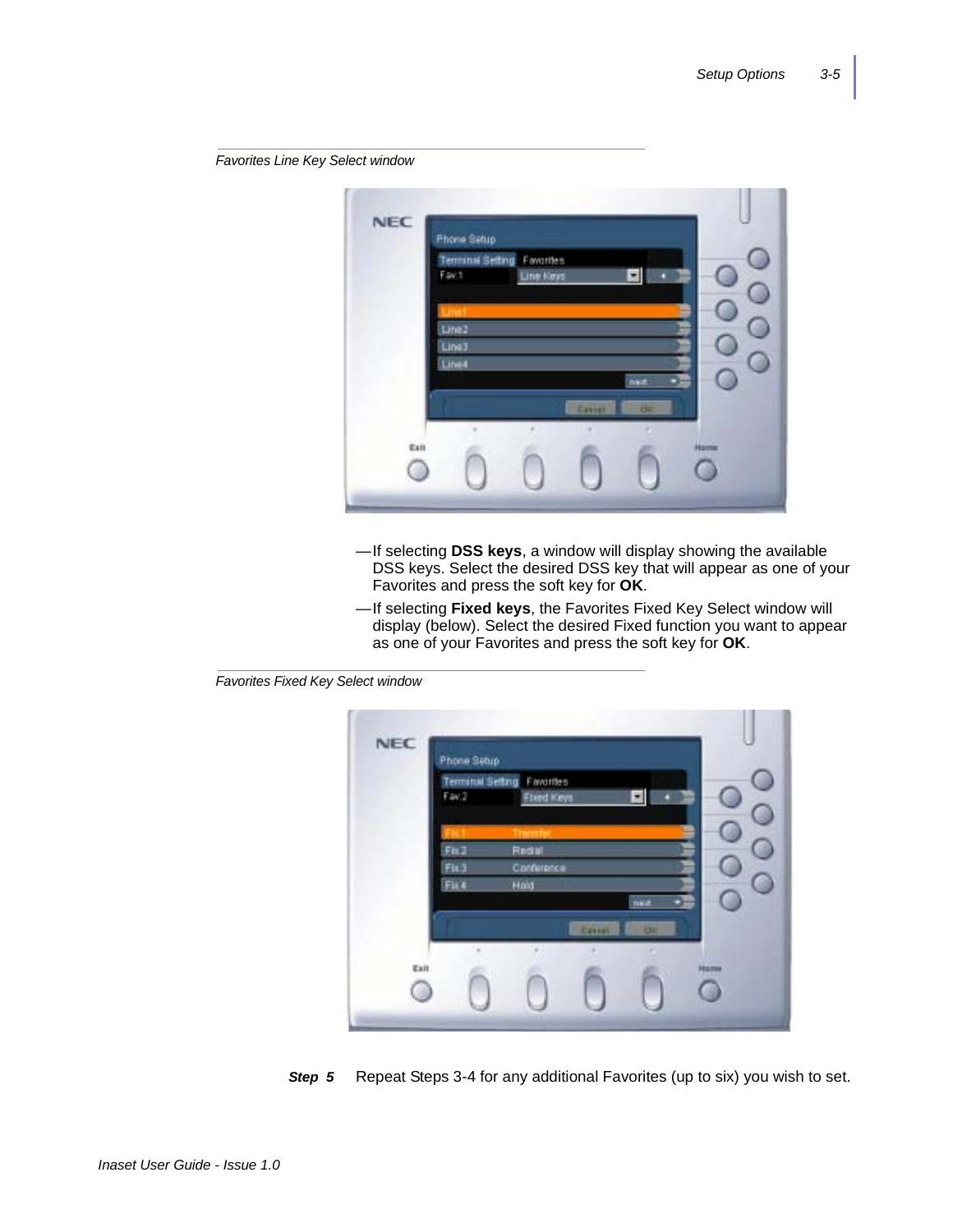- **Step 6** When you have made all your selections for Favorites, press the soft key for **Back**, then Press the soft key for **Save** to save your settings.
- **Step 7** Press the soft key for **OK** to confirm that you really want to save your settings.
- **Step 8** Press the soft key for **OK** to confirm to reset your Inaset phone. (These changes will not take affect until your Inaset phone has been reset.)
- **Step 9** When your Inaset phone has reset and reloaded, you can view your Favorites by selecting the control key for **Favorites** on the Inaset Home application.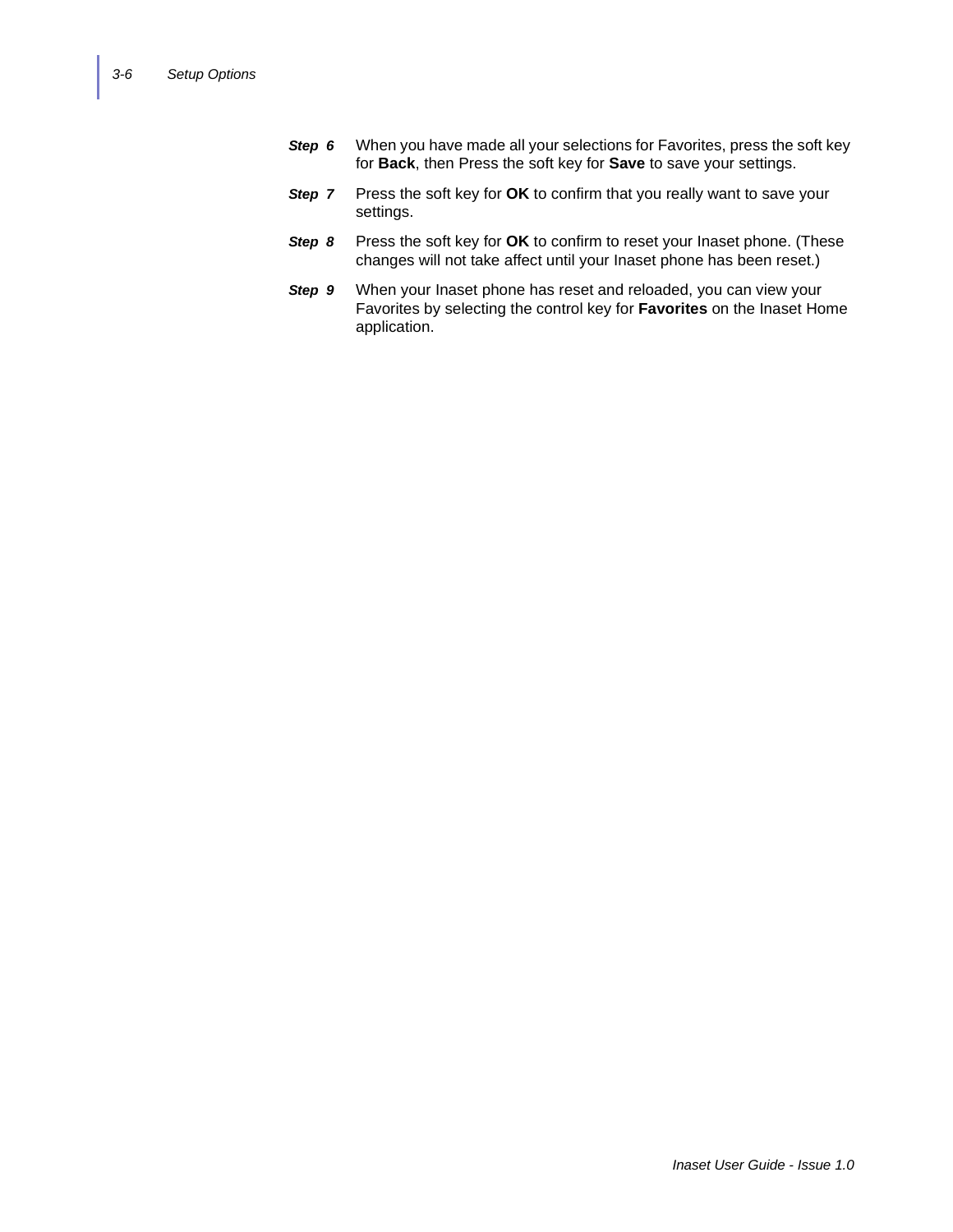# <span id="page-19-0"></span>**DSS Speed Dial Keys**



BEFORE setting your DSS keys, Inaset must be initially configured for call operation. Ensure your Inaset has been configured by your phone system administrator before proceeding with any Setup Options.

The DSS keys allow you to preset speed dial numbers on your Inaset phone. These keys let you dial a preset phone number by pressing only one or two keys. This can be most helpful for frequently called numbers.

The DSS keys can be set to dial any internal extension or external phone number. The DSS key list will display when you select the DSS Keys function on the Home application. The example DSS Key list (below) shows two DSS keys set; John-accountg and marketing.

#### DSS Keys List example



## <span id="page-19-1"></span>**Setting the DSS Keys**

Follow these steps to label your DSS speed dial keys:

- **Step 1** Start the Setup application as described at the beginning of this chapter. At the Setup menu, use the cursor key to select **Terminal** and press the **Enter** key.
- **Step 2** Again use the cursor key to select **DSS Keys** and press the **Enter** key. The Terminal DSS Keys window displays.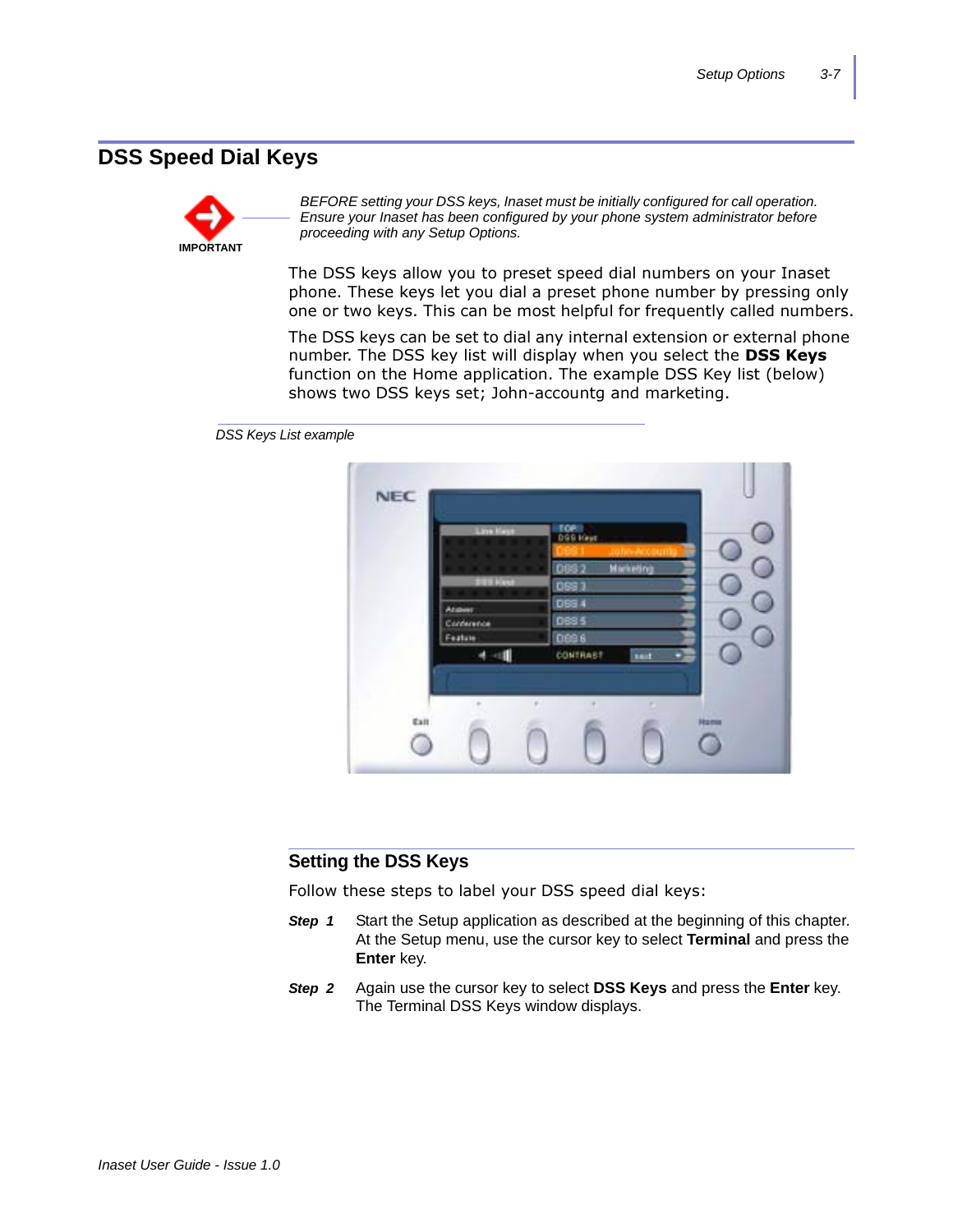

- **Step 3** At the Terminal DSS Keys window, press the control key for the DSS key you want to add or change. The DSS Key Set window displays (below).
	- **NEC** Phone Setup Terminal Setting DSS Keys **DBS1** Mot Assigned  $\sim$ Descriptor ¥ Cox Central El OK Exit
- **Step 4** Press the control key for the selector box to display **Assigned** (available choices **Not Assigned** and **Assigned**).

#### DSS Keys Set window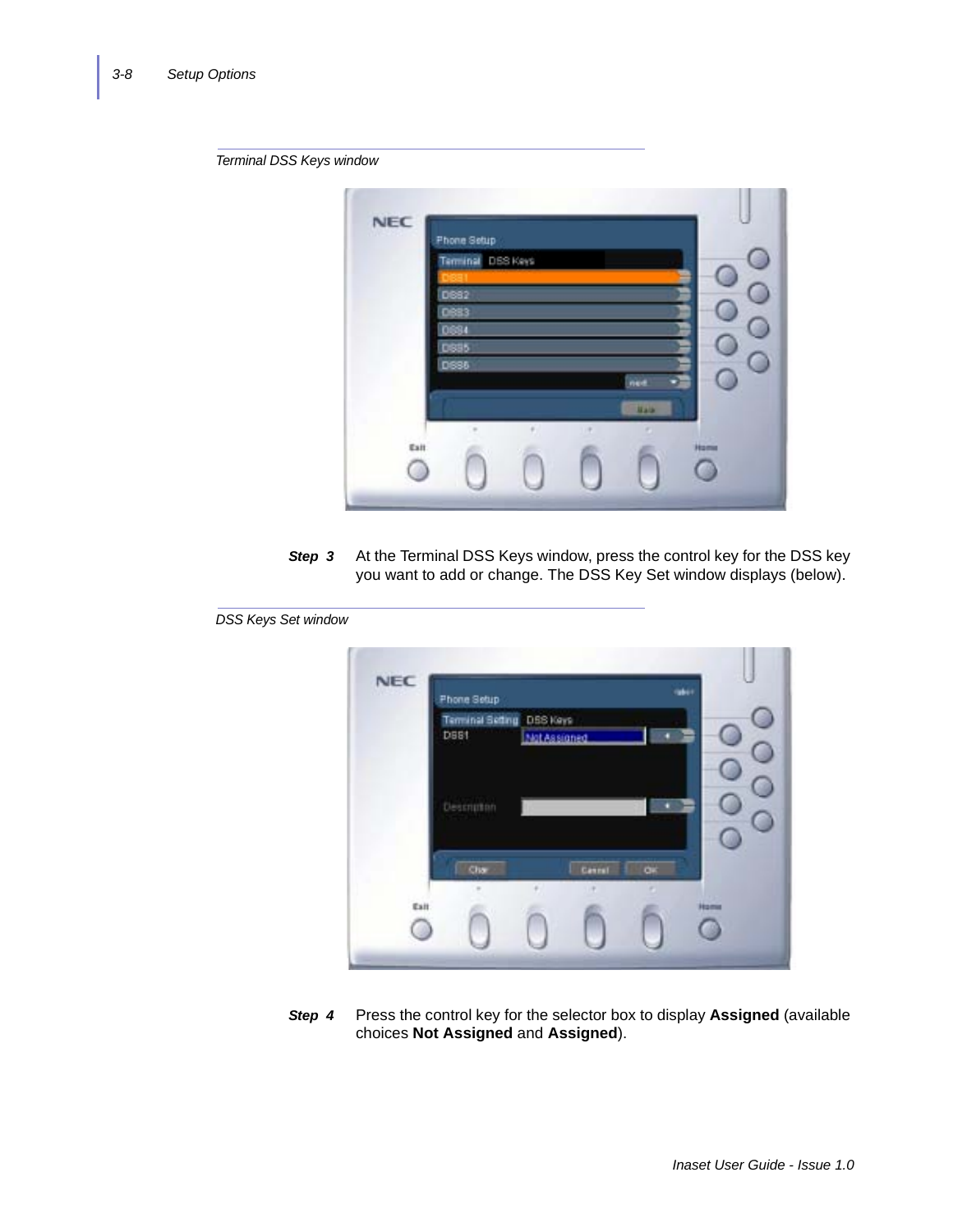- **Step 5** Press the control key for **Description** and enter a description label for this key using the dial keys. (This could be a person's name, department, office, or phone number.) (See *[Entering Text Using the Dial Keys](#page-14-0)* in this chapter.)
	- —This description will be displayed on the DSS Key list for this key.
	- —Press the soft key for **OK** to complete the settings for this DSS key.
- **Step 6** Repeat the previous steps to configure any additional DSS Keys.
- **Step 7** When all keys have been labeled, press the soft key for **Back**, then press the soft key for **Save** to save the settings.
- **Step 8** Press the soft key for **OK** to confirm that you really want to save your settings, then press the soft key for **OK** to confirm to reset your Inaset phone. (These changes will not take affect until your Inaset phone has been reset.)

Follow these steps to set the number that will be dialed when you press a DSS speed dial key.

- **Step 1** On the Home Application window, press the control key for **Function Keys**.
- **Step 2** Press the control key for **Feature**, then press the control key for **DSS Keys**.
- **Step 3** Press the control key for one of the DSS keys labeled in the previous steps. Using the dial keys, enter the extension or external phone number that will be dialed for the key.
- **Step 4** Once again press the control key for **Function Keys**, then press the control key for **Feature**. The top of the window displays **SPEED SET**.
- **Step 5** Repeat these steps, as needed, for all DSS Keys that you previously labeled.



It is necessary to perform this sequence of steps quickly, as the Feature mode will automatically close after 1 minute.

## <span id="page-21-0"></span>**Using the DSS Keys**

To use your preset DSS keys:

- **Step 1** Lift the handset and hear dial tone.
- **Step 2** Press the control key for **DSS Keys** on the Home Application window.
- **Step 3** Press the control key for the desired DSS key. The preset number will be dialed automatically.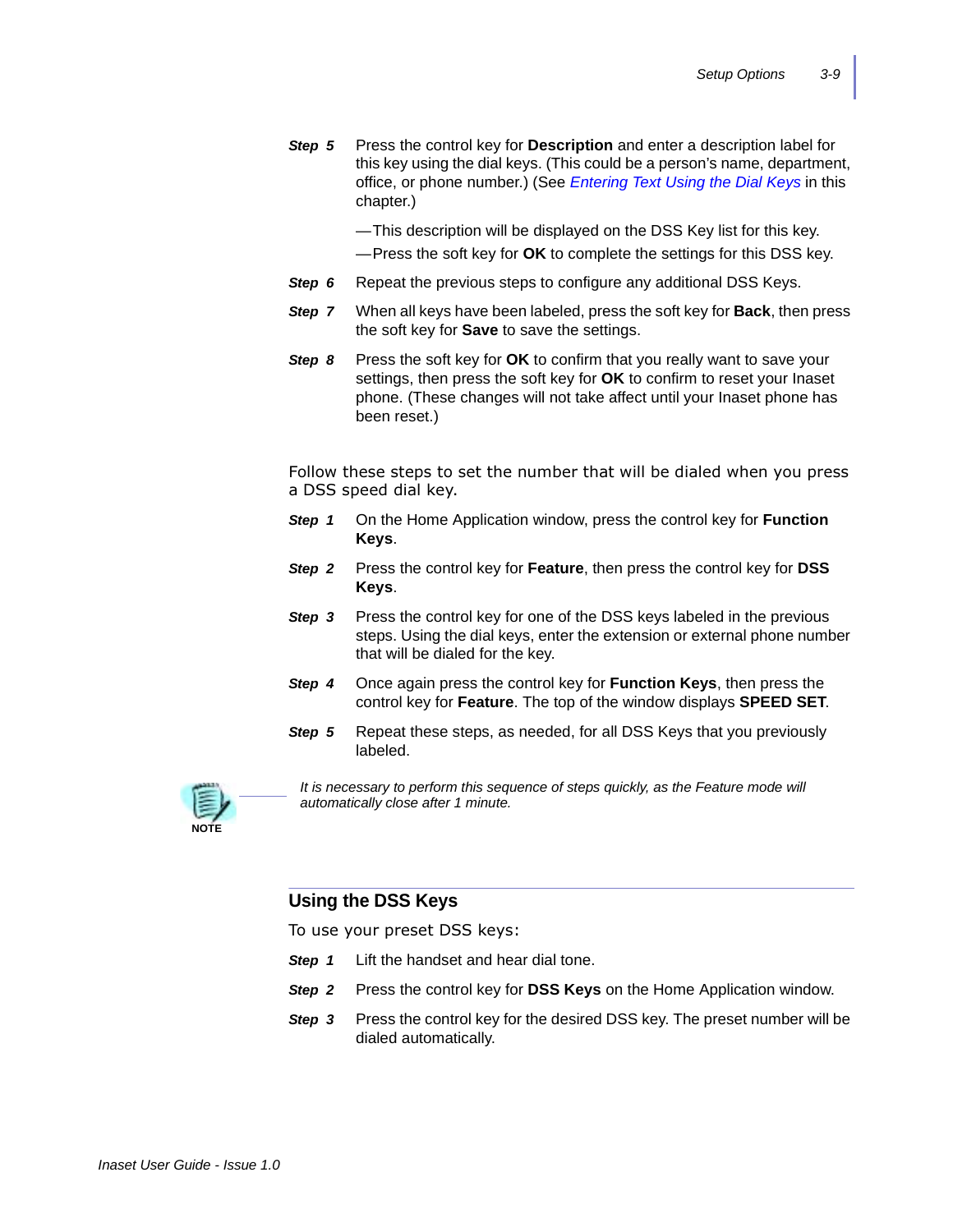# <span id="page-22-0"></span>**Display Screen Options**

Various features of the display screen can be changed to make the display easier to view and use. The back light level and font size can be adjusted and another language (if available) can be selected. A screen saver function can also be set for the Inaset display.

#### <span id="page-22-1"></span>**Back Light Level**

Follow the steps to adjust the display back light level.

- **Step 1** Start the Setup application as described at the beginning of this chapter. At the Setup menu, use the cursor key to select **LCD** and press the **Enter** key.
- **Step 2** Again use the cursor key to select **Back Light Level** and press the **Enter** key. The LCD Setting Back Light Level window displays (below).

LCD Setting- Back Light Level window

| <b>NEC</b> | Phone Setup | LCO Betting Back Light Level | Level2<br>Level3(Dark)  |                |      |
|------------|-------------|------------------------------|-------------------------|----------------|------|
| Esit       |             |                              | Castel<br>$\rightarrow$ | $\overline{C}$ | Hame |

- **Step 3** Press the control key for the desired level of display back light. Press the soft key for **OK** when complete.
- **Step 4** When all changes have been made, press the soft key for **Save** to save your settings.
- **Step 5** Press the soft key for **OK** to confirm that you really want to save your settings. Your display settings have now been changed.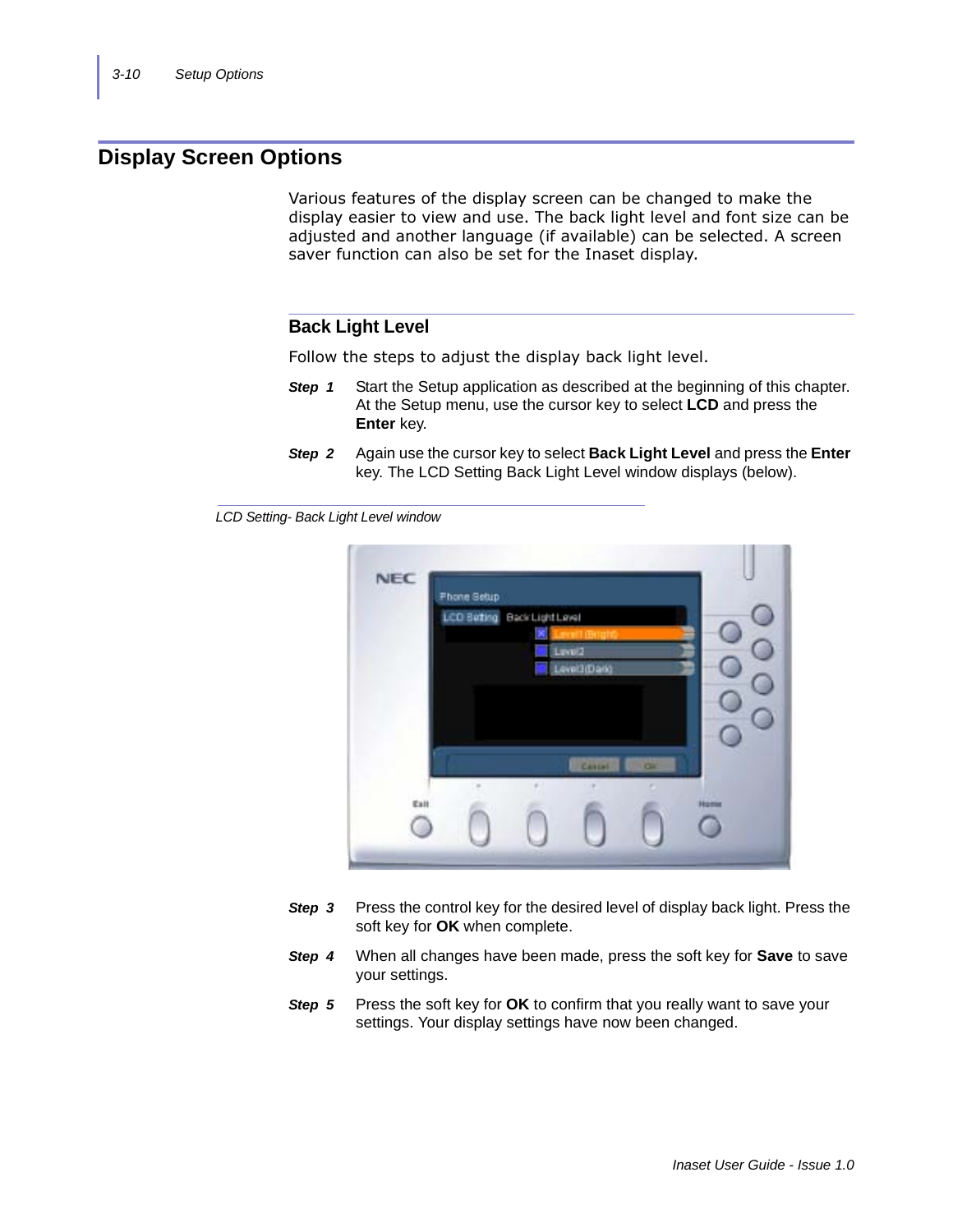# <span id="page-23-0"></span>**Font Size**

Follow the steps to adjust the display font size.

- **Step 1** Start the Setup application as described at the beginning of this chapter. At the Setup menu, use the cursor key to select **LCD** and press the **Enter** key.
- **Step 2** Again use the cursor key to select **Font Size** and press the **Enter** key. The LCD Setting Font Size window displays (below).

LCD Setting- Font Size window

| Cantel<br>œ |
|-------------|
| Hamis       |
|             |

- **Step 3** Press the control key for the desired size of the display font. Press the soft key for **OK** when complete.
- **Step 4** When all changes have been made, press the soft key for **Save** to save your settings.
- **Step 5** Press the soft key for OK to confirm that you really want to save your settings. Your display settings have now been changed. (These changes will not take affect until your Inaset phone has been reset.)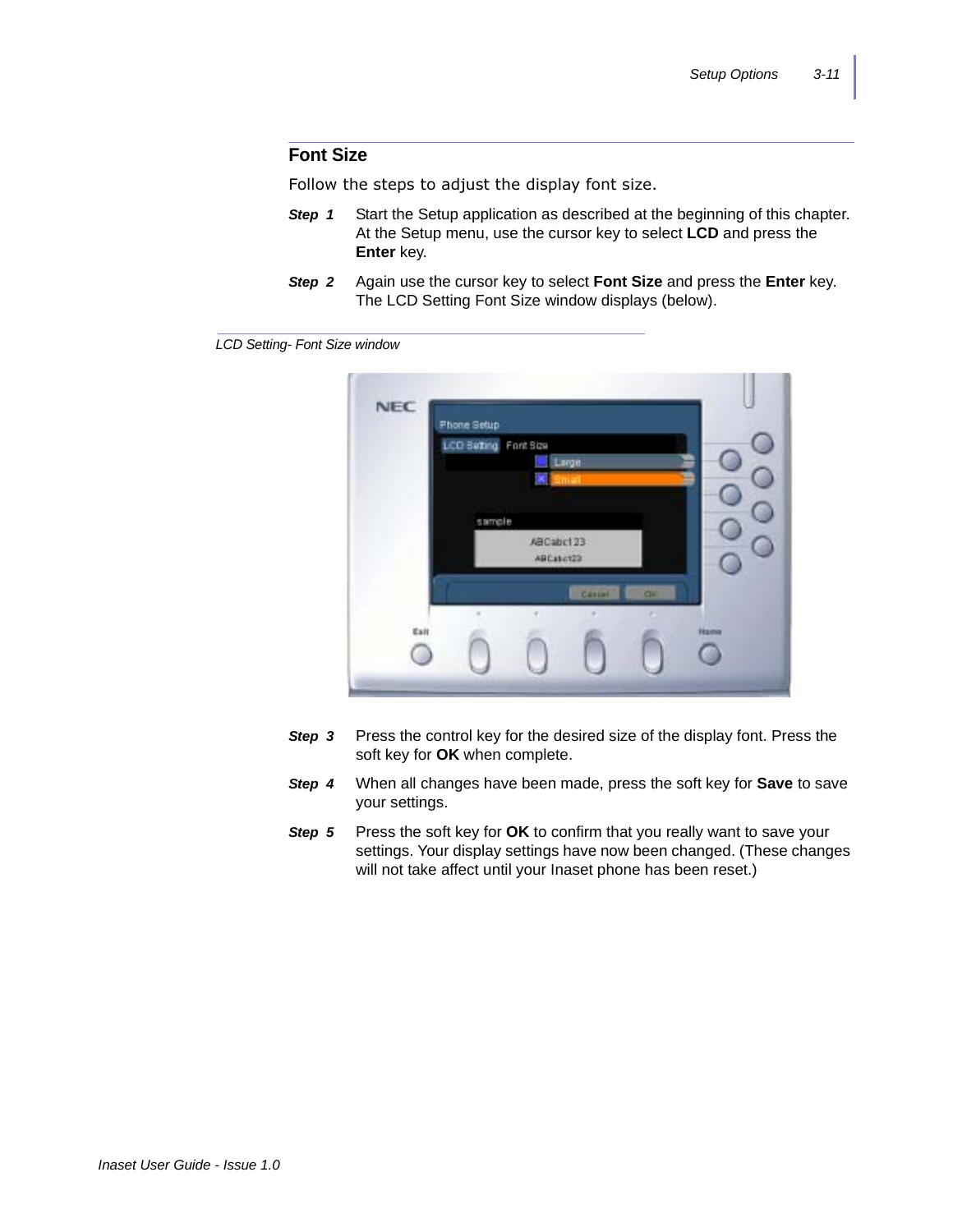#### <span id="page-24-0"></span>**Language**

Follow the steps to change the language used on the display.

- **Step 1** Start the Setup application as described at the beginning of this chapter. At the Setup menu, use the cursor key to select **LCD** and press the **Enter** key.
- **Step 2** Again use the cursor key to select **Language** and press the **Enter** key. The LCD Setting Language window displays (below).

#### LCD Setting- Language window

|      | Phone Setup<br>LCO Beting Language |                         |   |       |
|------|------------------------------------|-------------------------|---|-------|
|      |                                    |                         |   |       |
|      |                                    | Castel<br>$\rightarrow$ | œ |       |
| Esit |                                    |                         |   | Hamid |

- **Step 3** Press the control key for the desired language on the Inaset display. (Only the available languages for Inaset will be displayed.) Press the soft key for **OK** when finished.
- **Step 4** When all changes have been made, press the soft key for **Save** to save your settings.
- **Step 5** Press the soft key for **OK** to confirm that you really want to save your settings. Your display settings have now been changed. (These changes will not take affect until your Inaset phone has been reset.)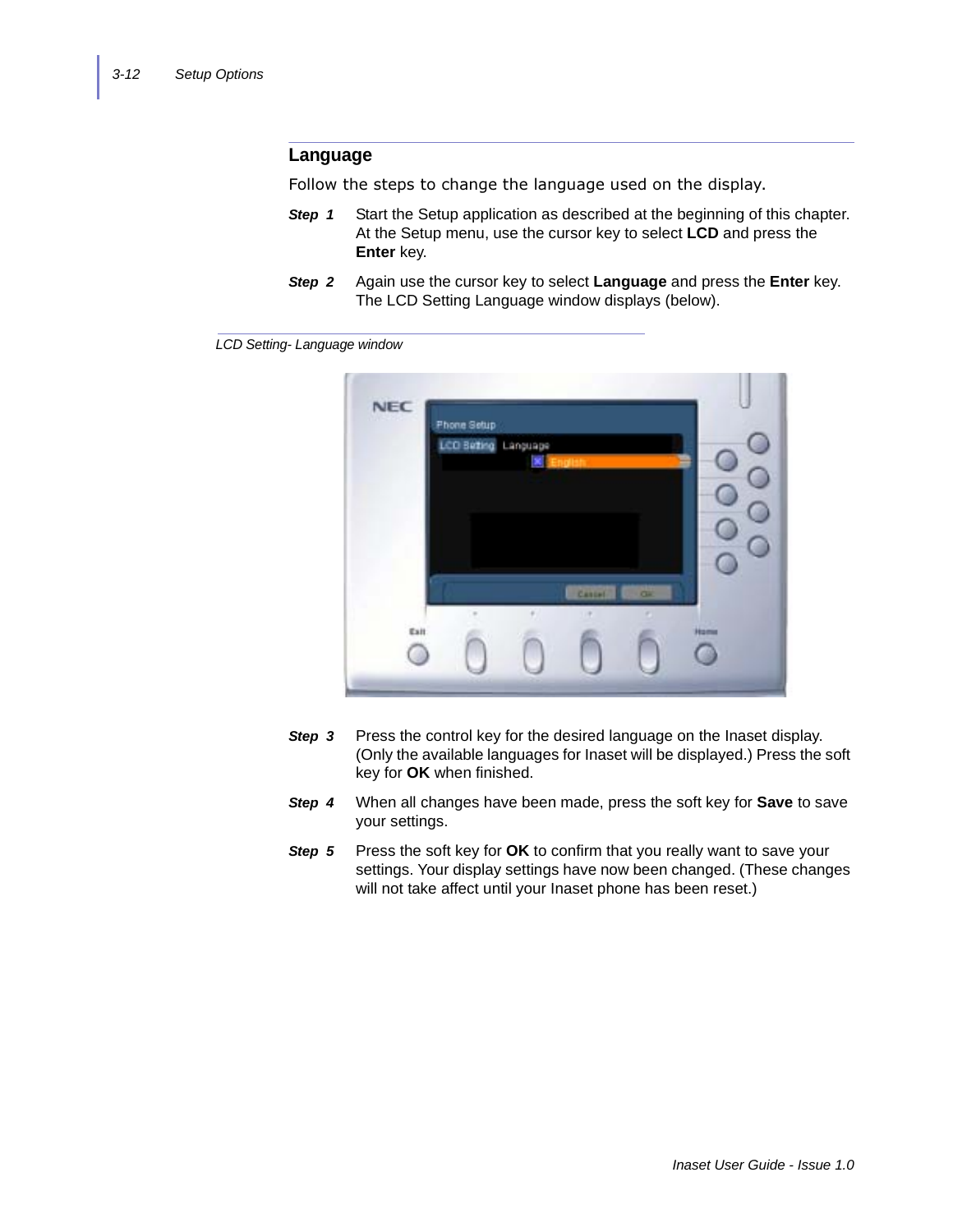#### <span id="page-25-0"></span>**Screen Saver**

The Screen Saver function will activate on the Inaset display after a preset time period of no activity. When the Screen Saver begins, pressing any Inaset key or activity on your main phone line will clear saver mode and return Inaset to normal operation. Follow the steps to setup the screen saver function for the display.

- **Step 1** Start the Setup application as described at the beginning of this chapter. At the Setup menu, use the cursor key to select **LCD** and press the **Enter** key.
- **Step 2** Again use the cursor key to select **Screen Saver** and press the **Enter** key. The LCD Setting Screen Saver window displays (below).

LCD Setting- Screen Saver window



- **Step 3** Press the control key for **Enable** to enable the Screen Saver function.
	- —If disabling this function, press the control key for **Disable** and skip to Step 5 below.
- **Step 4** Press the control key for **Waiting Time**, and enter the time period (in minutes) before the Screen Saver begins. This would be the period of no activity on Inaset before the Screen Saver would begin.
- **Step 5** Press the soft key for **OK**, then press the soft key for **Save** to save your settings.
- **Step 6** Press the soft key for **OK** to confirm that you really want to save your settings. Your display settings have now been changed. (These changes will not take affect until your Inaset phone has been reset.)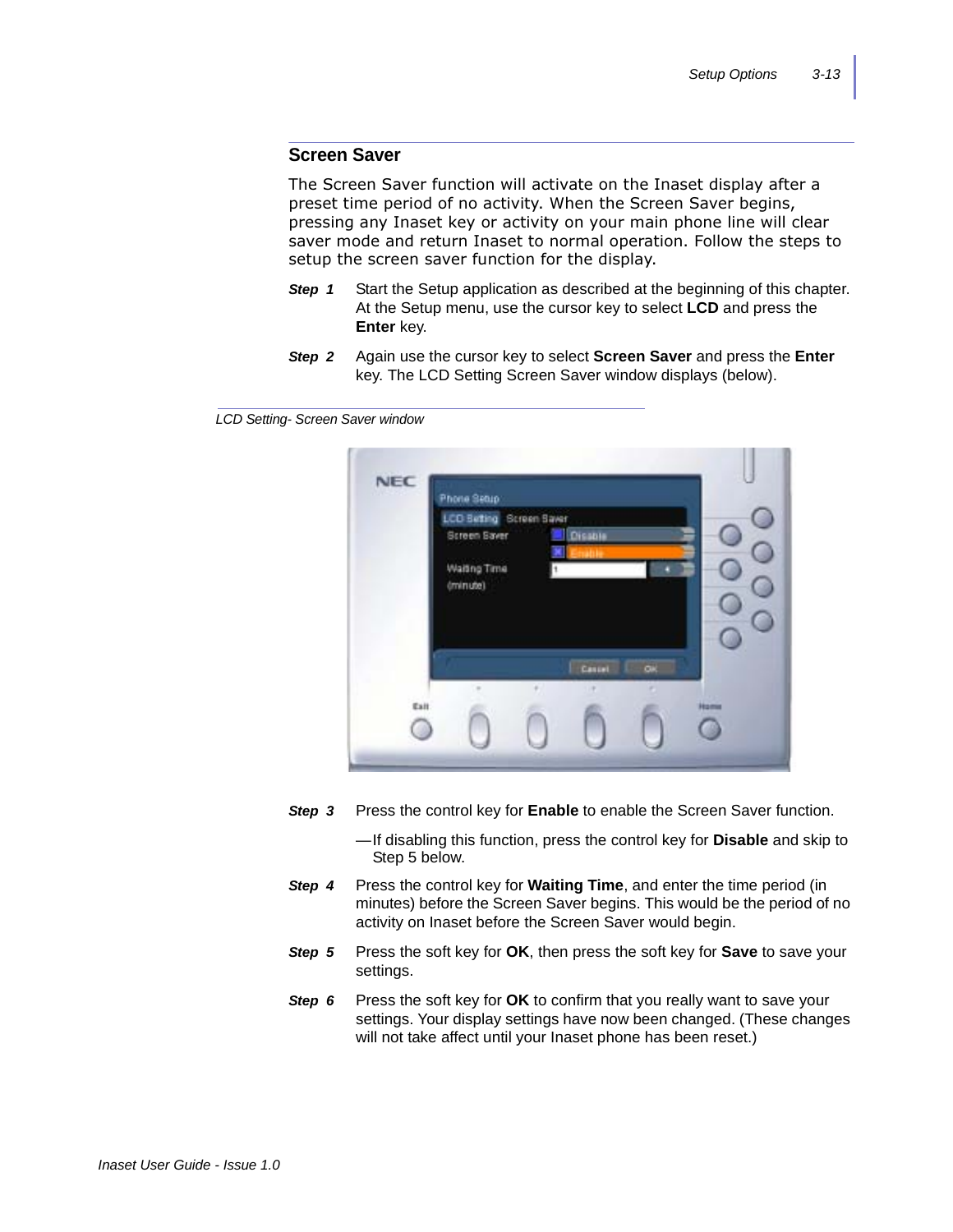# <span id="page-26-0"></span>**Feature Options**

The Feature key provides various options that can be set for your Inaset phone.

#### <span id="page-26-1"></span>**Microphone On / Off**

To turn the Inaset built-in microphone On/Off:

- **Step 1** On the Home Application window, press the control key for **Function Keys**.
- **Step 2** Press the control key for **Feature**, and press the **1** dial key. The Mic lamp will illuminate when the Microphone is on.
- **Step 3** Repeat the previous steps to alternately turn the microphone On/Off as needed.



The built-in microphone can also be turned on/off be pressing the **Mic** key on the Inaset lower panel.

#### <span id="page-26-2"></span>**Select Ringer Tone**

Inaset can be set with three different ringer tones. This can provide a distinctive ring on your Inaset phone. Follow the steps to change your Inaset ringer tone.

- **Step 1** On the Home Application window, press the control key for **Function Keys**.
- **Step 2** Press the control key for **Feature**, and press the **3** dial key. A ringer tone will be heard. Each additional press of the **3** key will sound a different ringer tone. Stop on the desired ringer tone by pressing any key on the dial pad (other than the digit 3).

#### <span id="page-26-3"></span>**Transmission / Receiving Volume**

To permanently change the Handset Transmission/Receiving volume:

- **Step 1** On the Home Application window, press the control key for **Function Keys**.
- **Step 2** Press the control key for **Feature**, and press the **4** dial key. The Transmit volume increases.
- **Step 3** Again press the soft key for **Function Keys**, then the control key for **Feature** and press the **4** dial key to return the Transmit volume to normal.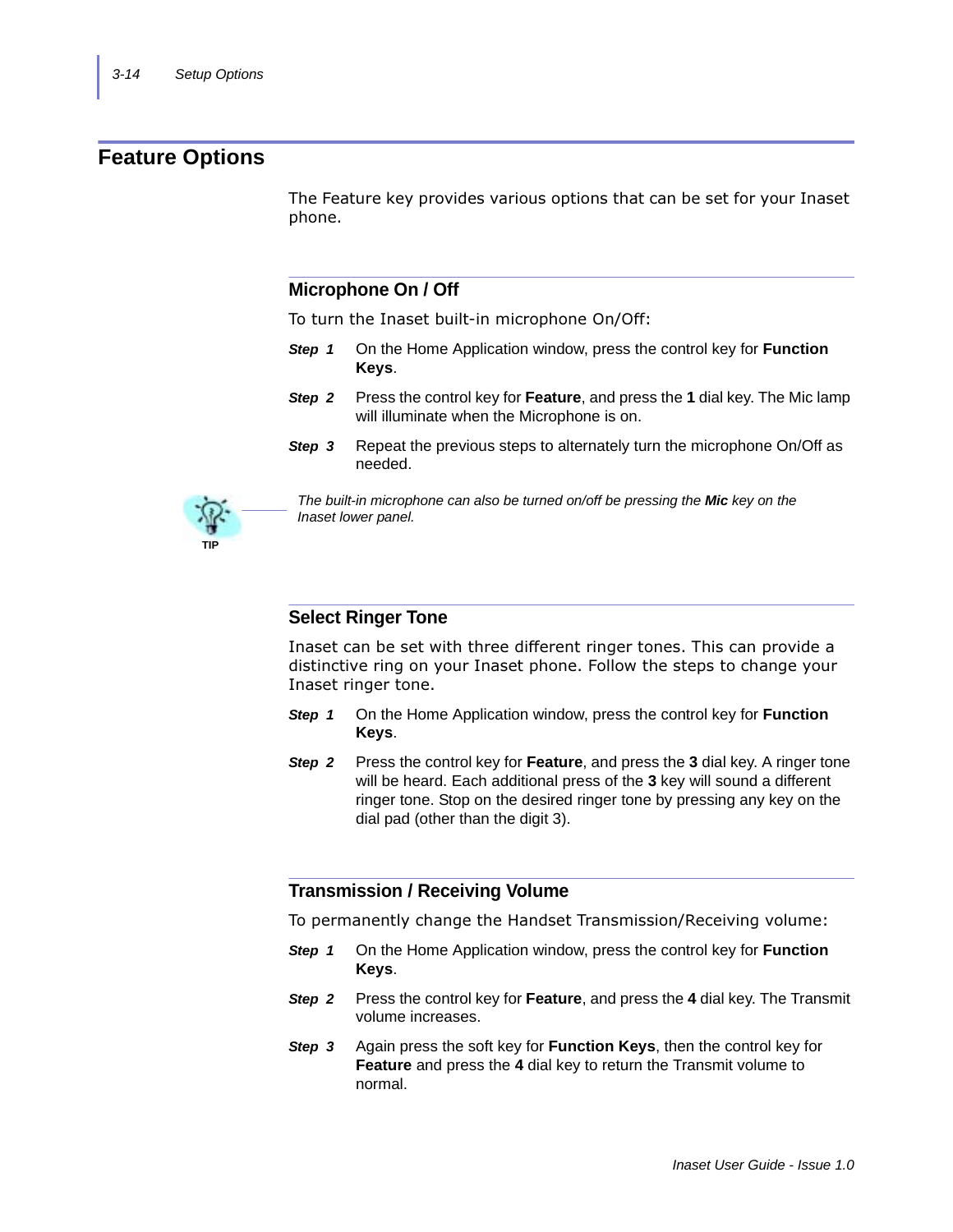# <span id="page-27-0"></span>**Activate Ringer**

To activate the Inaset ringer:

- **Step 1** On the Home Application window, press the control key for **Function Keys**.
- **Step 2** Press the control key for **Feature**, and press the **0** dial key. Ringer activates.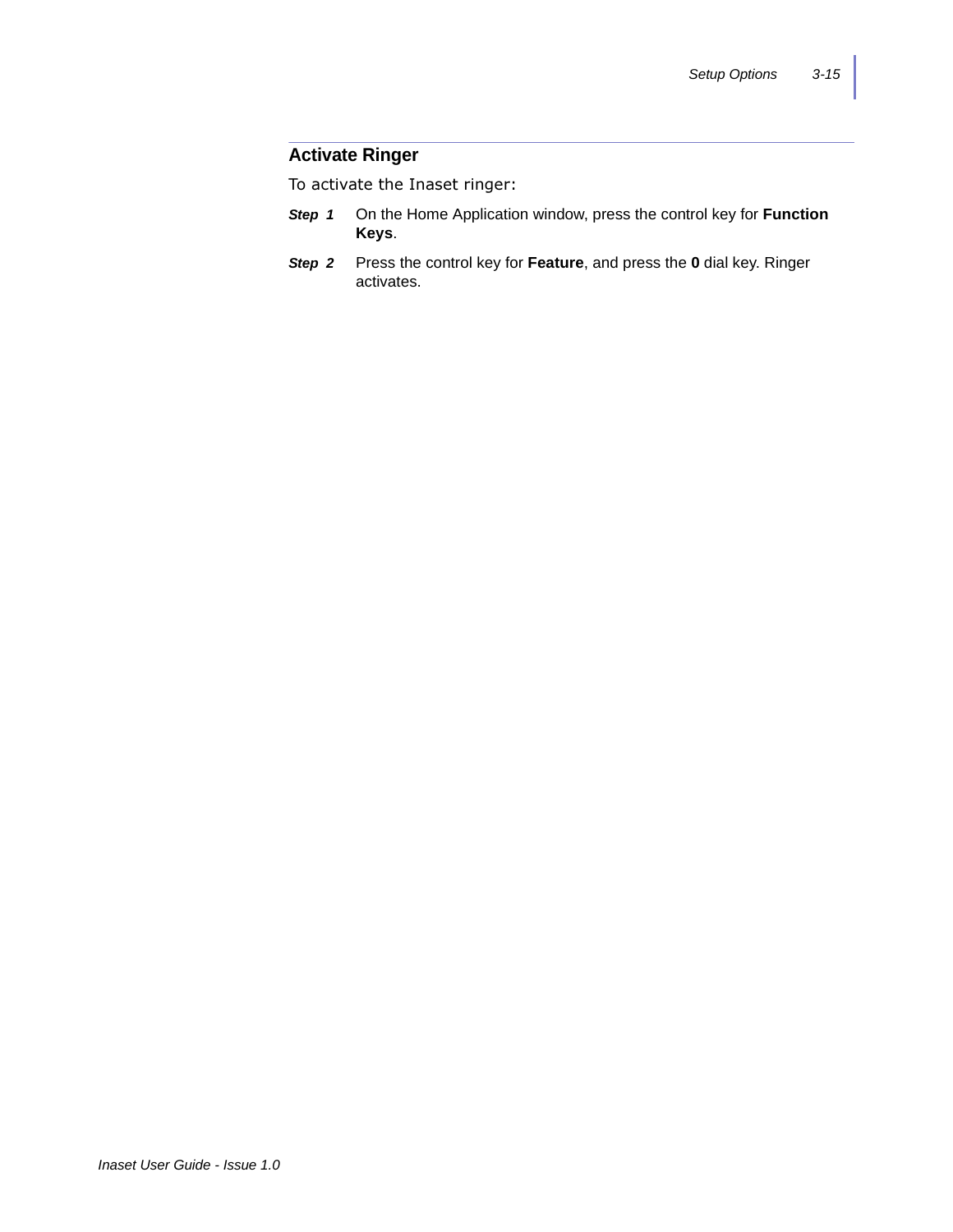# <span id="page-28-0"></span>**Security Password**

A Security Password can be set on your Inaset to avoid unauthorized use. The Security Password operates with the Security key on the lower panel of your Inaset phone.

## <span id="page-28-1"></span>**Setting (or Changing) Your Password**

Follow the steps to set or change your password.

- **Step 1** Start the Setup application as described at the beginning of this chapter. At the Setup menu, use the cursor key to select **LCD** and press the **Enter** key.
- **Step 2** Again use the cursor key to select **User** and press the **Enter** key. The User Setting window displays (below).

User Setting window



**Step 3** Press the control key for **Old Password**, and enter your current (old) password you are now using.



When using this feature for the first time, their will be no **Old Password**. Using the cursor key, delete the \*\*\*\*\* characters in the Old Password field before proceeding.

- **Step 4** Press the control key for **New Password**, and enter your new password.
- **Step 5** Press the control key for **Re-enter New Password**, and enter your new password again to verify. Press the softkey for **OK** when finished.
- **Step 6** Press the soft key for **OK** to confirm that you really want to save your settings. Press the **Home** key to return to the Home application.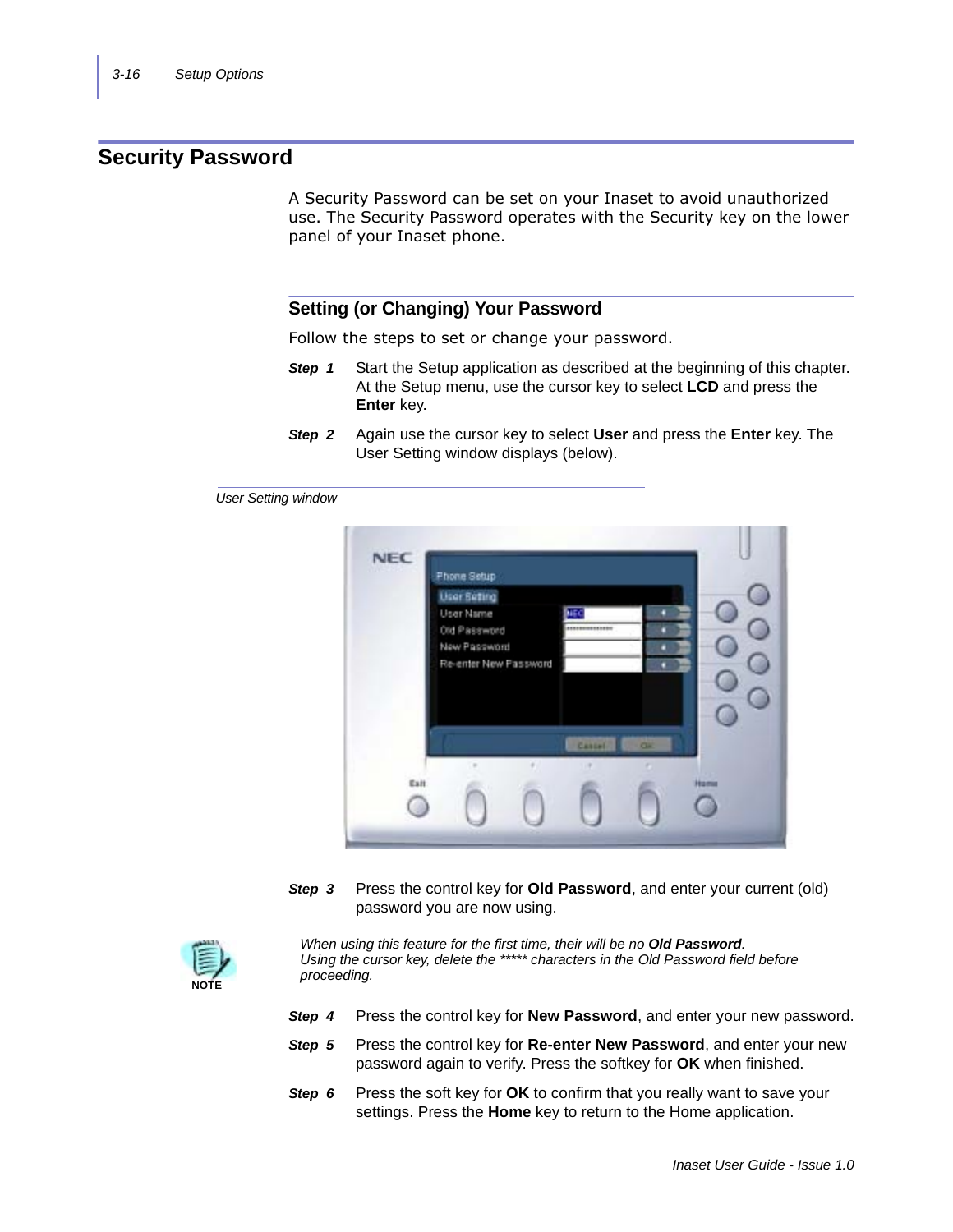# <span id="page-29-2"></span><span id="page-29-0"></span>**Call Functions**

This chapter describes how to use the call functions available on the Inaset phone. The topics in this chapter include:

**Chapter Topics** 

- Home Application Window
	- Phone Login
	- Call Functions

# <span id="page-29-1"></span>**Home Application Window**

The Home Application enables you to use many of the functions supported by a conventional multi-line NEC Dterm telephone.



The Home Application window is used for all call functions and provides a visual display of the status of the lines assigned to the Inaset phone. on this window.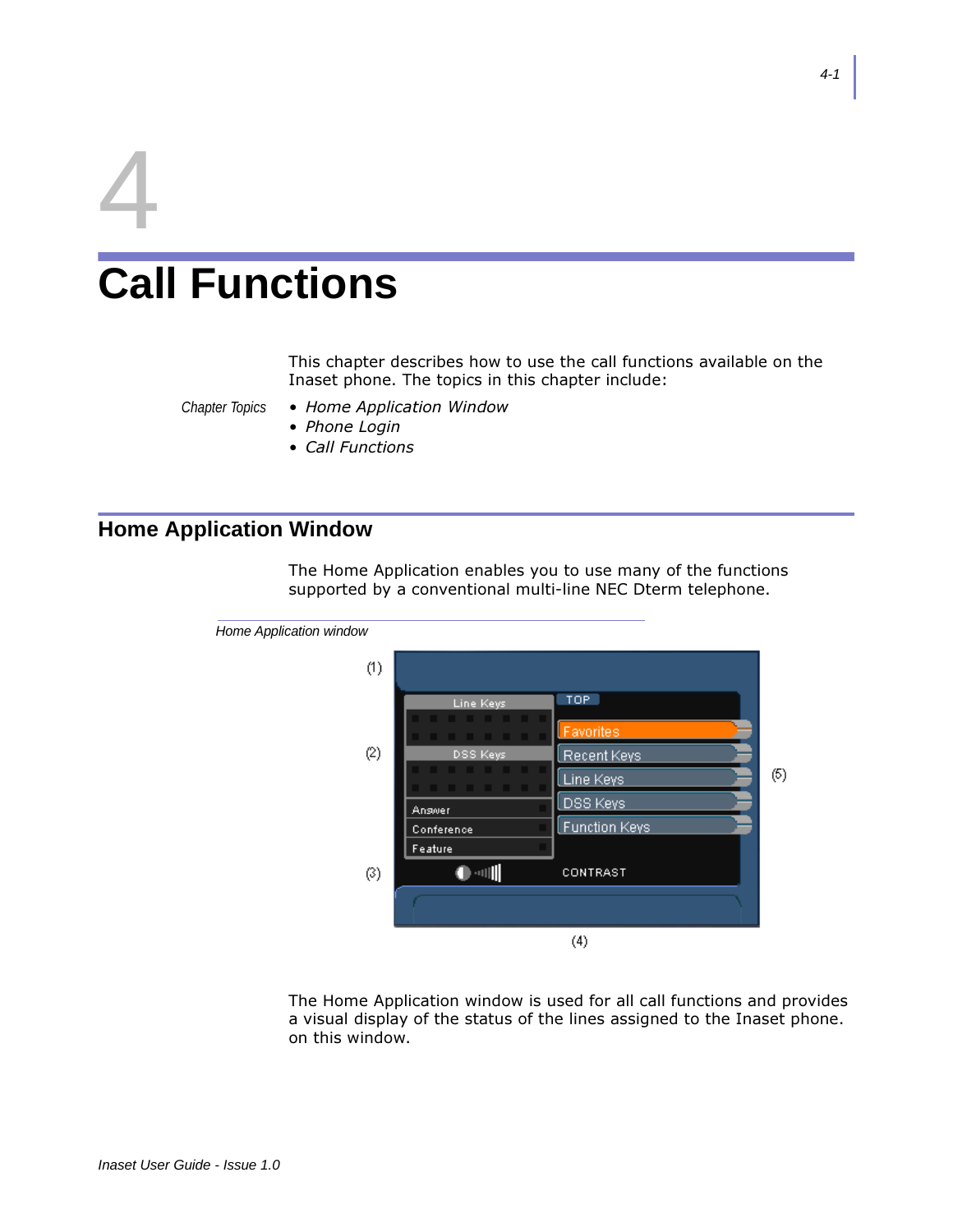#### Home Application window Description

|                | Field / Key                       | <b>Description</b>                                                                                                     |
|----------------|-----------------------------------|------------------------------------------------------------------------------------------------------------------------|
|                | <b>PBX</b> Information<br>Display | Information from the PBX will display in this area. This would include<br>PBX time, date, and call status information. |
| $\mathfrak{D}$ | Line Status                       | Shows a visual icon display of the status for all assigned Line Keys.                                                  |
| 3              | Settings                          | A visual indicator for the current settings of volume and display<br>contrast.                                         |
| $\overline{4}$ | Soft Keys                         | Soft keys will appear in various operating modes.                                                                      |
| 5              | Menu Control Keys                 | Control keys are used to select the various menu functions.                                                            |

## <span id="page-30-0"></span>**Line Status Icons**

The Line Status area of the Home Application window displays various icons indicating the status of each line (see below).

Line Status Icons



The status of each Line and DSS Key is shown for all assigned keys. Icons will also indicate when your Inaset is in Answer, Conference, or Feature modes.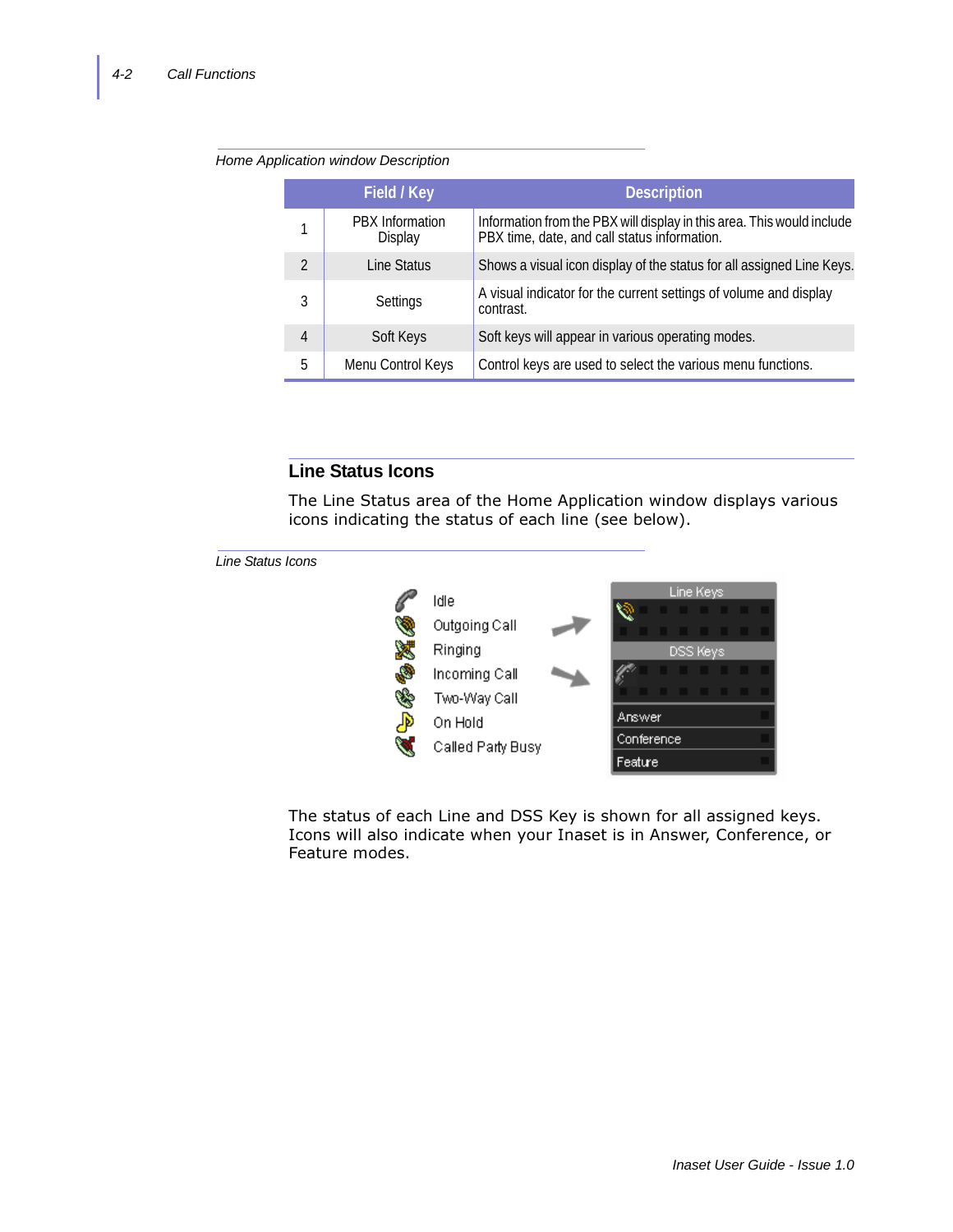#### <span id="page-31-0"></span>**Home Menu**

Home Application Menu

The Home Application Menu (below) allows you to select and use additional features on your Inaset phone.

| Favorites            |  |
|----------------------|--|
| Recent Keys          |  |
| Line Keys            |  |
| DSS Keys             |  |
| <b>Function Keys</b> |  |

- Favorites Up to six keys can be configured for your most frequently used keys. (See Chapter 3 of this guide for information on configuring your Favorites.)
- Recent Keys Select from your most recently used keys. Lets you easily repeat a previous function or key.
- Line Keys Each Line key can be configured as a dial key, function key, or special service key. (Check with your phone system administrator for the specific line keys and functions assigned to your Inaset.)
- The DSS keys provide a one-key speed dial • DSS Keys function. This allows you to dial a number by only pressing one key. (See Chapter 3 of this guide for information on configuring your DSS Keys.)
- Function Keys Select additional call functions available on your Inaset.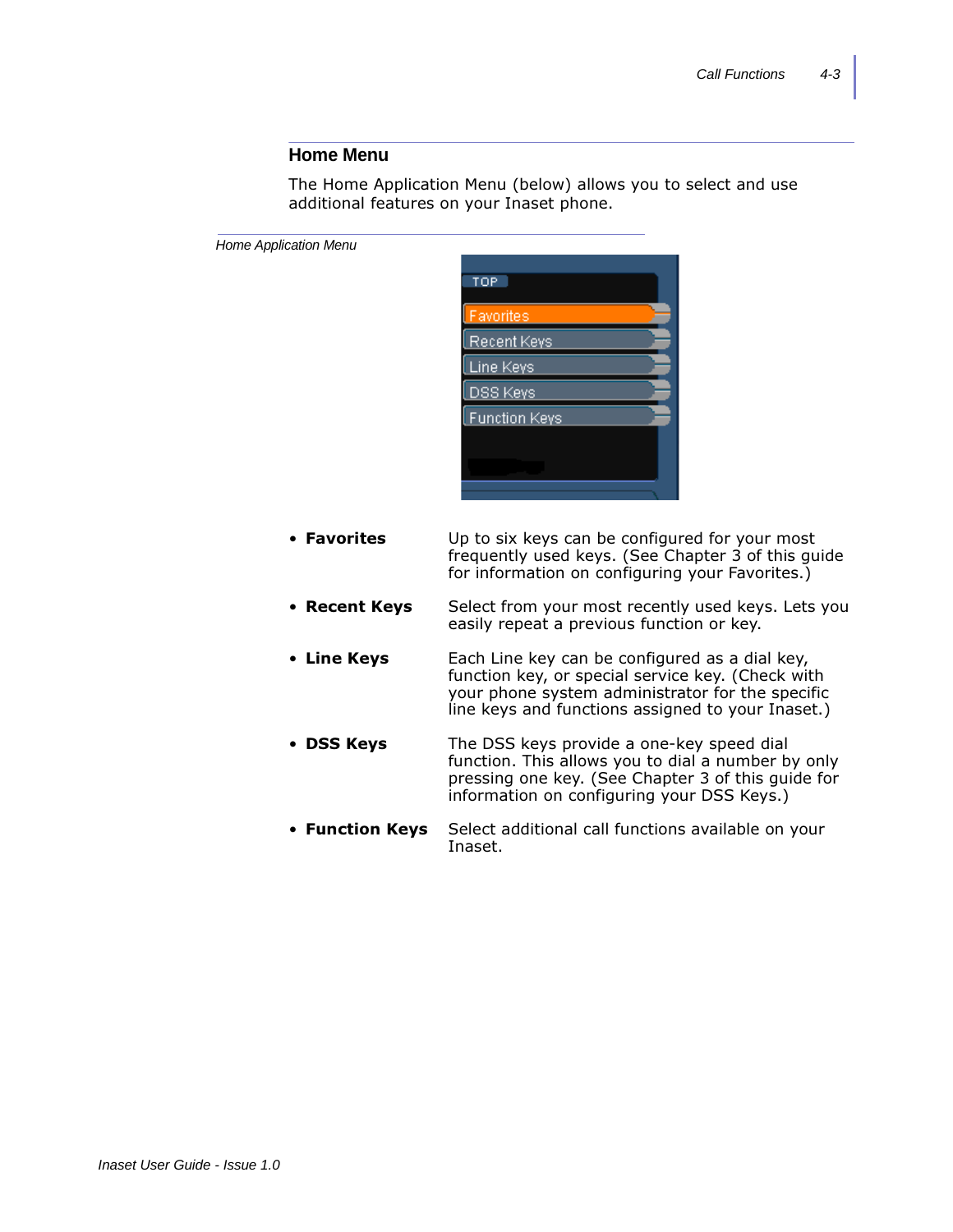# <span id="page-32-0"></span>**Phone Login**

Inaset has a login feature that allows the phone to be locked by login number and password to avoid unauthorized use. This login can be configured as automatic or manual by your phone system administrator. If your Inaset has been configured for manual login, then you must manually login before it can be used. (See your phone system administrator for your login and password numbers.)

When manual login is required, the Inaset Login window displays when Inaset is first started (see below).



In automatic login mode, the Inaset Login window will not display. The phone system will automatically login your Inaset phone for you. No additional login is required by you.

Inaset Login window

| Login<br>Passwd |                      |  |  |  |
|-----------------|----------------------|--|--|--|
| Line Keys       | TOP                  |  |  |  |
| .<br>.          | Favorites            |  |  |  |
| <b>DSS Keys</b> | Recent Keys          |  |  |  |
| .<br>.          | Line Keys            |  |  |  |
| Answer          | DSS Keys             |  |  |  |
| Conference      | <b>Function Keys</b> |  |  |  |
| Feature         |                      |  |  |  |
|                 | CONTRAST             |  |  |  |
| Cancel<br>ВK    | ОK<br>Set            |  |  |  |

*Manual Login* Follow these steps to login to your Inaset phone:

- **Step 1** Enter your login number using the Dialing keys (0-9, \*, #). When your number is entered, press the soft key for **Set** on the display. (If you make an incorrect entry, press the soft key for **Cancel** to clear your entry and then re-enter your number.)
- **Step 2** Now enter your password number using the Dialing keys (0-9,  $^*$ , #). When your number is entered, press the soft key for **OK** on the display. (If you make an incorrect entry, press the soft key for **Cancel** to clear your entry and then re-enter your number.)
- **Step 3** If login was successful, the time and date will display at the top of the Home application window. The Inaset phone is now ready to use.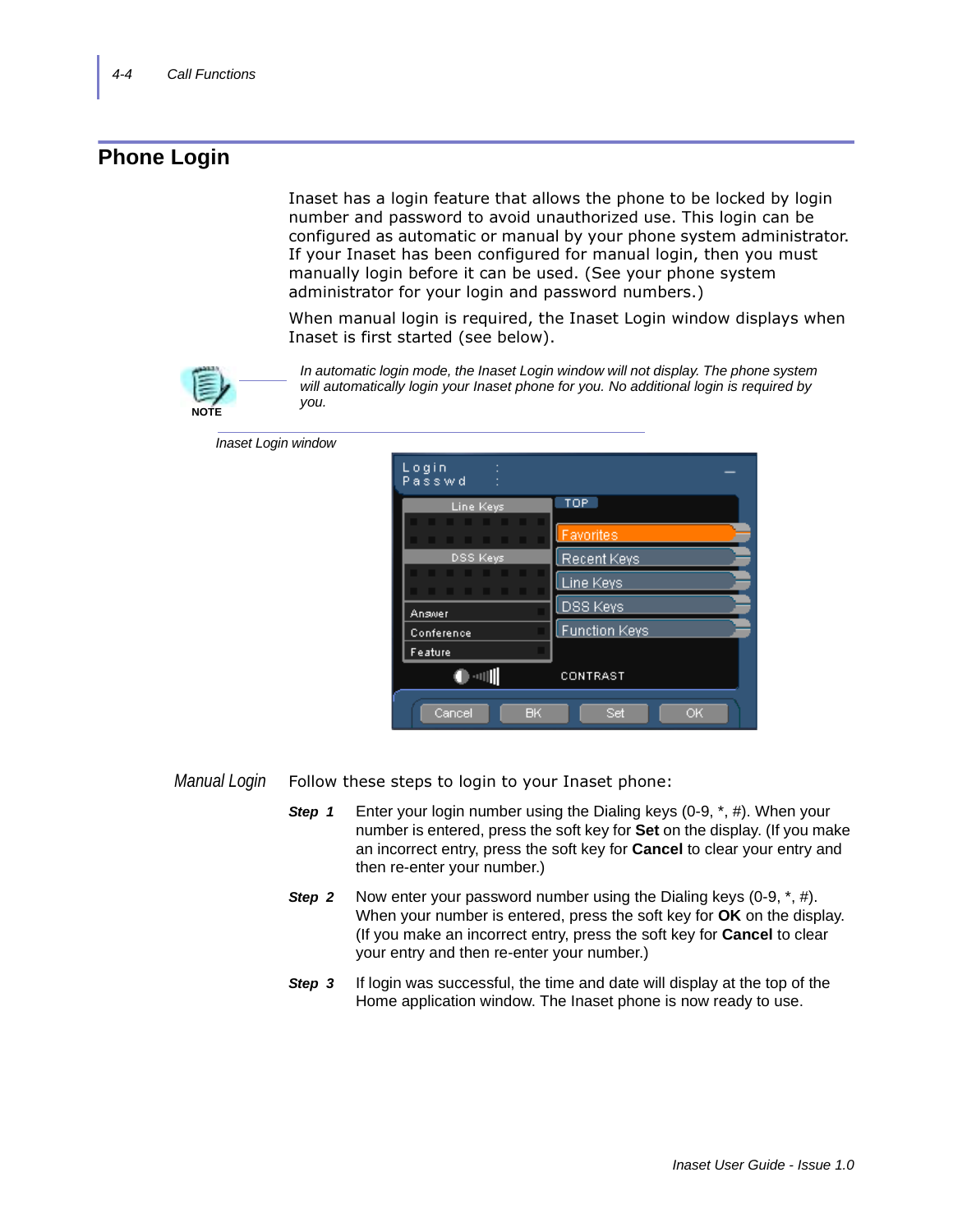# <span id="page-33-0"></span>**Account /Authorization Codes**

Access Code

Account Code

Access Code

Account Code

Access Code

Forced Account Code

Authorization Code

Some PBX systems may require an Account code and/or Authorization code while using Inaset. Contact your phone system administrator for the specific access and account code numbers needed for your phone. Review the following sections for entering Account and Authorization codes.

## <span id="page-33-1"></span>**Account Code**

To Enter an Account code:

- Lift handset or press **Speaker** key, hear dial tone.
- Enter feature access code using the dial keys, hear service set tone.
- Enter Account Code (up to 10 digits) using the dial kevs.
- Hear dial tone and dial desired number.

To Enter Account Code after an Authorization Code:

- Lift handset or press **Speaker** key, hear dial tone.
- Enter feature access code for Authorization Code using the dial keys, hear service set tone.
- Enter Authorization Code using the dial keys, hear second service set tone.
- Enter Account Code (up to 10 digits) using the dial keys.
- Hear dial tone, dial desired number.

## <span id="page-33-2"></span>**Forced Account Code**

- Lift handset or press **Speaker** key, hear dial tone.
- Enter feature access code using the dial keys, hear service set tone.
	- Enter Forced Account Code (up to 10 digits) using the dial keys.
	- Hear dial tone, dial desired number.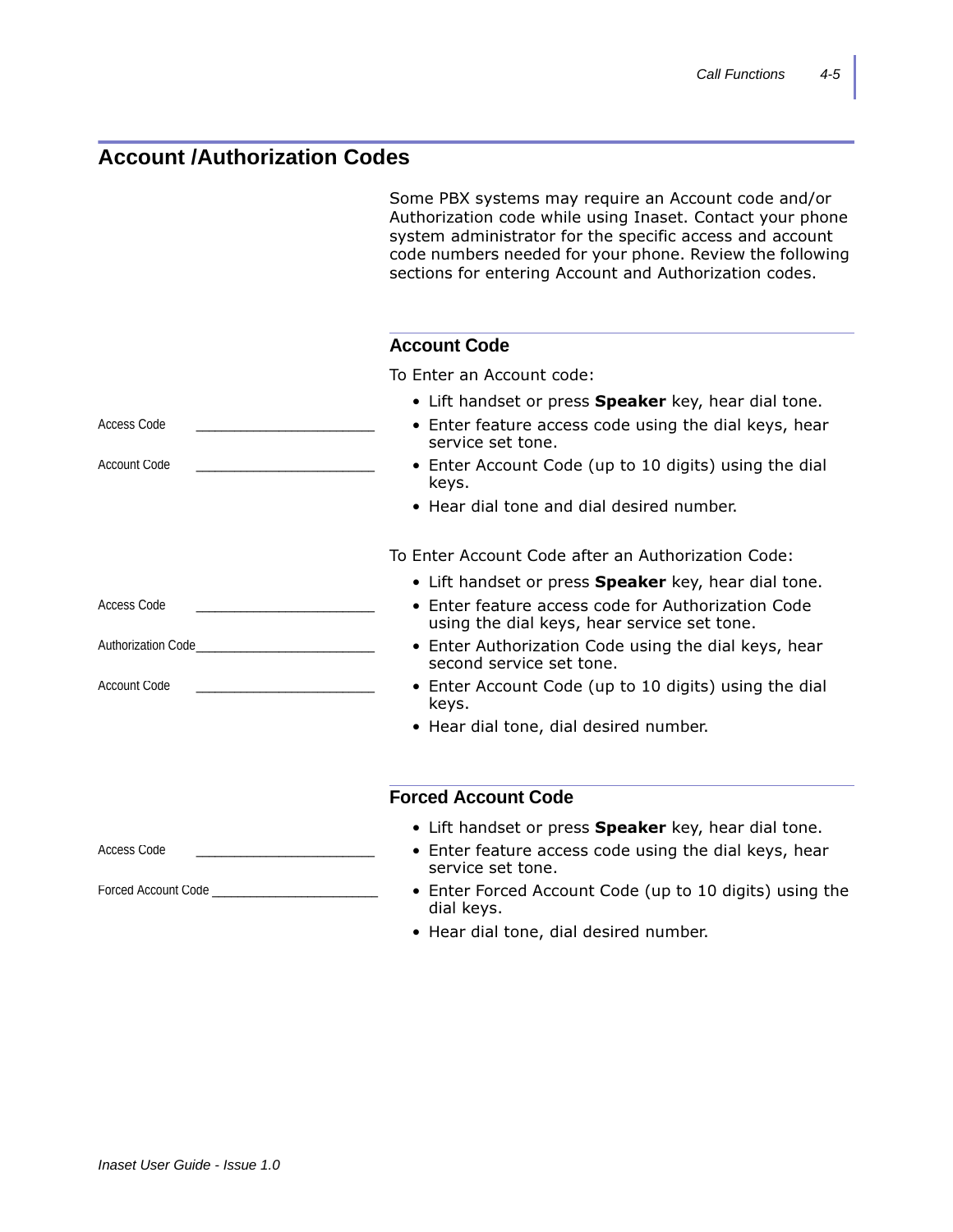<span id="page-34-0"></span>

|                           | <b>Authorization Code</b>                                                  |
|---------------------------|----------------------------------------------------------------------------|
|                           | To Enter an Authorization Code without an Account Code<br>(Procedure 1):   |
|                           | • Lift handset or press <b>Speaker</b> key, hear dial tone.                |
| Access Code               | • Enter feature access code using the dial keys, hear<br>service set tone. |
| <b>Authorization Code</b> | • Enter Authorization Code (up to 10 digits) using the<br>dial keys.       |
|                           | • Hear dial tone, dial desired number.                                     |
|                           | To Enter an Authorization Code with an Account Code<br>(Procedure 2):      |
|                           | • Lift handset or press <b>Speaker</b> key, hear dial tone.                |
|                           | • Dial desired number.                                                     |
|                           | • If an Authorization Code is required, caller hears<br>special dial tone. |
| <b>Authorization Code</b> | • Enter Authorization Code, or call will be denied.                        |
|                           |                                                                            |



Procedure 2 is available only if your PBX phone system is programmed with Least Cost Routing.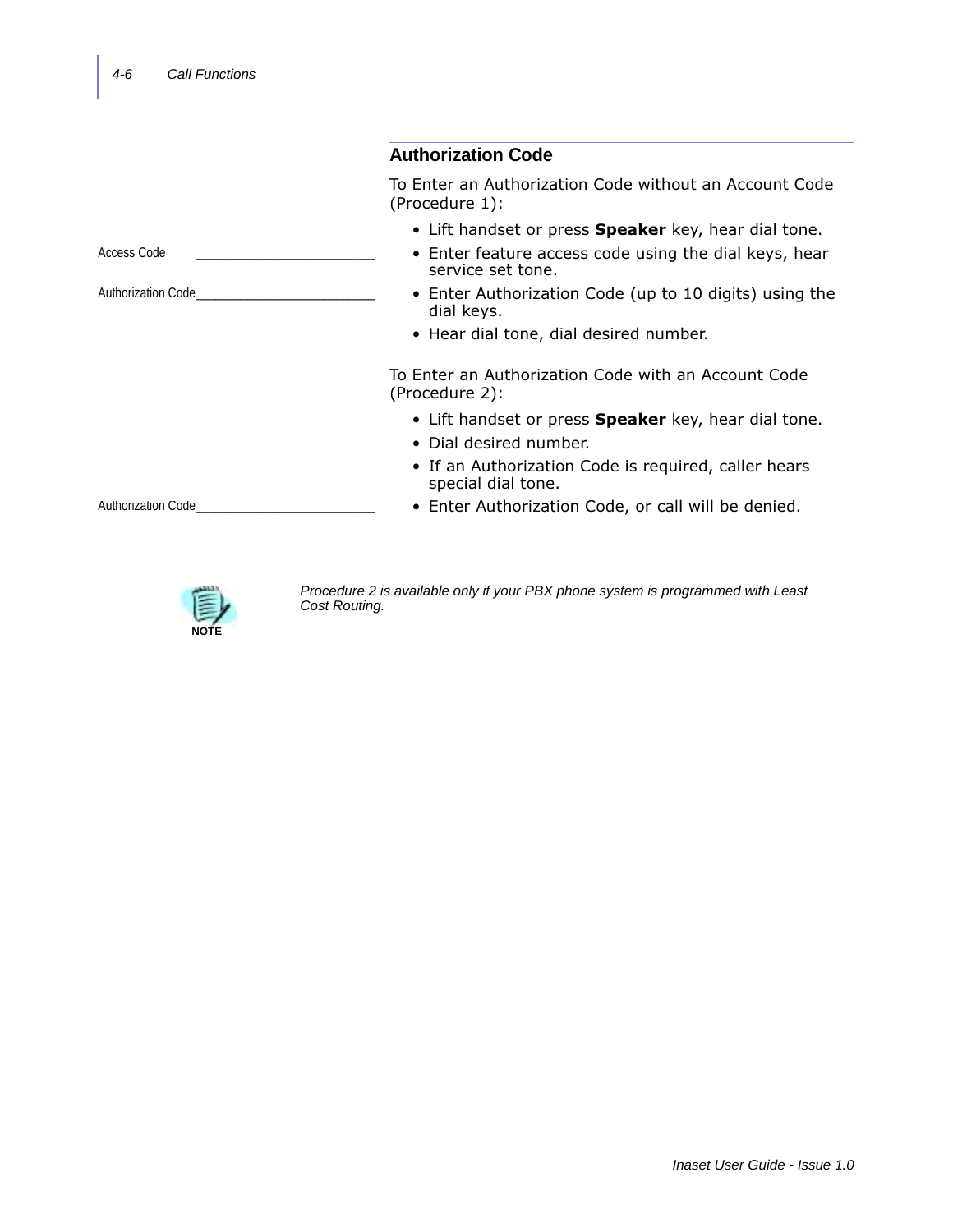

The top of the Inaset Home Application window shows call information as the call progresses or when a call function is used. An example display of this information is shown at left (when applicable) for all call functions described in the following.

# <span id="page-35-0"></span>**Answering a Call**

#### **Using the Handset** Internal call • Phone rings, ring indicator flashes. (Display shows calling party.) 2745 FRED JONES • Lift handset to answer, and begin conversation. **Hands Free** (Speakerphone mode) External call • Phone rings, ring indicator flashes. nnn • Press Speaker key to answer, then press Mic key (Mic 2333482100 key light ON) and begin conversation.

# <span id="page-35-1"></span>**Making a Call**

# **Internal Call**

- Lift handset, hear dial tone.
- Dial desired extension number. (Display shows dialed number.)
- Listen for called party to answer and begin conversation.

#### **External Call**

- Lift handset, hear dial tone.
- $\bullet$  Dial the outside-line access code, (e.g. 9).
- Dial desired number. (Display shows dialed number.)
- Listen for called party to answer and begin conversation.

## **Hands Free** (Speakerphone mode)

- Press Speaker key, hear dial tone.
- Dial desired number.
- Listen for called party to answer, press **Mic** key (Mic key light ON) and begin conversation.

Outside Access Code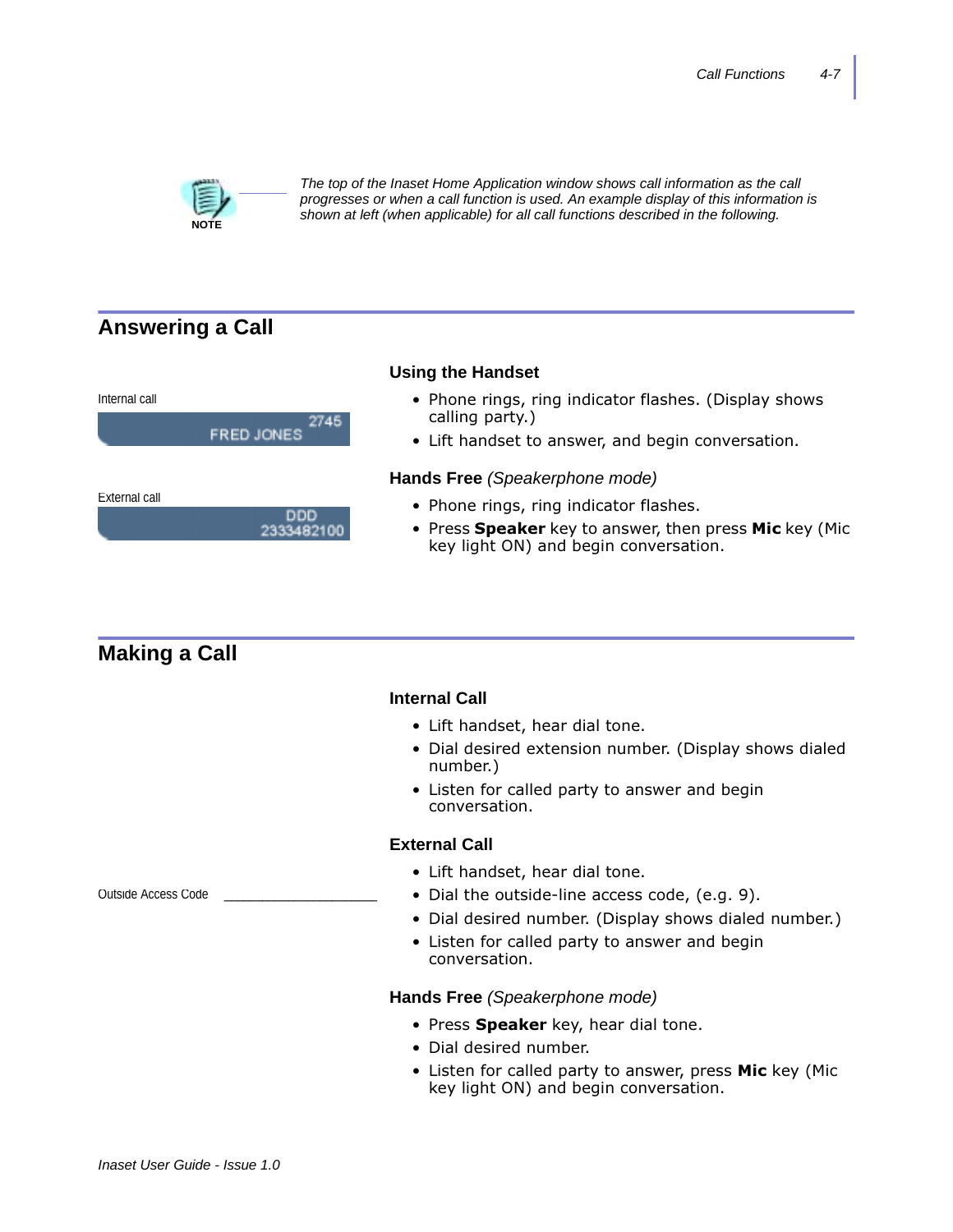# **Putting a Call on HOLD**



Temporarily place the current active call on hold.

- Indicate to the party on the line that you will be placing them on hold.
- Press Hold key. (Display shows caller on Hold.)

# To Retrieve a Call on Hold

- Lift handset or press Speaker key.
- Press control key for Line Keys.
- Press the line key (or press **Next** as needed) for the line on hold.

## **If Unanswered**

After a pre-programmed time with a call on hold, Automatic Recall is initiated (if enabled). A visual and audible signal (line key flash and ring burst) is sent to the station that placed the call on hold.

# **Last Number Redial**

# 218 565 1809

- Redial the last number dialed.
	- Press control key for **Function Keys**.
	- Press control key for Redial. (Display shows the number to redial.)
	- Repeat the above 2 steps until the desired number is displayed (for up to 5 previously dialed numbers).
	- Press the # key. The number on the display is automatically dialed.

# **Transferring a Call**

- After conversing, ask the party to hold.
- Press Transfer key, hear interrupted dial tone.
- Dial destination station extension, and hang up or wait for destination to answer.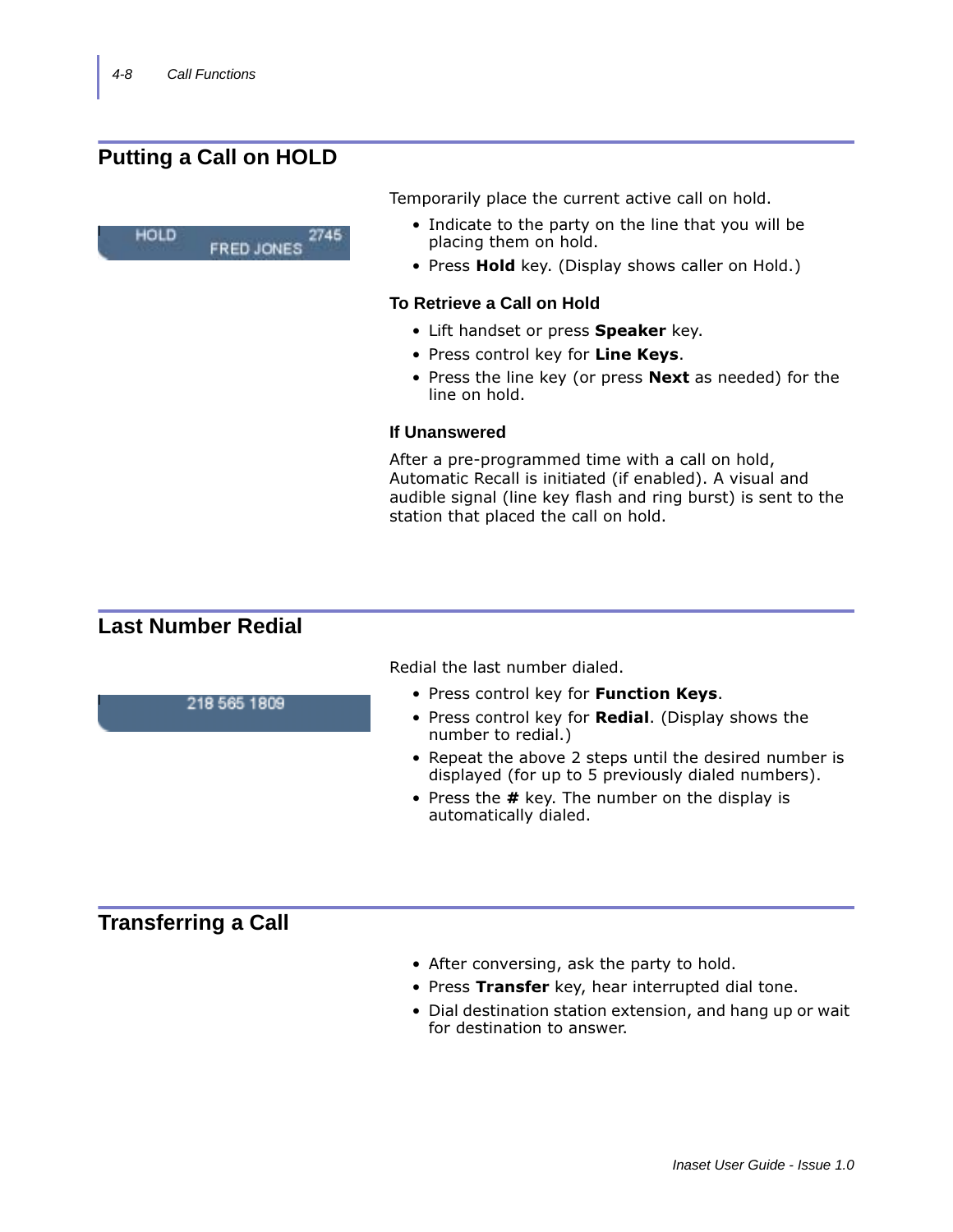# **Callback**



Contact your phone system administrator to determine if your Inaset has this function configured and how to specifically access it.

Set an automatic Callback when a called number is busy.

- Press control key for Line Keys.
- Press control key for **Callback**. Hear service set tone.
- Hang up handset.
- When both parties become idle, your Inaset will ring. When the Inaset is answered, the called station will then ring.

# **Making a Conference Call**

# **Using Programmed Soft Key**

- With a call in progress, ask party to hold.
- Press Transfer key, hear interrupted dial tone.
- Dial desired number.
- After the call is answered, press soft key for **Conf**. (The Conference icon will display on the Inaset screen.)
- A three-way conference is established, begin conversation.

#### **Using Function Key**

- With a call in progress, ask party to hold.
- Press Transfer key, hear interrupted dial tone.
- Dial desired number.
- After the call is answered, press control key for **Function Keys.**
- Press control key for **Conference**. A three-way conference is established, begin conversation. (The Conference icon displays on the Inaset screen.)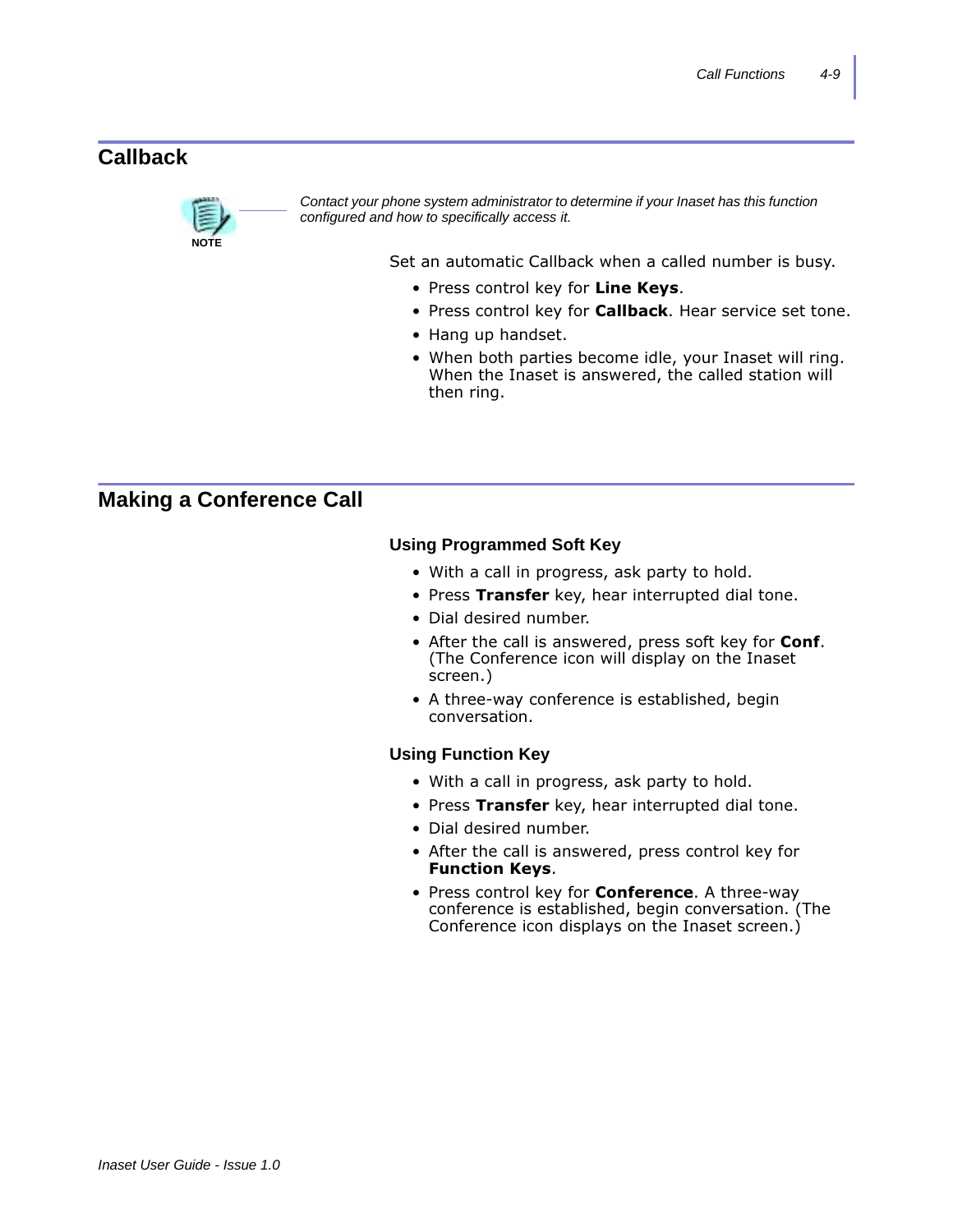# **Consult Third Party during a Call**

When engaged in a call and you wish to consult a third party.

- Press Transfer key. Original caller is automatically placed on hold.
- Dial the desired third party to consult.
- Press Transfer to return to the original caller. Third party is automatically placed on hold.
- Alternately press Transfer key to switch between your original caller and the third party.

# **Call Camp-On**



Contact your phone system administrator to determine if your Inaset has this function configured.

## **Answer a Camped-On Call**

- While engaged in a call, receive the camp-on tone (one short tone burst).
- Press control key for Line Keys, then press control key for **Answer**. The original active call is placed on hold. Connection to camped-on call is established. (The Answer icon displays on the Inaset screen.)
- Press Answer to return to original call. The Campedon call is placed on hold.
- Repeat pressing the control key for **Function Keys** and the control key for **Answer**, to alternate between your original caller and the new call. (Display indicates the connected station or trunk at any given time.)

#### **Set Camp-On** (Transfer Method)

- While engaged in a call, ask party to hold. Press **Transfer** key, hear feature dial tone.
- Dial desired station number and hear busy.
- Press control key for Line Keys, then press control key for **Campon**. Camp-On tone (2 short bursts) is sent to busy station.
- Hang up handset.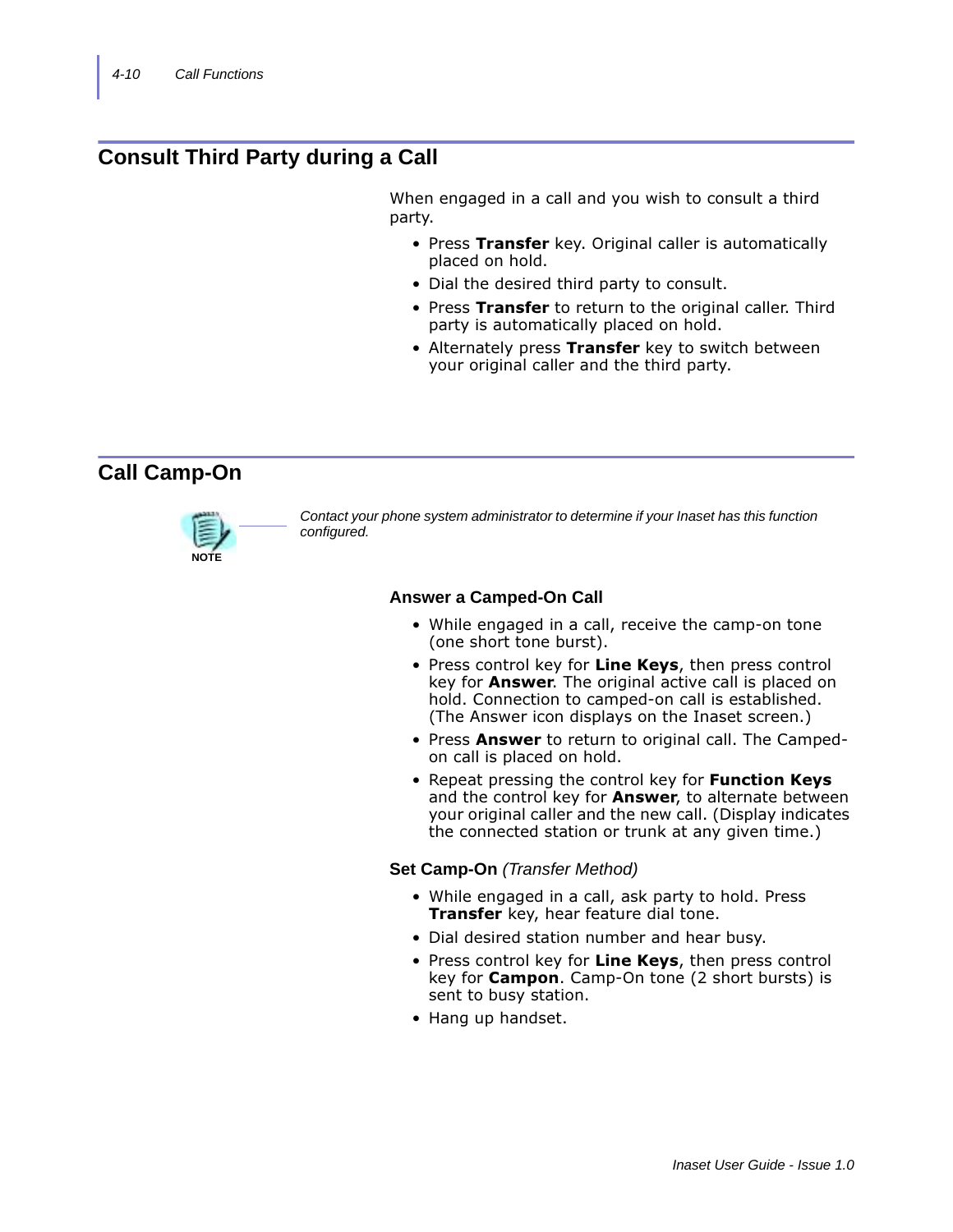# Set Camp-On (Call Waiting Method)

- You call a station that is busy. Hear busy tone, press Transfer key.
- Press control key for Line Keys, then press control key for **Campon**. Camp-On tone (2 short bursts) is sent to busy station.

# **Call Park**

Call Park allows you to place a call "on hold" on your phone and retrieve the call from your phone or another phone.

## Park a Call

- While engaged in a call, press Transfer key.
- Dial the Call Park access code, call is now parked. Display shows HLD=(part location number nn=00- $19)$ .

# **Retrieve a Parked Call**

- · Dial Call Park retrieval code.
- Dial the parked call location number (00-19).
- Station is now connected to the parked call.

Call Park Access Code

Call Park Retrieval Code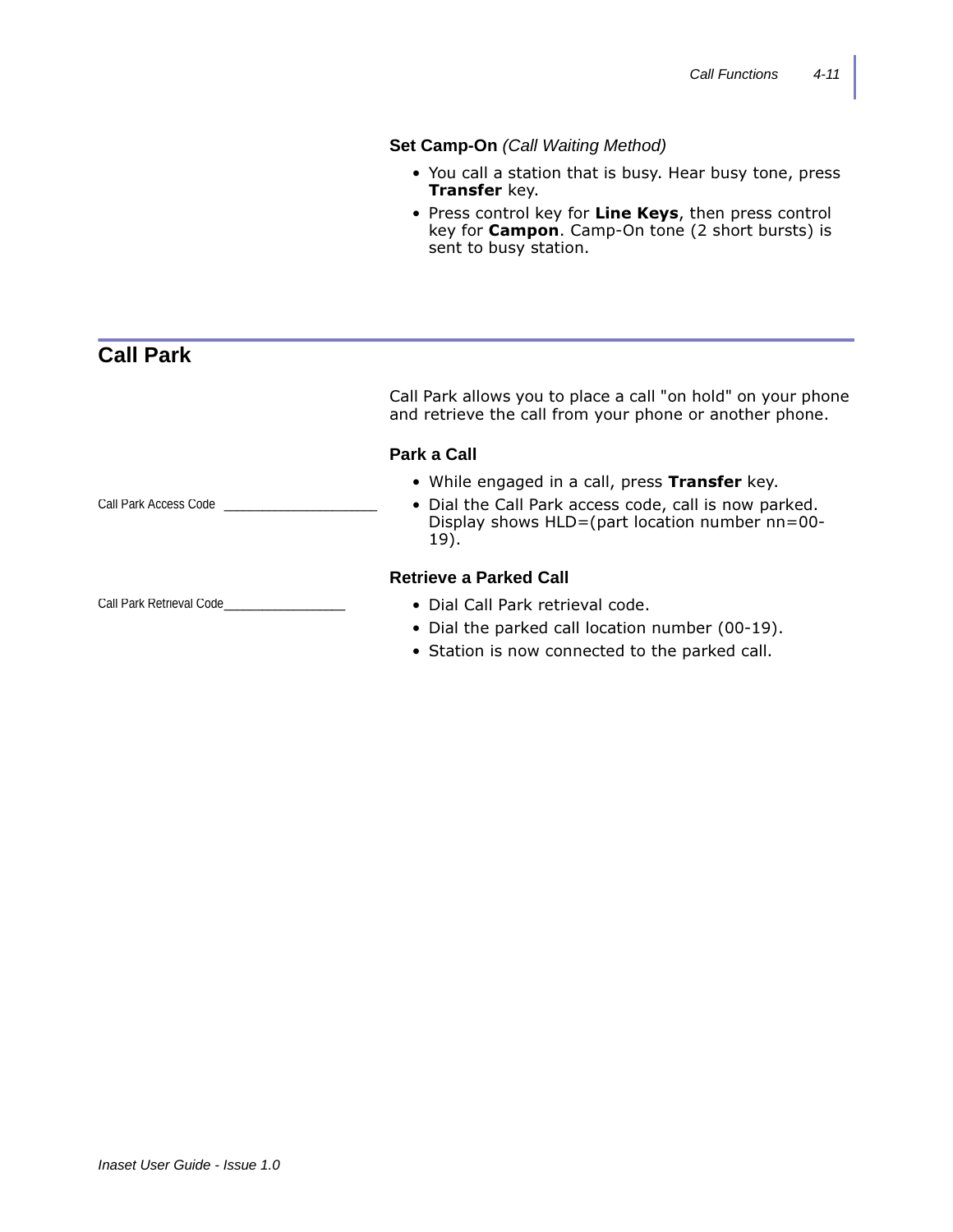# **Call Forwarding**



Contact your phone system administrator to determine if your Inaset has this function configured.



# **Forward All Calls**

All incoming calls to your Inaset will be forwarded.

- Lift handset and press control key for Line Keys.
- Press control key for **Fwd-All**.
- Dial the number that your calls will be forwarded to. (Display shows call Forward mode is set.)

#### **Forward - While Busy**

Incoming calls to your Inaset will be forwarded only when your line is busy.

- Lift handset and press control key for Line Keys.
- Press control key for **Fwd-Busy**.
- Dial the number that your calls will be forwarded to. (Display shows call Forward mode is set.)

#### **Forward - When No Answer**

Incoming calls to your Inaset will be forwarded only when there is no answer on your line.

- Lift handset and press control key for Line Keys.
- Press control key for **Fwd-NoAnswer**.
- Dial the number that your calls will be forwarded to. (Display shows call Forward mode is set.)

## **Cancel Call Forwarding**

When the Inaset is in Call Forward mode, the FDA soft key displays.

• Lift handset and press soft key for FDA. (Display shows that Call forward is canceled.)





While in Call Forward mode, press the soft key for **FDA** at any time to display the number the Inaset is forwarded to.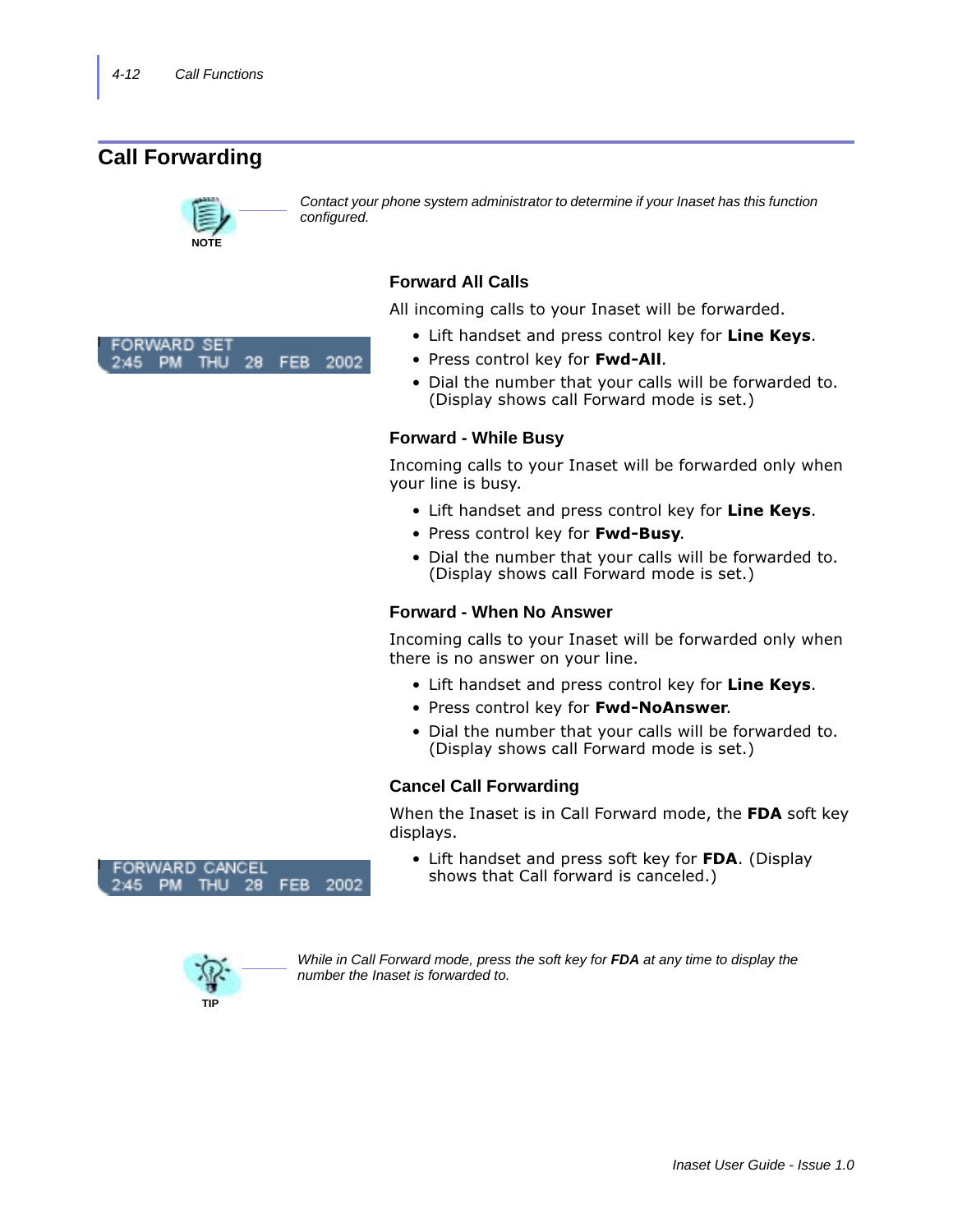# **Save & Redial a Number**



Contact your phone system administrator to determine if your Inaset has this function configured.

> You can save a dialed number for later use. This is helpful when a recently dialed number must be redialed.

# **Save a Dialed Number**

- Lift handset or press **Speaker** key.
- Dial desired number.
- Press control key for Line Keys.
- Press control key for **S&R**. Dialed number is now stored.

# **Verify a Saved Number**

- With Inaset idle, press control key for Line Keys.
- Press control key for **S&R**. (Display shows stored number.)

# **Redial a Saved Number**

- Lift handset or press Speaker key.
- Press control key for Line Keys, then press control key for S&R. Number is dialed automatically.



If the saved number is busy or did not answer when dialed, press the control key for **S&R** to save the number again before hanging up.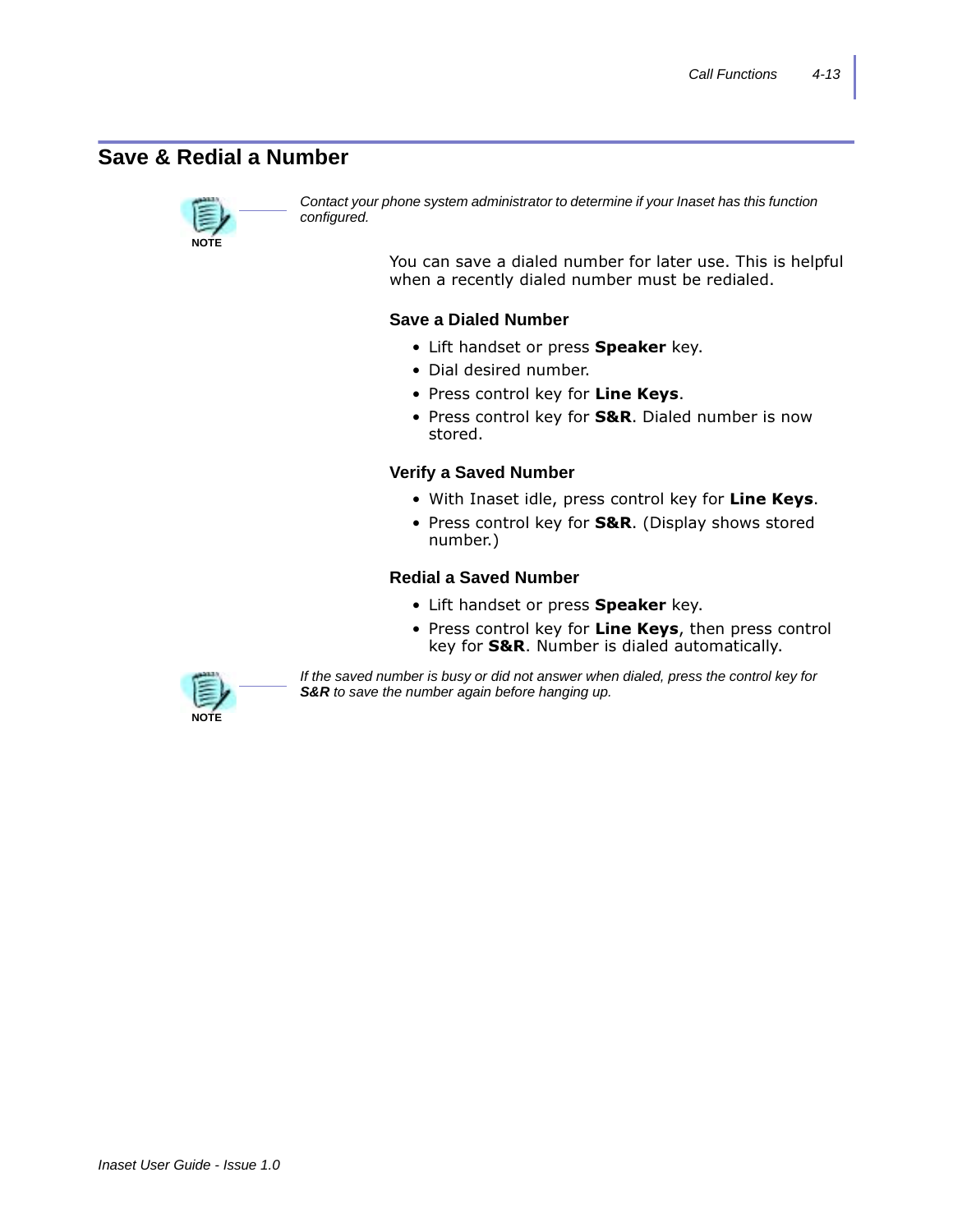# **Call Pick-Up**



Contact your phone system administrator to determine if your Inaset has this function configured.

> Call Pick-Up allows you to answer another ringing phone, in your call pick-up group, from your Inaset phone.

- When a phone rings (in your call pick-up group), lift handset and press control key for Line Keys.
- Press control key for **Call Pickup**. Begin Conversation.

#### **If Currently on a Call**

- Press Transfer key, then press control key for Line **Keys.**
- Press control key for **Call Pickup**. Your original call is placed on hold, begin conversation with the call pickup caller.
- Press Transfer again to return to your original caller.

# **Outgoing Trunk Queuing**

You can queue your outgoing call when all PBX system trunks are busy.

- Dial an outgoing trunk call and hear a trunks busy indication, press control key for Line Keys.
- Press control key for **Callback**. Replace handset. Your call is placed in queue for next available trunk.
- When a trunk is available, your Inaset will ring. Lift handset, dial tone is heard. Dial desired number.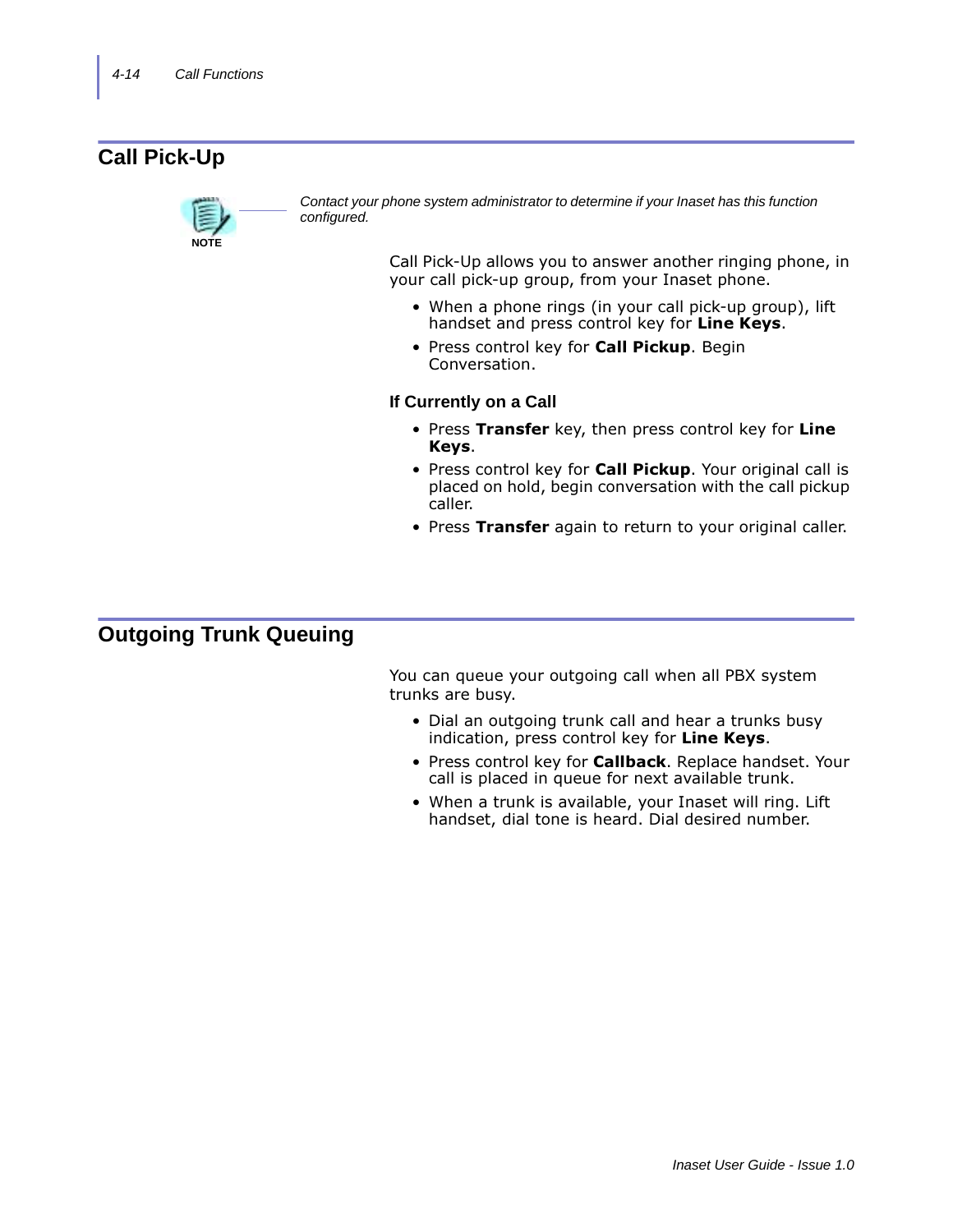# **Paging**



Contact your phone system administrator to determine if your Inaset has this function configured.

|                     | Meet-Me Page                                                                                              |  |  |  |  |
|---------------------|-----------------------------------------------------------------------------------------------------------|--|--|--|--|
|                     | This allows you to receive a page and then connect with a<br>call using an answer code.                   |  |  |  |  |
|                     | <b>Example:</b> Station A can page Station B. When Station B<br>dials an answer code, they are connected. |  |  |  |  |
|                     | <b>To Page</b> (Station A)                                                                                |  |  |  |  |
| Paging Access Code  | • Dial Paging Access code, hear continuous ringback for<br>one second.                                    |  |  |  |  |
|                     | • Page Station B.                                                                                         |  |  |  |  |
|                     | • Remain off hook or hang up handset.                                                                     |  |  |  |  |
|                     | <b>To Answer</b> (Station B, if Station A remains off hook)                                               |  |  |  |  |
| Meet-Me Answer Code | • Dial Meet-Me answer code, and you are immediately<br>connected with your call.                          |  |  |  |  |
|                     | <b>To Answer</b> (Station B, if Station A has hung up)                                                    |  |  |  |  |
| Meet-Me Answer Code | • Dial Meet-Me answer code, and Station A Inaset rings.                                                   |  |  |  |  |
|                     | • Station A lifts handset and you are connected.                                                          |  |  |  |  |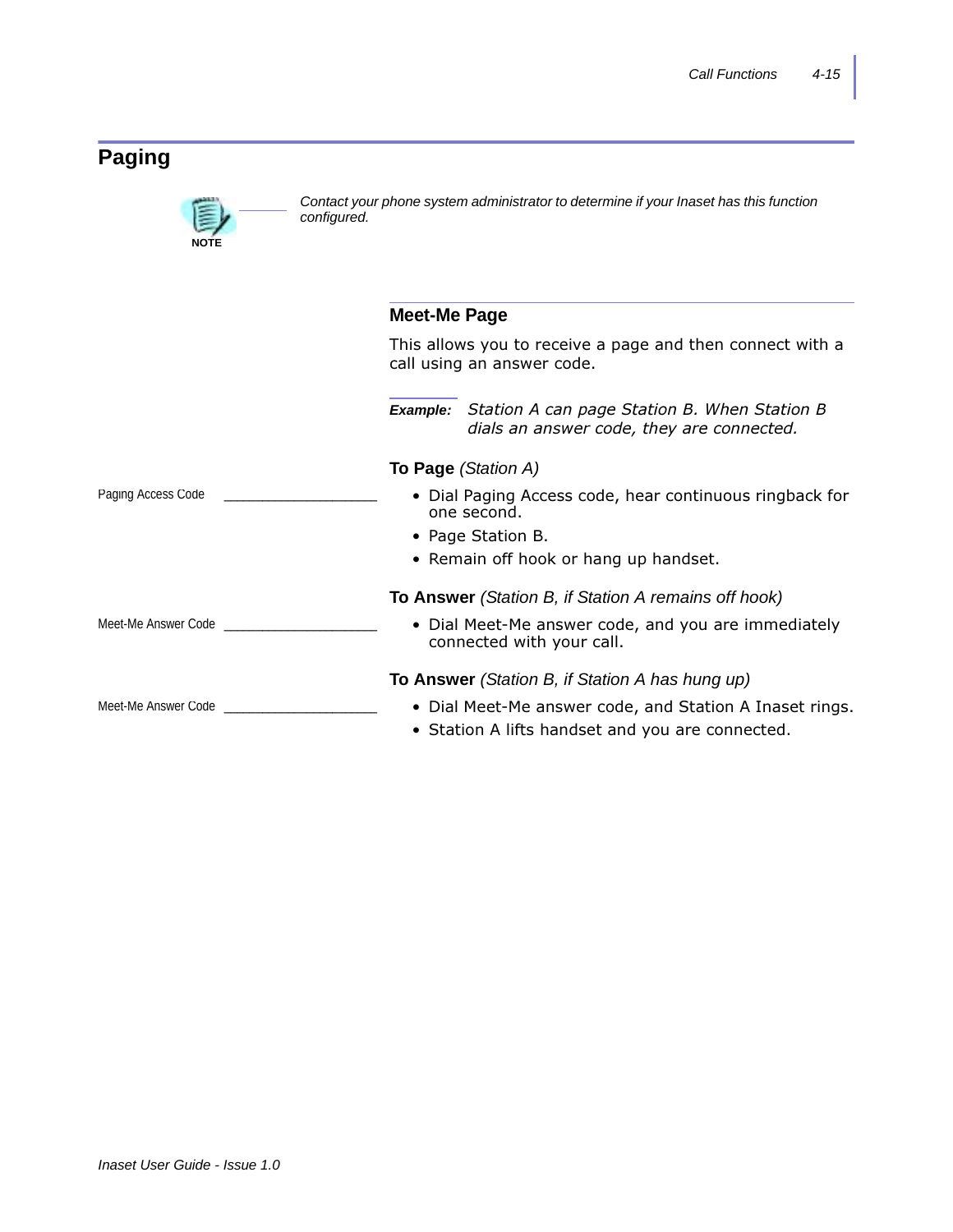# **Paging Transfer**

Paging Transfer is used when you receive an important call for another party, however they are not at their desk.

*Example: Station A receives a call for Station B who is* away from their desk. Station A pages Station B. When Station B dials the paging answer code, Station A can announce the call and transfer it to Station B (to whatever phone Station B may be *using*).

## **Paging** (Station A)

- Ask calling party to hold, press Transfer key and hear interrupted dial tone.
- Dial Paging Access code, hear continuous ringback for one second.
- Page Station B.
- Remain off-hook or hang up handset.

**To Answer** (Station B, if Station A remains off hook)

- Dial Paging Answer code, and you are connected with the Station A. Station A announces call.
- Station A hangs up handset, and Station B is connected with the caller.

**To Answer** (Station B, if Station A has hung up)

- Dial Paging Answer code. Station A Inaset rings.
- Station A answers and announces call.
- Station A hangs up handset, and Station B is connected with the caller.

Paging Access Code

Paging Answer Code

Paging Answer Code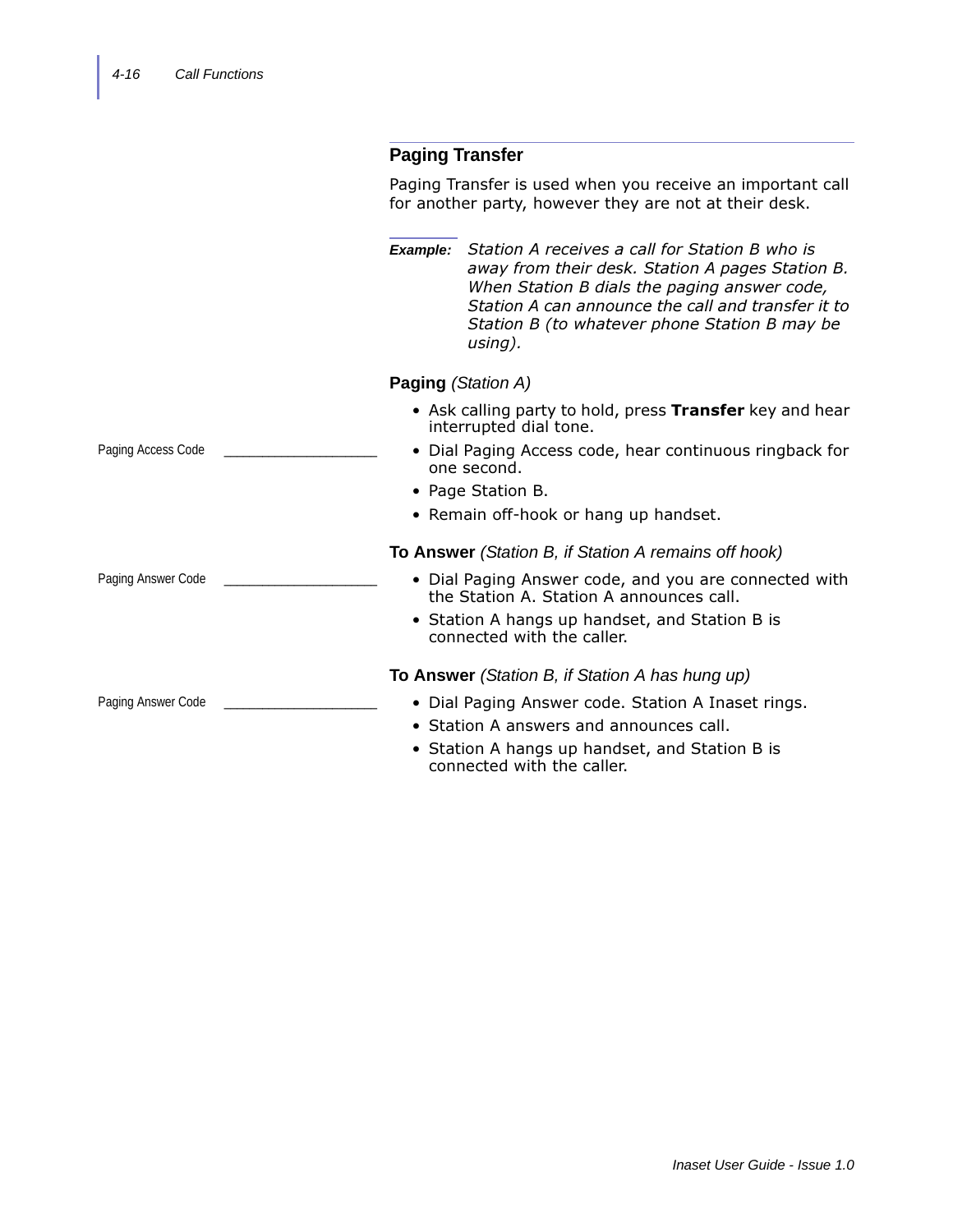# **Boss/Secretary Transfer**

A phone line can be assigned to more than one Inaset, as may be used in a Boss/Secretary arrangement where the Secretary answers the Boss' phone line. (Procedures shown for Secretary and Boss both with Inaset phones.)

## **Secretary**

- Lift handset, press control key for Line Keys.
- Press specific line key for the Boss' ringing line. Ask party to hold.
- Press the control key for Line Keys, then again press line key for Boss. Call is automatically established.
- Announce call to Boss.

## **Boss Accepts Call**

- Secretary hangs up Boss' line after call is announced.
- Boss lifts handset, presses his flashing Line key and begins conversation.

## **Boss Refuses Call**

• Secretary presses the control key for Line Keys, then presses Boss' line again to return to calling party. Announce to calling party.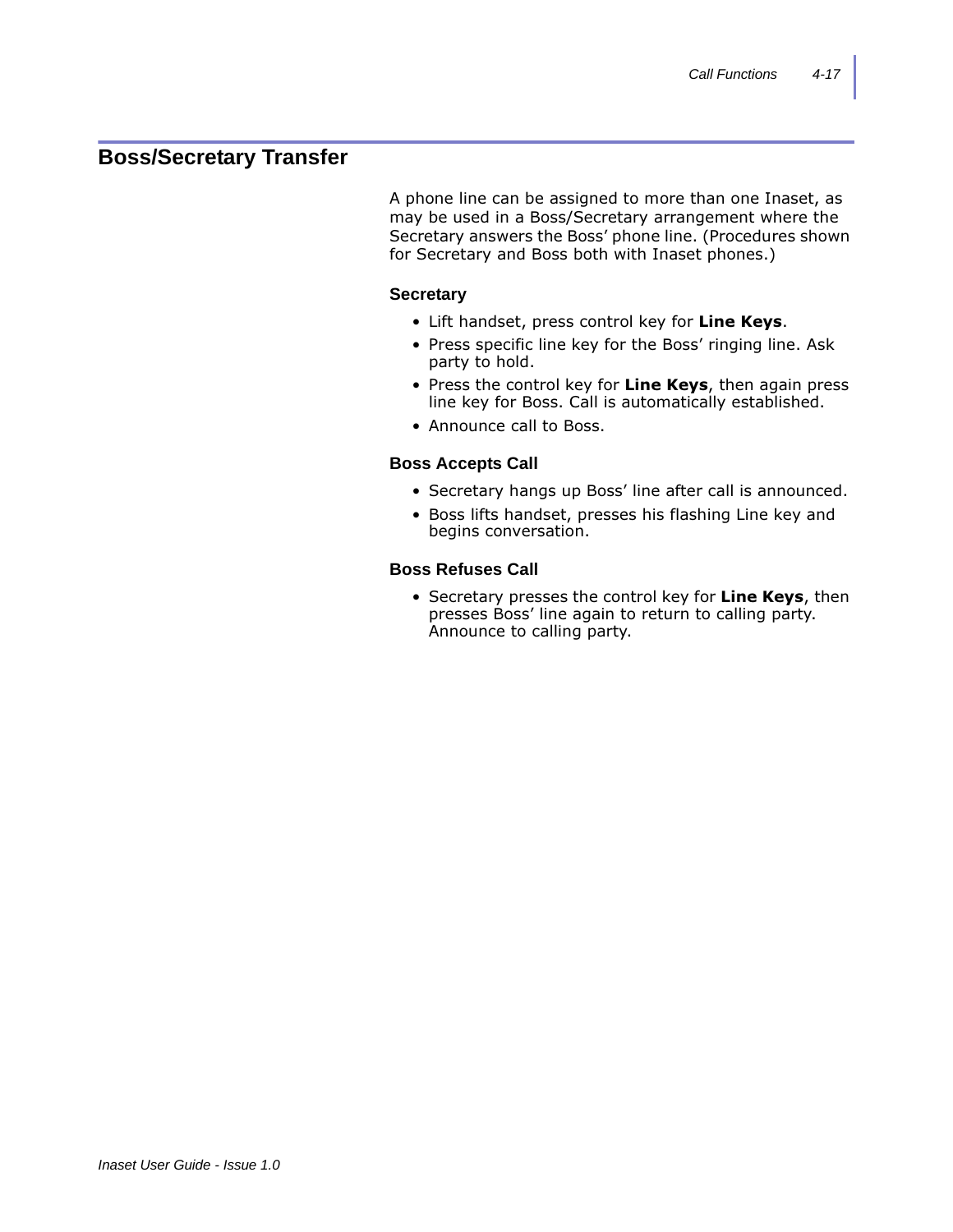# **Boss/Secretary Override**



Contact your phone system administrator to determine if your Inaset has this function configured and how to specifically access it.

> The Override function allows a call between two parties to be interrupted by a third party. This can be the case when a boss is on their line with a caller, and the secretary receives another call for the boss of importance to interrupt the boss.

## **Setup Override Key**

- Secretary presses control key for **Function Keys**, and then presses control key for Feature.
- Presses control key for **DSS Keys**, and presses control key for one of the DSS keys.
- Dials the Boss/Secretary Override access code.
- Presses **Home** key on the Inaset panel, then presses control key for Function Keys.
- Presses control key for **Recall**.
- Dials the Boss' station number, and presses the control key for Function Keys.
- Presses control key for Feature.

# **Secretary**

- Receives call for Boss and asks caller to hold.
- Presses **Hold** key, hears dial tone.
- Presses control key for DSS Keys, then presses control key for **Boss/Sec Override**. Hears ringback tone.

#### **Boss** (Accepts Interrupt)

- Hears 3 tone bursts, presses control key for **Function Keys**.
- Presses control key for **Answer** and converses with Secretary. Original call is placed on hold.
- Secretary hangs up and Boss is connected to new caller.
- Boss can alternate between this new caller and the original caller by pressing **Answer**.

# **Boss** (Refuses Interrupt)

- If Boss does not respond to tone bursts, Secretary presses control key for Function Keys, then presses control key for **Recall**.
- Secretary is reconnected to new caller.

Override Access Code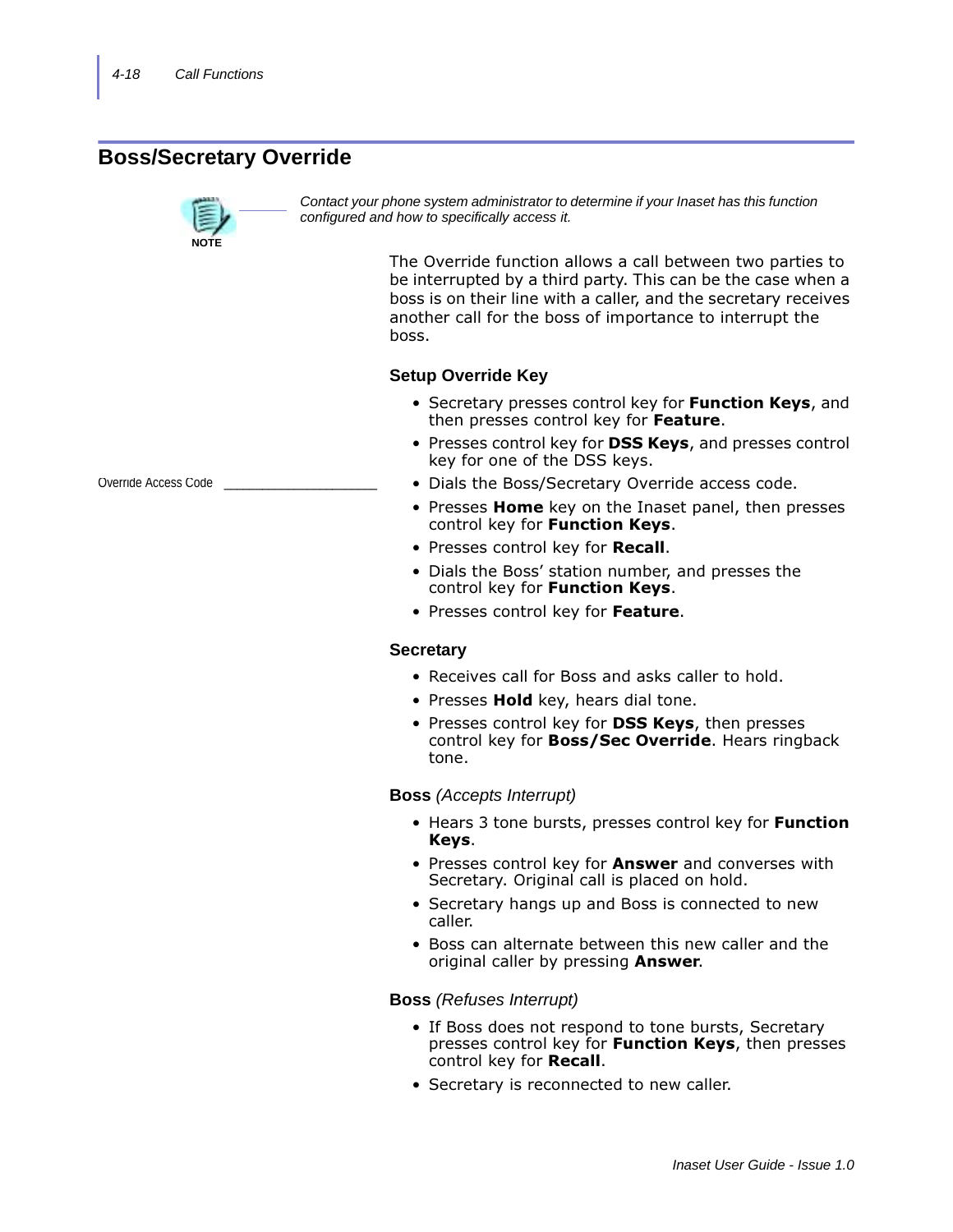**Boss (Refuses New Call)** 

- Presses control key for Function Keys.
- Presses control key for **Answer** and converses with Secretary. Original call is placed on hold.
- Boss converses with Secretary and refuses to take new call.
- . Boss presses Transfer key to return to original call.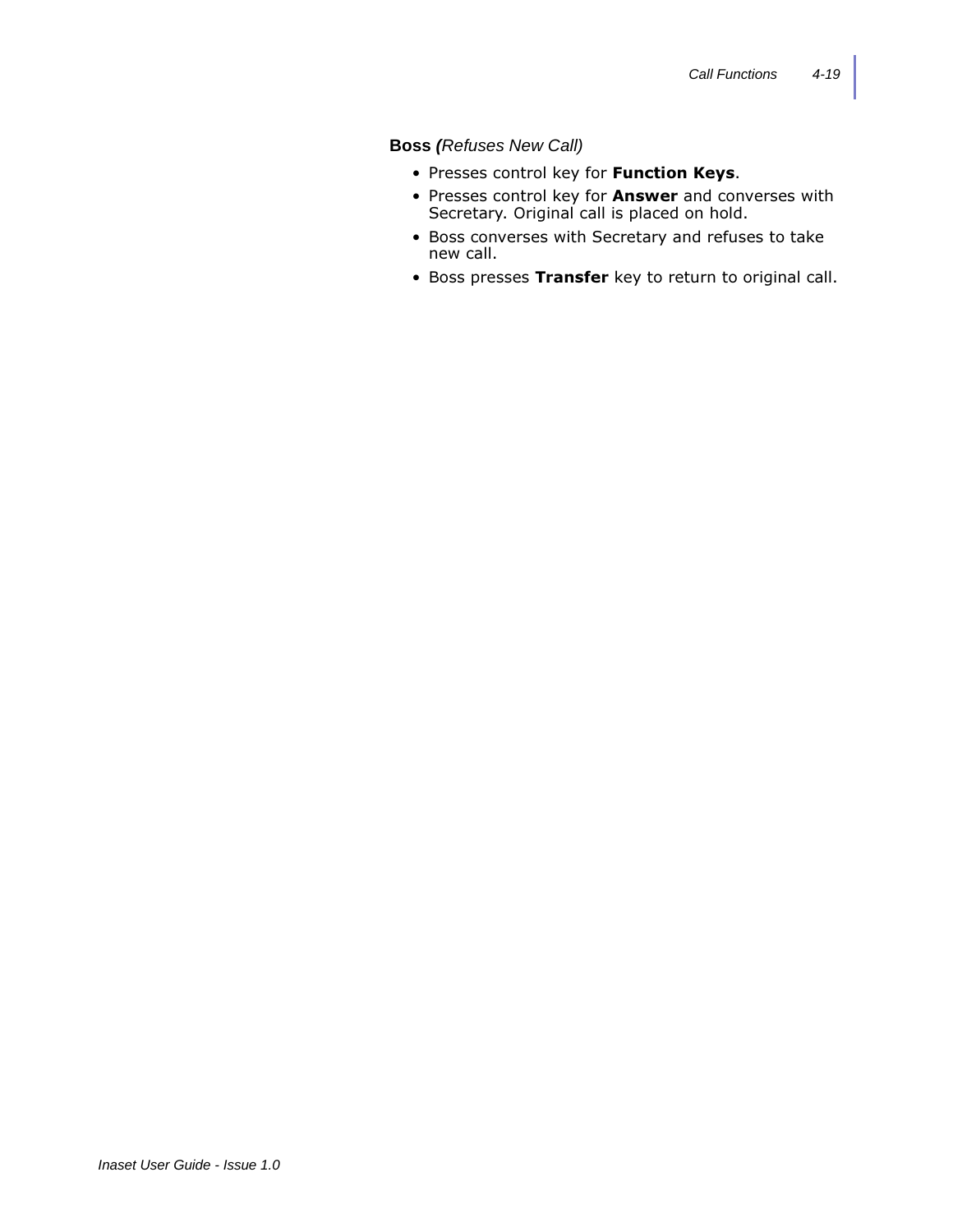# **Executive Override**



Contact your phone system administrator to determine if your Inaset has this function configured.

> Override is used to interrupt a called number, when it is busy.

- Press control key for Line Keys.
- Press control key for **Override**. The interrupted parties hear a warning tone to indicate their call is being interrupted.
- A three-way conference is established.

# **Do Not Disturb / Privacy**

| <b>NOTE</b> |  |
|-------------|--|

Contact your phone system administrator to determine if your Inaset has this function configured.

> This function allows you to restrict all incoming calls to your Inaset.

#### **Phone Idle**



| <b>PRIVACY SET</b> | 2109 |
|--------------------|------|
| <b>FRED JONES</b>  |      |
|                    |      |

l

• Press soft key for **DND**. (Displays shows the DND mode is set.) The DND mode remains set until it is canceled (see below).

#### **When Engaged in a Call**

• Press soft key for **DND**. (Displays shows the Privacy mode is set.) (This restricts incoming calls only during this current call.)

#### **Cancel DND Mode**

• When in DND mode, press soft key for **DND**. (Display shows the DND mode is canceled.)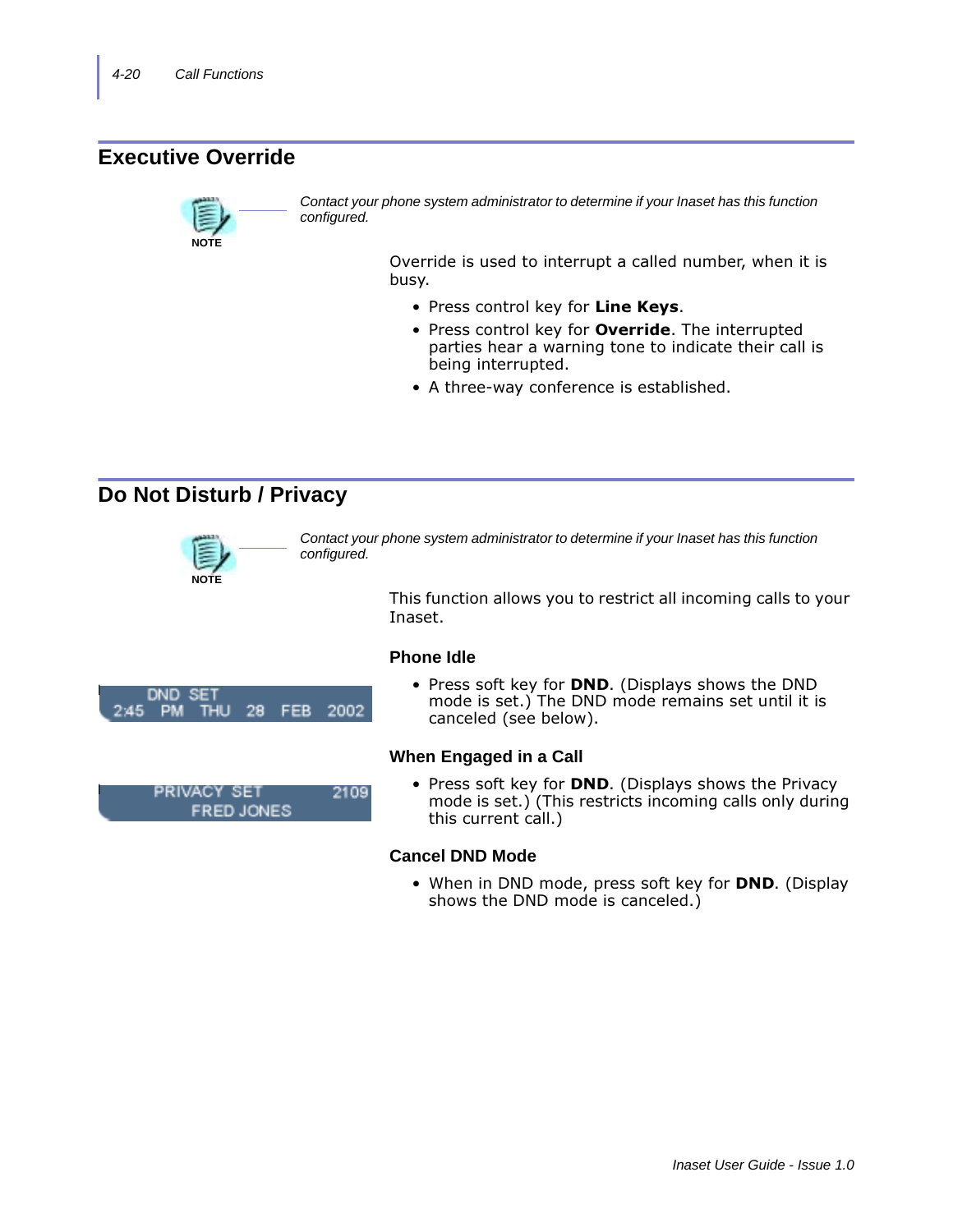# **Intercom**



Contact your phone system administrator to determine if your Inaset has this function configured.

> Inaset and the PBX system can provide a station to station intercom function. Three intercom modes are possible, depending on the phone system configuration.

# **Automatic Intercom**

To initiate an Automatic intercom call:

- Lift handset or press Speaker key.
- Press control key for Line Keys.
- Press control key for AICM. Hear ringback tone.

To answer an Automatic intercom call:

- Press control key for Line keys.
- Press control key for AICM.
- Lift handset, start conversation.

# **Manual Intercom**

To initiate a Manual intercom call:

- Press control key for Line Keys.
- Press control key for MICM.
- Lift handset, hear ringback tone.
- Press control key for **SIG** (for called station to receive ringing).

To answer a Manual intercom call:

- Press control key for Line keys.
- Press control key for MICM.
- Lift handset, start conversation.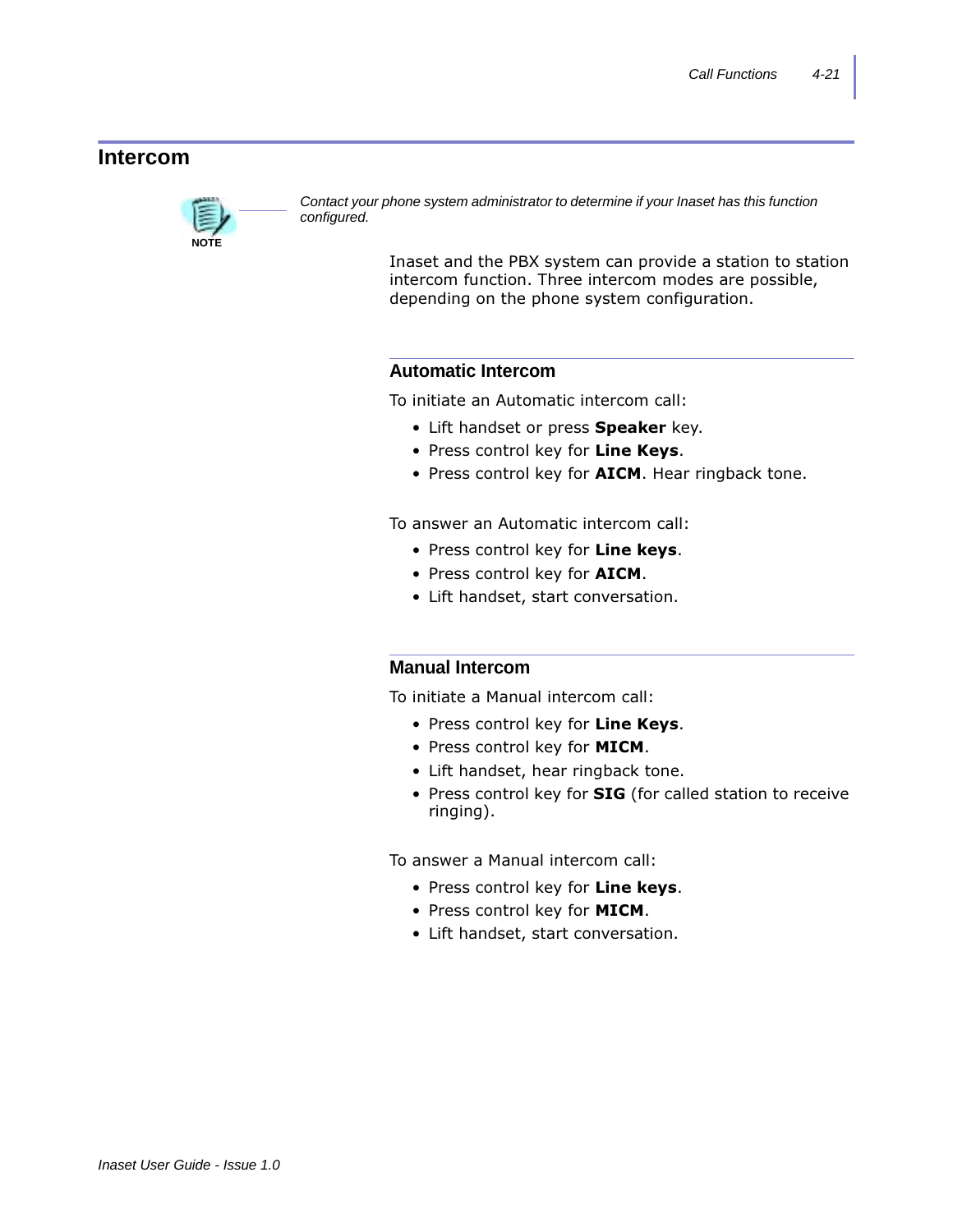# **Dial Intercom**

To initiate a Dial intercom call:

- Lift handset or press Speaker key.
- Press control key for Line Keys.
- Press control key for DICM.
- Dial desired intercom number. Hear ringback tone.

To answer a Dial intercom call:

- Press control key for Line keys.
- Press control key for DICM.
- Lift handset or press **Speaker** key, start conversation.

# **Timed Reminder**



Contact your phone system administrator to determine if your Inaset has this function configured.

> A reminder can be set that will ring your Inaset at a specified time. This can be useful as a reminder for a meeting or appointment. A reminder can only be set for a time on the same day.

#### Set a Reminder

- Lift handset.
- Press control key for Line Keys, then press control key for Timed Reminder.
- Dial the desired time (in 24-hour format) when you want the reminder.

## **Cancel a Reminder**

- Lift handset.
- Press control key for Line Keys, then press control key for Timed Reminder.
- Press the  $\#$  key. The timed reminder is canceled.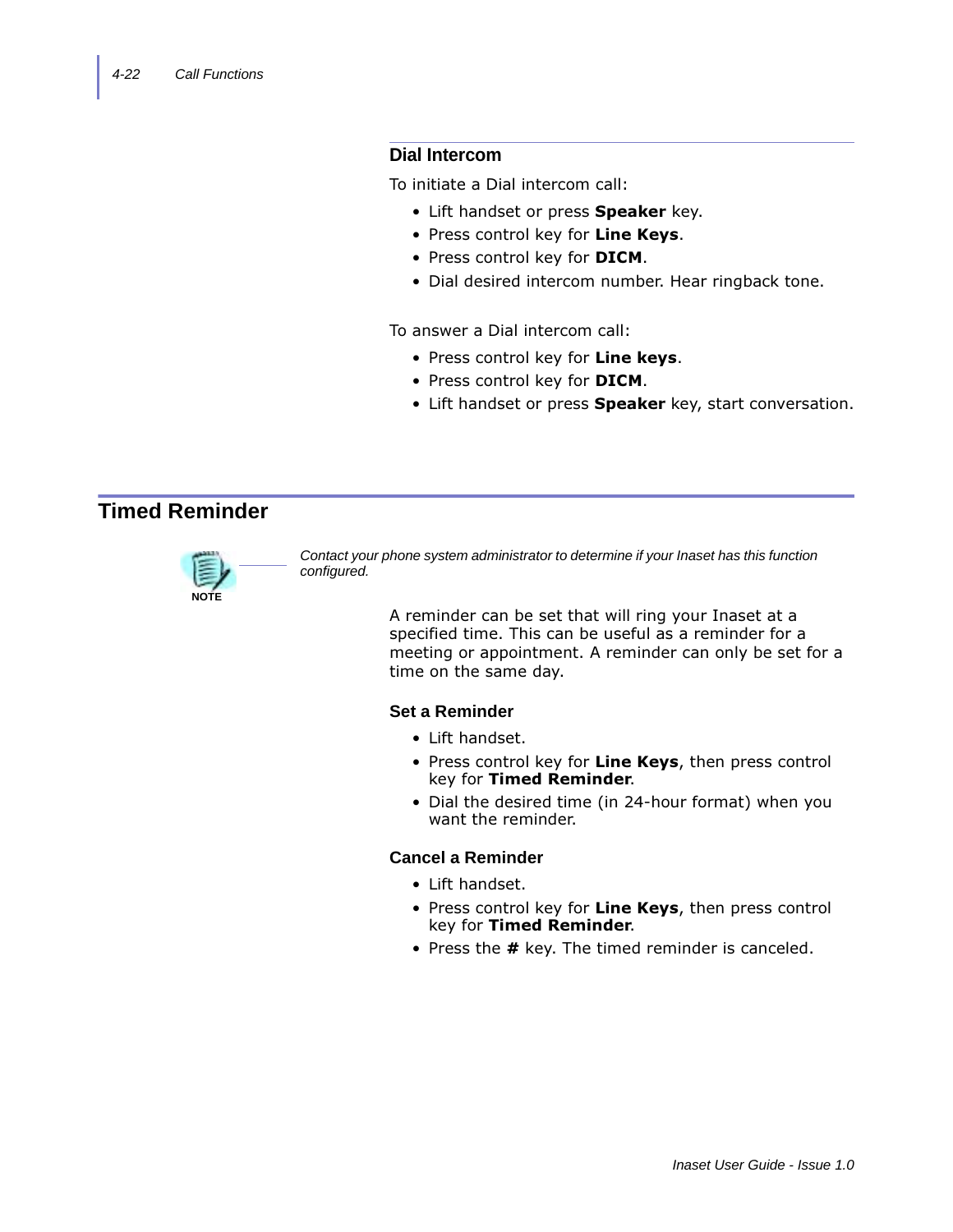# **Directory Application**

This chapter describes how to use the *Inaset* Directory application. You can use the Directory application to search the registered directory and make a call to a directory entry. For incoming calls, the caller name is displayed on the Home application screen if the caller's telephone number is registered in the Directory. The topics in this chapter include:

**Chapter Topics** 

- Using the Directory Application
- Directory Application Windows
- Placing Calls from the Directory
- Add, Modify, Delete a Directory Entry
- Managing the Directory

# **Using the Directory Application**

To start the Directory application, press the Menu key on the Inaset lower panel to display the Inaset Main menu. Now press the soft key for **DIRECTORY** to display the Directory Main window.

**Inaset Menu window** 

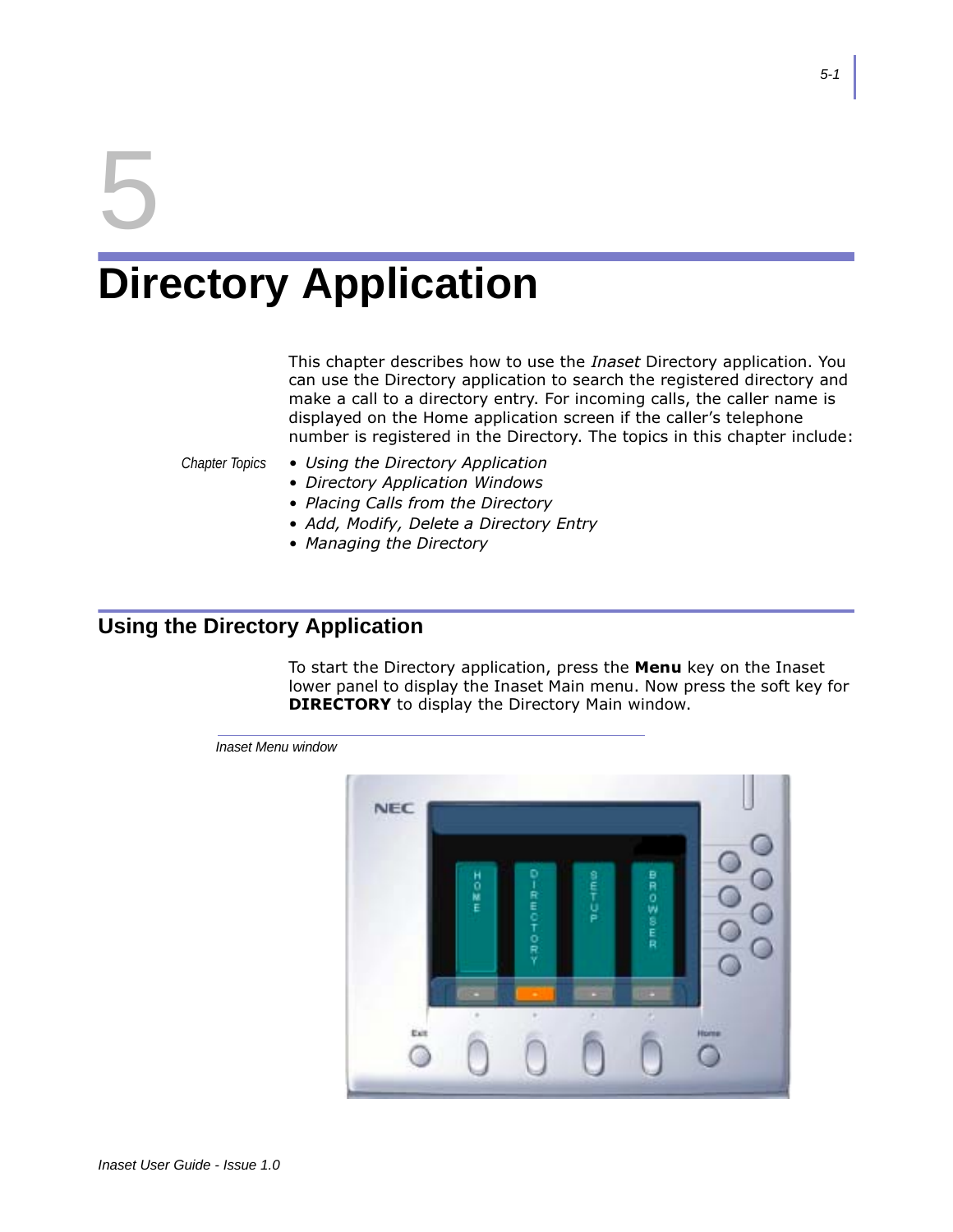# <span id="page-52-0"></span>**Entering Text Using the Dial Keys**

The dial keys (0-9,  $*$ ) are used to enter both text and numbers in the various Inaset display windows. This is required when setting the User Options, changing Personal Directory information, and configuring the Browser application.

Each dial key can be pressed one or more times to enter the characters marked on the key. The following example shows the key sequence used to enter text.

Example: To enter the text smith:

- **Step 1** Press **7** four times, then press cursor right.
- **Step 2** Press **6** once, then press cursor right.
- **Step 3** Press 4 three times, then press cursor right.
- **Step 4** Press **8** once, then press cursor right.
- **Step 5** Press 4 two times, then press cursor right.

On a window where text can be entered, a Soft Key at the bottom of the window (Char) can be pressed to alternately set the keys to enter either numbers or text. The indicator located in the upper right of a window shows when the entry mode is set to Text (indicator **<abc>**) or Number  $(indicateor **123**)$ .

Pressing the  $*$  dial key (one or more times as needed) will enter the **characters**  $\cdot$  **@ \_ / : ~** (space)

Pressing the  $\theta$  dial key (one or more times as needed) will enter the **characters ! ? ' - & () " \$ % + , ; <=> [ \ ] ^ ` {|} \* #**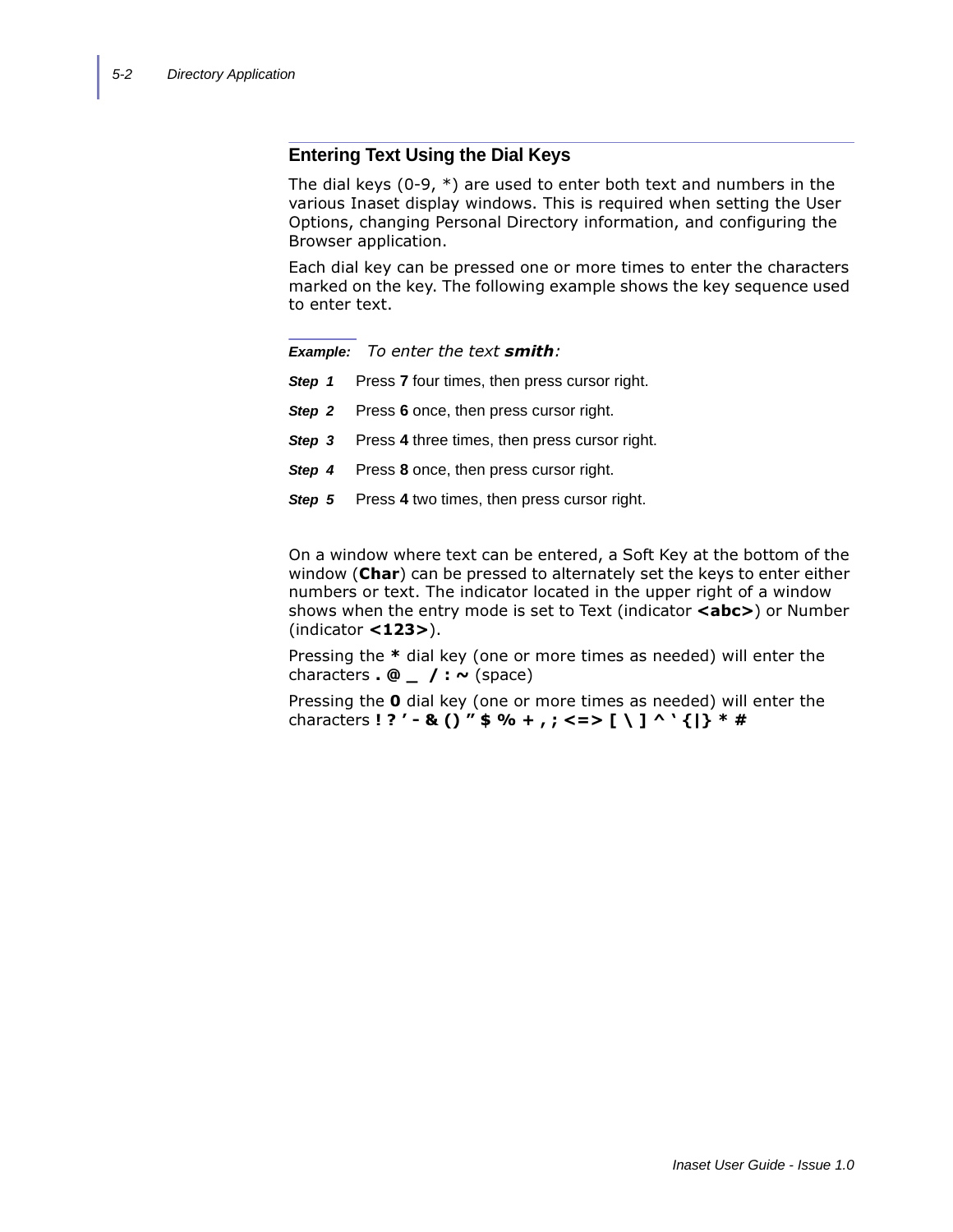# **Directory Application Windows**

# **Directory Main Window**

Starting the Directory Application will open the Directory Main window (below). See the following table for a description of the keys and functions available on this window.



#### Directory Main Window Description

| Field / Key    |                                             |                         | <b>Description</b>                                                                                                                                                                            |
|----------------|---------------------------------------------|-------------------------|-----------------------------------------------------------------------------------------------------------------------------------------------------------------------------------------------|
| Directory Type |                                             |                         | Three directory types are available; Personal, Corporate, and<br>Group. (See also item 5.)                                                                                                    |
|                | $\mathfrak{D}$                              | <b>Search Condition</b> | Three types of search conditions can be selected; keyword, last<br>name, and company.                                                                                                         |
|                | $\overline{3}$<br>Search Box                |                         | Enter the data you want to search on here. The directory will be<br>searched for a data match and the cursor will position to the data<br>entry when a forward match occurs.                  |
|                | $\overline{4}$                              | <b>Directory List</b>   | The Directory List is a quick reference list of the registered data.<br>Each of the three types of directory lists, Personal, Corporate and<br>Group, allows registration of up to 200 items. |
|                | 5<br>Directory Type Selector<br>6<br>Detail |                         | Soft key to select another directory type.                                                                                                                                                    |
|                |                                             |                         | Soft key to open the Directory Detail window for the selected<br>(highlighted) Directory list entry.                                                                                          |
|                | 7                                           | Character               | Selects between Text and Numeric entry character modes.                                                                                                                                       |
|                | 8                                           | Dial                    | Soft key to place a call to the selected (highlighted) entry on the<br>directory list.                                                                                                        |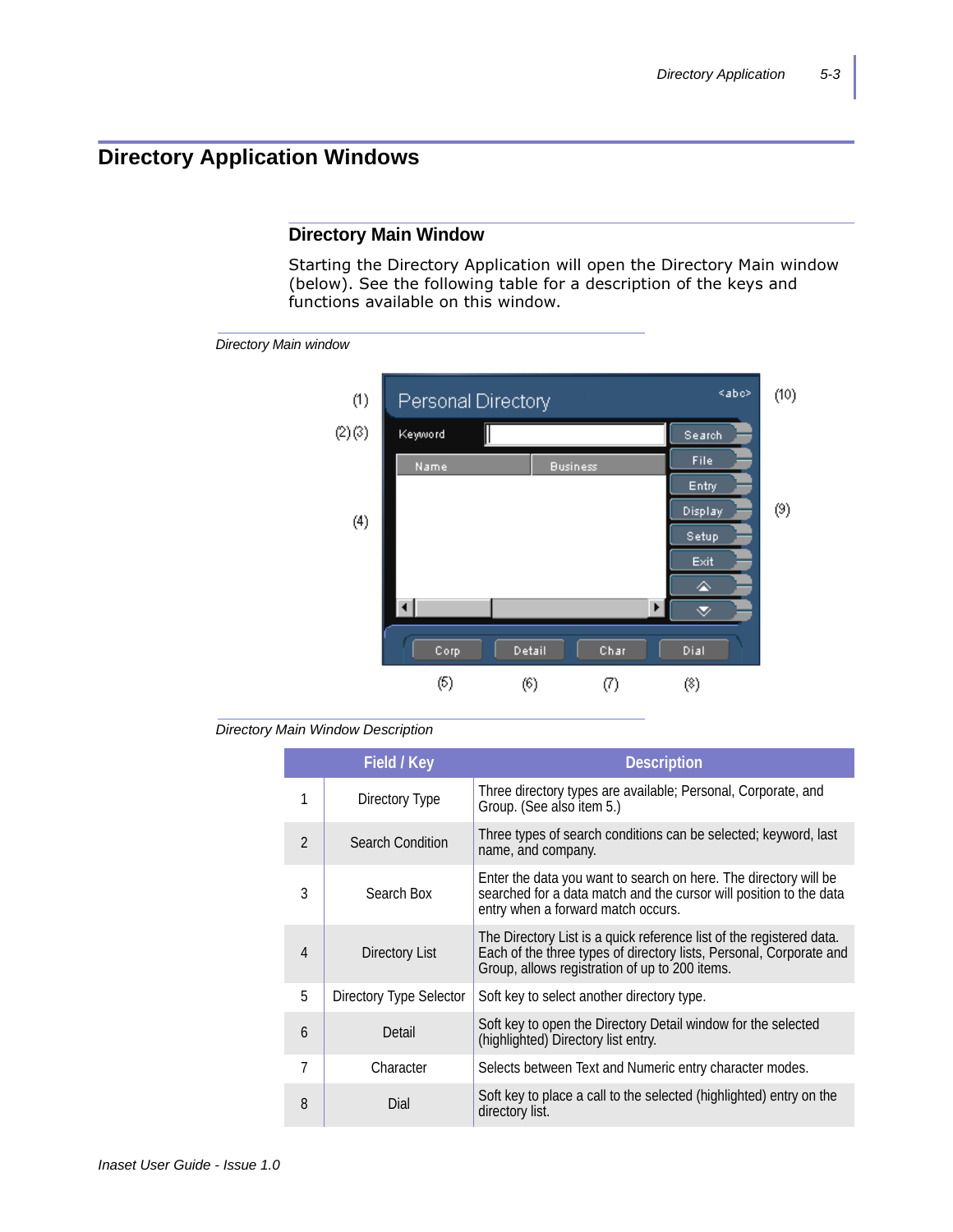|    | Field / Key                              | <b>Description</b> |                                                                                                                    |  |
|----|------------------------------------------|--------------------|--------------------------------------------------------------------------------------------------------------------|--|
| 9  | <b>Directory Control keys</b>            | functions.         | The control keys are used to select the Directory Main window                                                      |  |
|    |                                          | $\cdot$ Search     | -Scrolls through the three types of search criteria<br>(Keyword, Company, Last Name).                              |  |
|    |                                          | • File             | -Opens the File menu. Save or load directory data or<br>upload and download data.                                  |  |
|    |                                          | ∙ Entry            | -Opens the Entry menu. Create, modify, and delete<br>directory entry data.                                         |  |
|    |                                          | • Display          | -The Display menu will open. Change the character<br>size of the directory data or sort directory list data.       |  |
|    |                                          | $\cdot$ Setup      | -Opens the Setup Tool menu. Change select Detail field<br>names.                                                   |  |
|    |                                          | ∙ Exit             | -Exit the Directory Application and open the Inaset Main<br>Menu window.                                           |  |
|    |                                          | • A                | -Scroll up the directory list data.                                                                                |  |
|    |                                          | ∙रू                | -Scroll down the directory list data.                                                                              |  |
|    | <b>Character Entry Mode</b><br>Indicator |                    | The Character Entry Mode shows the type of character that can<br>now be entered in the directory data search mode. |  |
| 10 |                                          |                    | $\cdot$ <123> indicates Numeric                                                                                    |  |
|    |                                          |                    | $\cdot$ <abc> indicates Text</abc>                                                                                 |  |
|    |                                          |                    | (The type of character that can be used in the search mode can be<br>selected by the Character key.)               |  |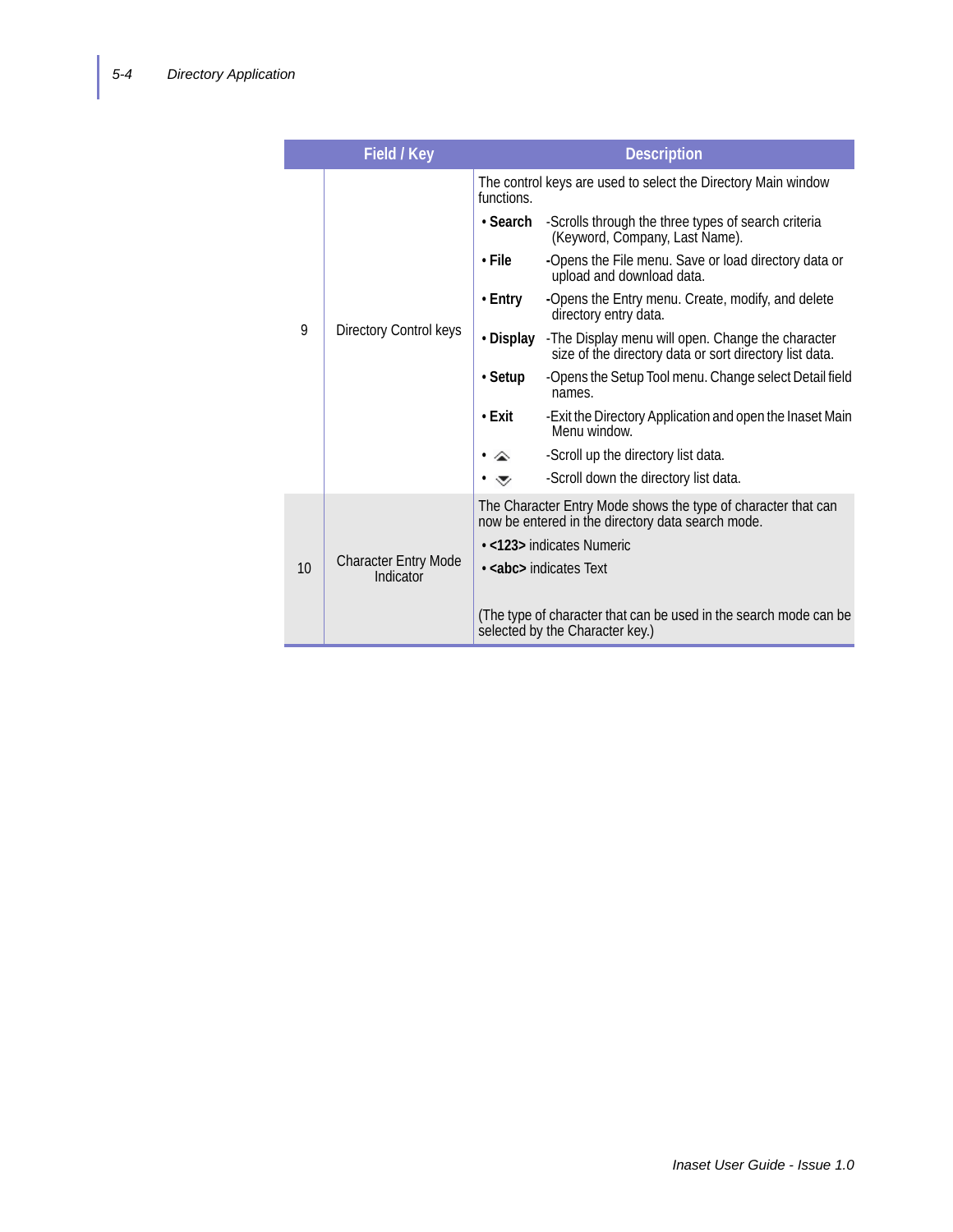## **Directory Detail Window**

Selecting an entry (from the Directory Main window) and then pressing the Detail key will display the Directory Detail window (below). This display shows the details for a specific directory entry. See the following table for a description of the keys and functions available on this window.

Directory Detail window



#### Directory Detail Window Description

|                | <b>Field / Key</b>                       | <b>Description</b>                                                                                                                                                                                                                                          |
|----------------|------------------------------------------|-------------------------------------------------------------------------------------------------------------------------------------------------------------------------------------------------------------------------------------------------------------|
| 1              | No.                                      | Directory data number. Choose any number from 1 to 500.                                                                                                                                                                                                     |
| $\mathfrak{D}$ | Name (First)                             | First name for the directory entry.                                                                                                                                                                                                                         |
| 3              | Name (Last)                              | Last name for directory entry.                                                                                                                                                                                                                              |
| 4              | Keyword                                  | Associated keyword for this entry that can be used in a data search.                                                                                                                                                                                        |
| 5              | <b>Business</b><br>Home<br><b>Mobile</b> | Shows a registered directory number(s). Up to three numbers can<br>be assigned per person. You can place a call by selecting any of the<br>keys (Business, Home, Mobile) and then press the soft key for Dial.<br>(You can also change these 3 item names.) |
| 6              | Company                                  | The associated company name for this person.                                                                                                                                                                                                                |
| 7              | Character                                | Selects between Text and Numeric entry character modes.                                                                                                                                                                                                     |
| 8              | Dial                                     | Soft ley to place a call to the selected directory number.                                                                                                                                                                                                  |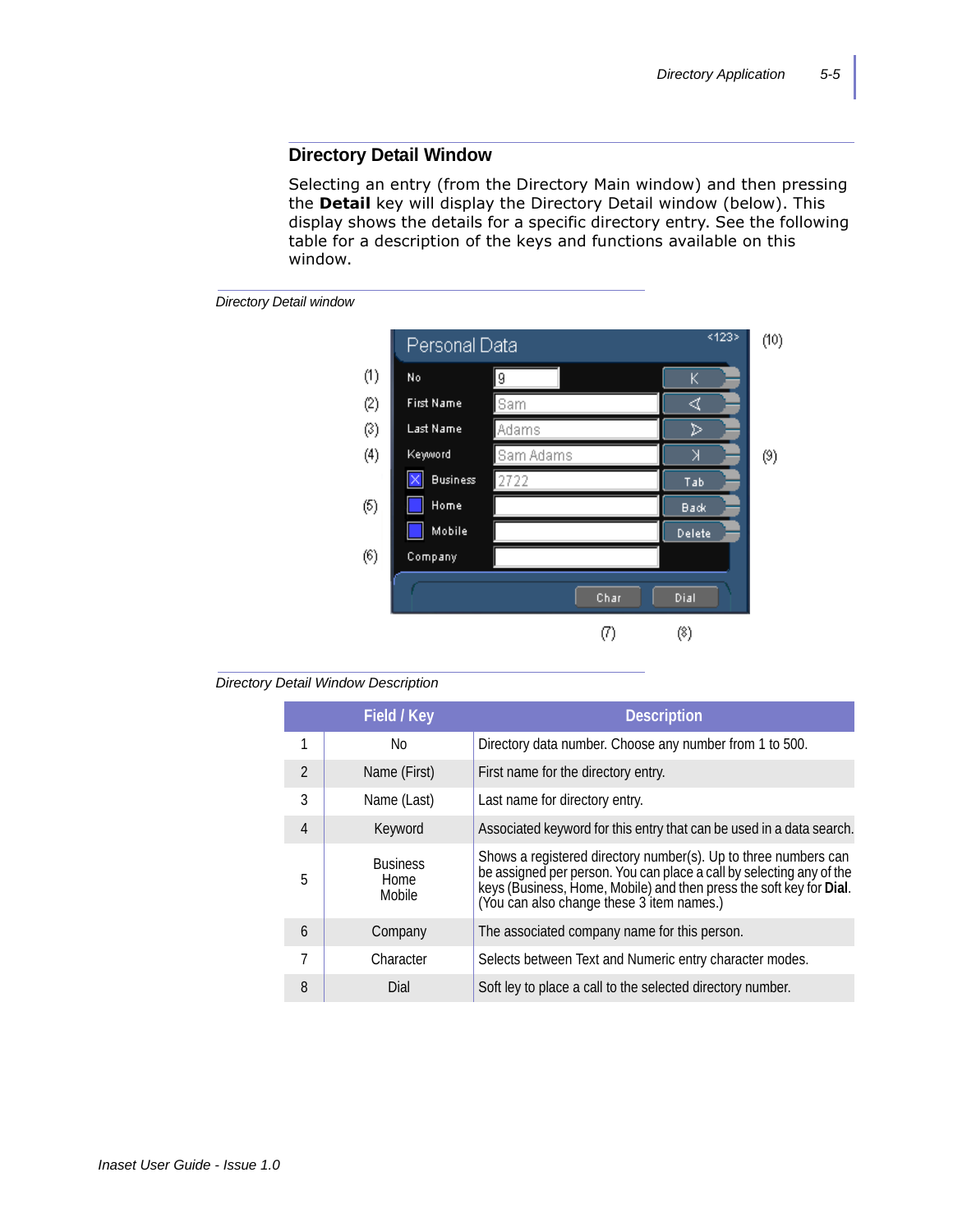| <b>Field / Key</b> |                                          |                    | <b>Description</b>                                                                                                                                                                                 |
|--------------------|------------------------------------------|--------------------|----------------------------------------------------------------------------------------------------------------------------------------------------------------------------------------------------|
|                    | Directory Control<br>Keys                | functions.         | The control keys are used to select the Directory Detail window                                                                                                                                    |
|                    |                                          | К<br>٠             | -Selects the first data entry on the directory list.                                                                                                                                               |
| 9                  |                                          | ∢                  | -Selects the previous data entry (above) to the current<br>entry.                                                                                                                                  |
|                    |                                          | ⋗                  | -Shows the following data entry (below) to the current<br>entry.                                                                                                                                   |
|                    |                                          | Ы                  | -Selects the data at the bottom of the directory list.                                                                                                                                             |
|                    |                                          | ∙ Tab              | -Use to move the focus between fields on the Directory<br>Detail window or to another entry detail window.                                                                                         |
|                    |                                          | ∙ Back             | -Use the key to hide the detail window and go back to<br>the directly list.                                                                                                                        |
|                    |                                          | $\cdot$ Delete     | -Use the key to delete the piece of data now on display.                                                                                                                                           |
| 10                 | <b>Character Entry Mode</b><br>Indicator | the Character key. | The Character Entry Mode shows the type of character that can<br>now be entered in the directory data search mode. The type of<br>character that can be used in the search mode can be selected by |
|                    |                                          |                    | $\cdot$ <123> indicates numeric character mode                                                                                                                                                     |
|                    |                                          |                    | · <abc> indicates text character mode</abc>                                                                                                                                                        |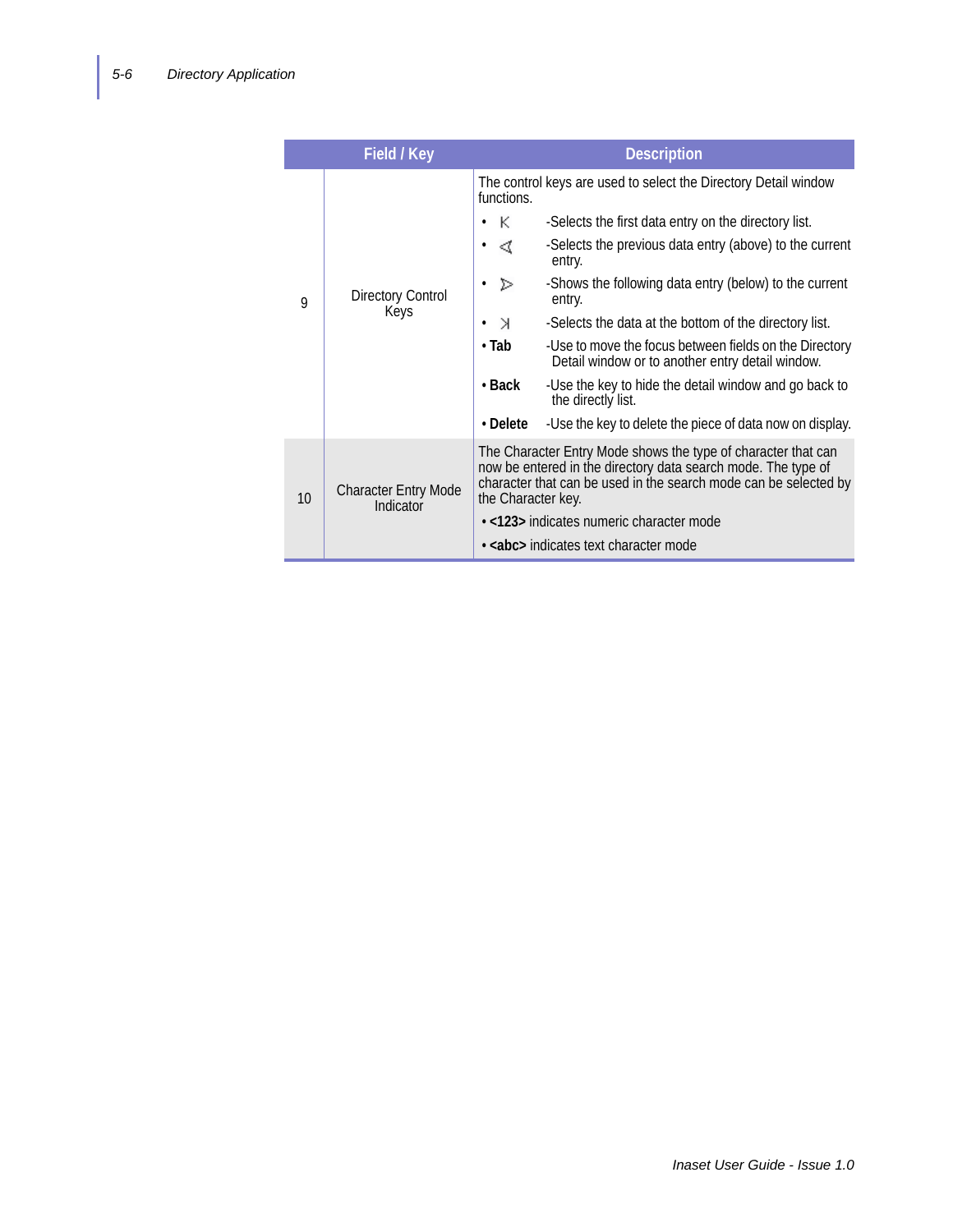# **Placing Calls from the Directory**

# **Place a Call from Directory Main Window**

Follow the steps to place a call from the Directory Main window:

- **Step 1** Using the Inaset cursor key, scroll to select the entry you want to call from the main directory list.
- **Step 2** Press the soft key for **Dial**. The Directory Application will place a call to the selected directory number.



After a call has been dialed from the Directory, Inaset will automatically change the screen from the Directory menu to the Home screen. This allows the caller to use the Dterm features of the Inaset while on a call (i.e. Conference, Hold, etc.).

## **Place a Call from Detail Window**

You can select one of the numbers from the Detail window of the directory and place a call to the selected directory number. Follow the steps below:

- **Step 1** Using the Inaset cursor key, scroll to select the entry you want to call from the main directory list.
- **Step 2** Press the soft key for **Detail**. The detail window for the selected entry will display.
- **Step 3** Using the Inaset cursor key, select one of three numbers to dial and press the **Enter** key.
- **Step 4** Press the soft key for **Dial**. The Directory Application will place a call to the selected directory number.

# **Place a Call by Searching the Directory**

From the Directory Main window, you can search the Directory List for a specific entry. After locating the desired entry, you can place a call to that directory number. Follow the steps below:

- **Step 1** Press the soft key to select the type of directory (Corporate, Group, Personal) to search.
- **Step 2** Press the control key for **Search** to select Search mode.
- **Step 3** Continue to press the **Search** key to select the search criteria (Keyword, Last Name, Company).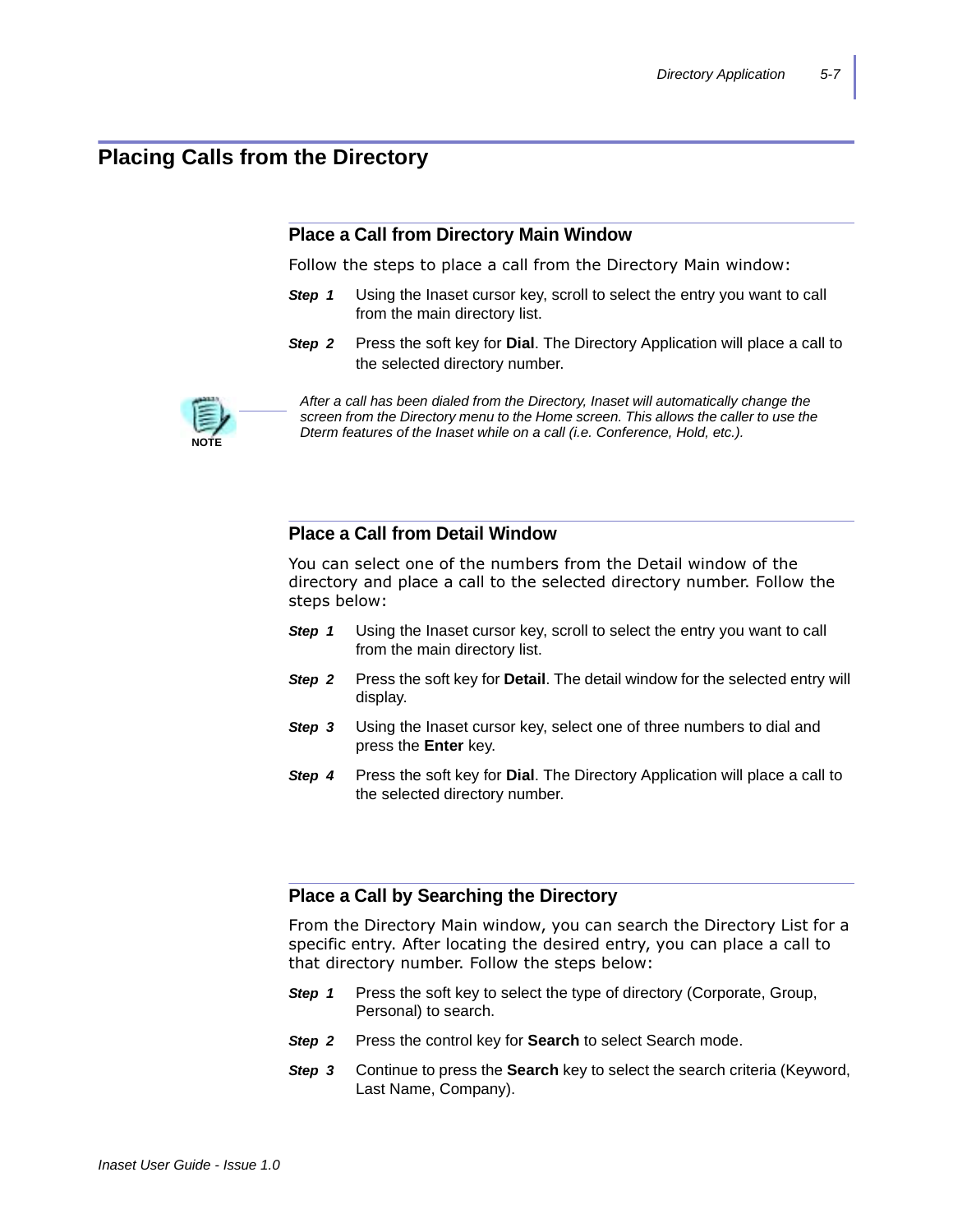- **Step 4** Using the Inaset dial keys, enter the data to search (up to 41 characters). (See *[Entering Text Using the Dial Keys](#page-52-0)* in this chapter.)
- **Step 5** When a directory match is found, the entry will be highlighted. Press the soft key for **Dial**. The Directory Application will then place a call to the selected directory number.
	- —The number entered in the Business field of the Directory entry is the number that will be dialed when pressing the **Dial** key.
	- —To dial one of the alternate numbers for this Directory entry, press the soft key for **Detail**. Use the cursor key to select one of the three numbers to dial and then press the **Enter** key. Press the soft key for **Dial** to dial the selected number.

**NOTE**

When exiting the Detail window, the number that can be dialed by pressing the 'Dial' soft key will return to the default, which is the Business field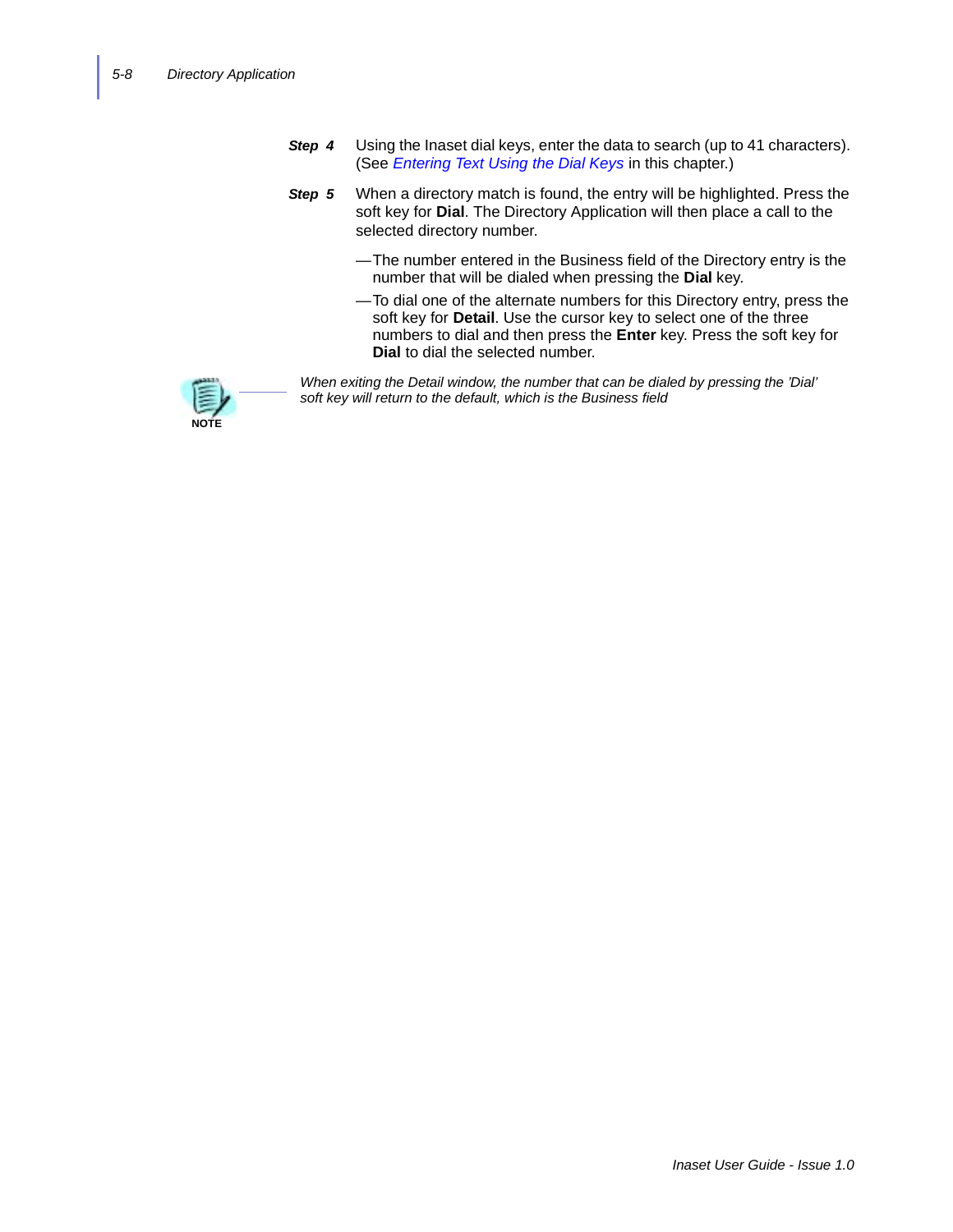# **Add, Modify, Delete a Directory Entry**

# **Add a Directory Entry**

Follow the steps to add new data to a directory list:

- **Step 1** Press the control key for **Entry**. The Directory Entry menu opens.
- **Step 2** Using the cursor key, select **New** and then press **Enter** (on the Inaset lower panel). The Directory Data detail window opens.
- **Step 3** Enter the information in the appropriate fields for the new directory entry. (See *[Entering Text Using the Dial Keys](#page-52-0)* in this chapter.)



There is no need to enter a Number in the **No** field. This field will be automatically populated with the next numerical entry.

- **Step 4** When all data has been entered, press the soft key for **Add** and then press the control key for **Back** to return to the Directory Main window.
- **Step 5** To save the new entry data, press the control key for **File**. The File menu opens.
- **Step 6** Using the cursor key, select **Save** and then press **Enter** (on the Inaset lower panel). If the data is saved without error, a message box displays.
- **Step 7** Press the soft key for **OK** to confirm and close the message box.

# **Modify a Directory Entry**

Follow the steps to modify existing data in the directory list:

- **Step 1** At the Directory Main window, use the cursor key to highlight the directory entry to modify from the entry list.
- **Step 2** Press the control key for **Entry**. The Edit Entry menu opens.
- **Step 3** Using the cursor key, select **Modify** and then press **Enter** (on the Inaset lower panel). The Directory detail window opens.
- **Step 4** Modify the entry data as needed and press the soft key for **OK** when all changes have been made. (See *[Entering Text Using the Dial Keys](#page-52-0)* in this chapter.)
- **Step 5** Press the control key for **Back** to return to the Directory Main window.
- **Step 6** To save the changes, press the control key for **File**. The File menu opens.
- **Step 7** Using the cursor key, select **Save** and then press **Enter** (on the Inaset lower panel). If the data is saved without error, a message box opens.
- **Step 8** Press the soft key for **OK** to confirm and close the message box.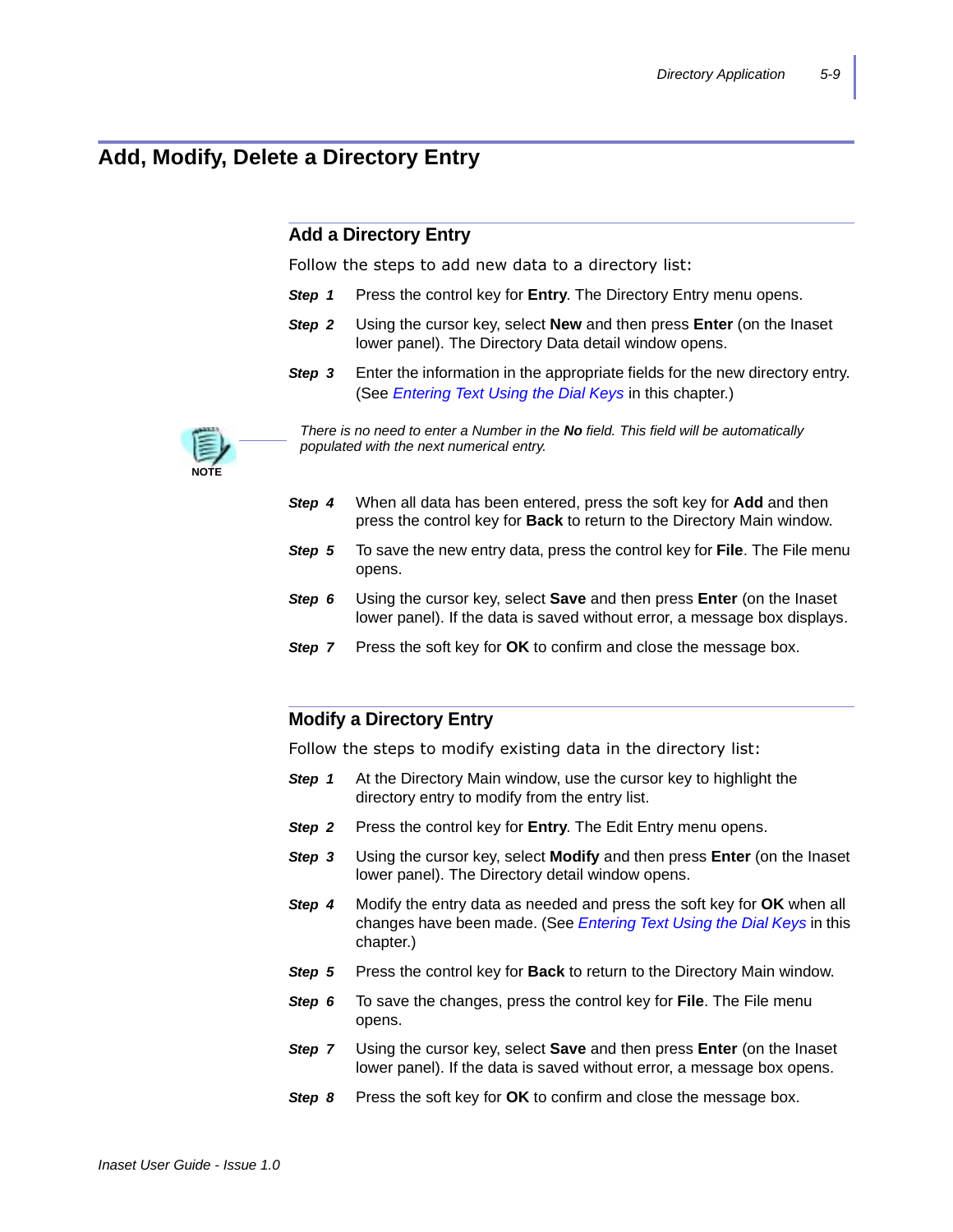# **Delete a Directory Entry**

Follow the steps to delete a Directory entry from the directory list:

- **Step 1** At the Directory Main window, use the cursor key to highlight the directory entry to delete.
- **Step 2** Press the control key for **Entry**. The Edit Entry menu opens.
- **Step 3** Using the cursor key, select **Delete** and then press **Enter** (on the Inaset lower panel). A message box opens to confirm the delete.
- **Step 4** Press the soft key for **OK** to confirm the delete and close the message box.
- **Step 5** To save the directory changes, press **File**. The File menu opens.
- **Step 6** Using the cursor key, select **Save** and then press **Enter** (on the Inaset lower panel). If the data is saved without error, a message box opens.
- **Step 7** Press the soft key for OK to confirm and close the message box.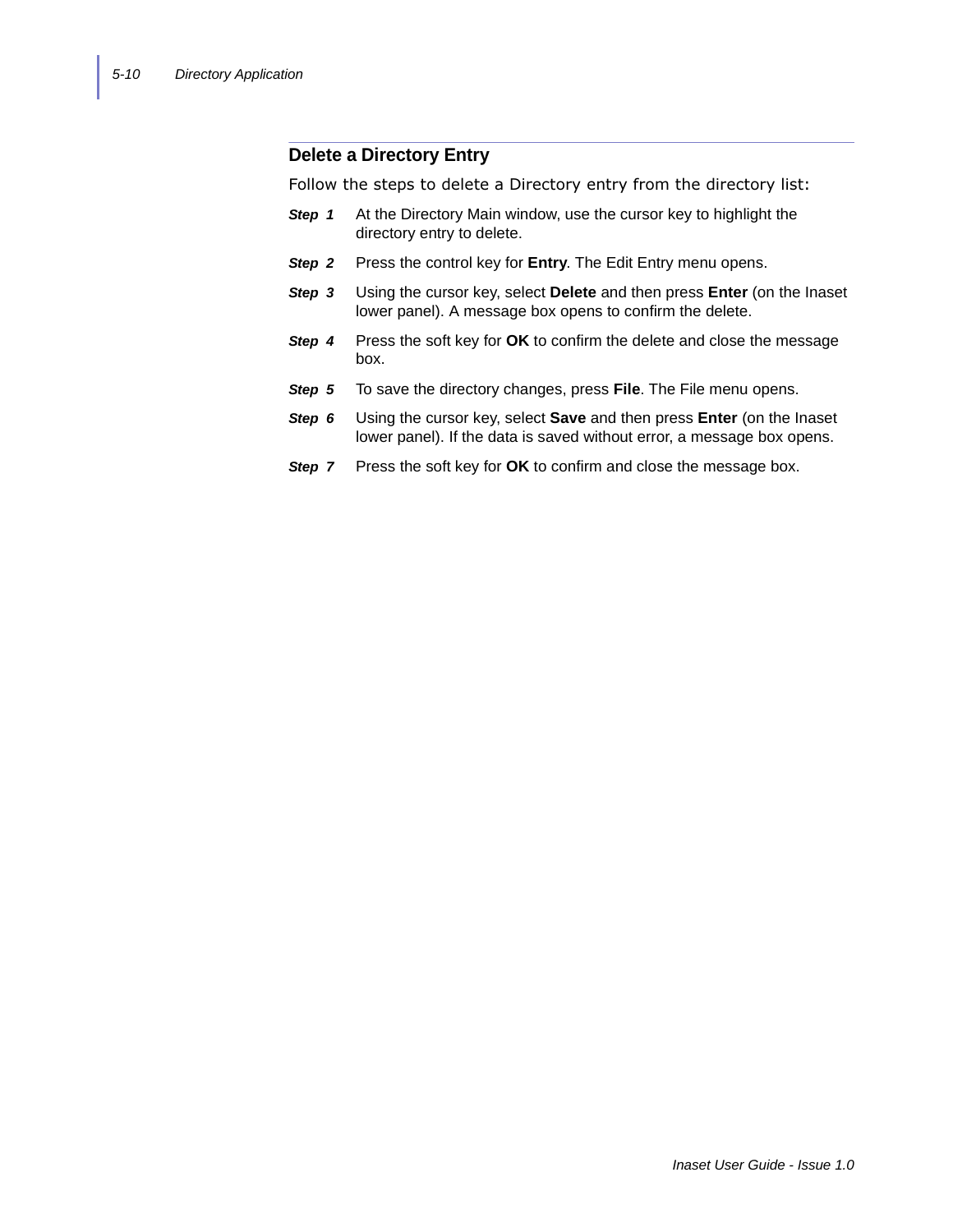# **Managing the Directory**



Check with your phone system administrator before performing the following procedures.

# **Download Data**

New directory data can be downloaded from the FTP server your Inaset phone connects to. Follow the steps to download the directory data saved on the FTP server:

- **Step 1** Press the soft key to select the Directory to download (Personal, Corporate, Group).
- **Step 2** Press the control key for **File**. The File menu opens.
- **Step 3** Using the cursor key, select **Download** and then press **Enter** (on the Inaset lower panel).
- **Step 4** At the dialog box, enter the address (using the dial keys) of the FTP server storing the data you want to download.
- **Step 5** Press the soft key for **OK** to start the data download from the designated server and then press the control key for **Back** to close the download window.
- **Step 6** When the data has been downloaded, it must be loaded into the Inaset memory before use. Press the control key for **File**. The File menu opens.
- **Step 7** Using the cursor key, select **Load** and then press **Enter** (on the Inaset lower panel). The directory data will be loaded and displayed.

#### **Upload Data**

Data can also be uploaded to the FTP server your Inaset phone connects to. Follow the steps to upload data from your Inaset phone to the FTP server:

- **Step 1** Press the soft key to select the Directory to upload (Personal, Corporate, Group).
- **Step 2** Press the control key for **File**. The File menu opens.
- **Step 3** Using the cursor key, select **Upload** and then press **Enter** (on the Inaset lower panel).
- **Step 4** At the dialog box, enter the address (using the dial keys) of the FTP server to upload data to.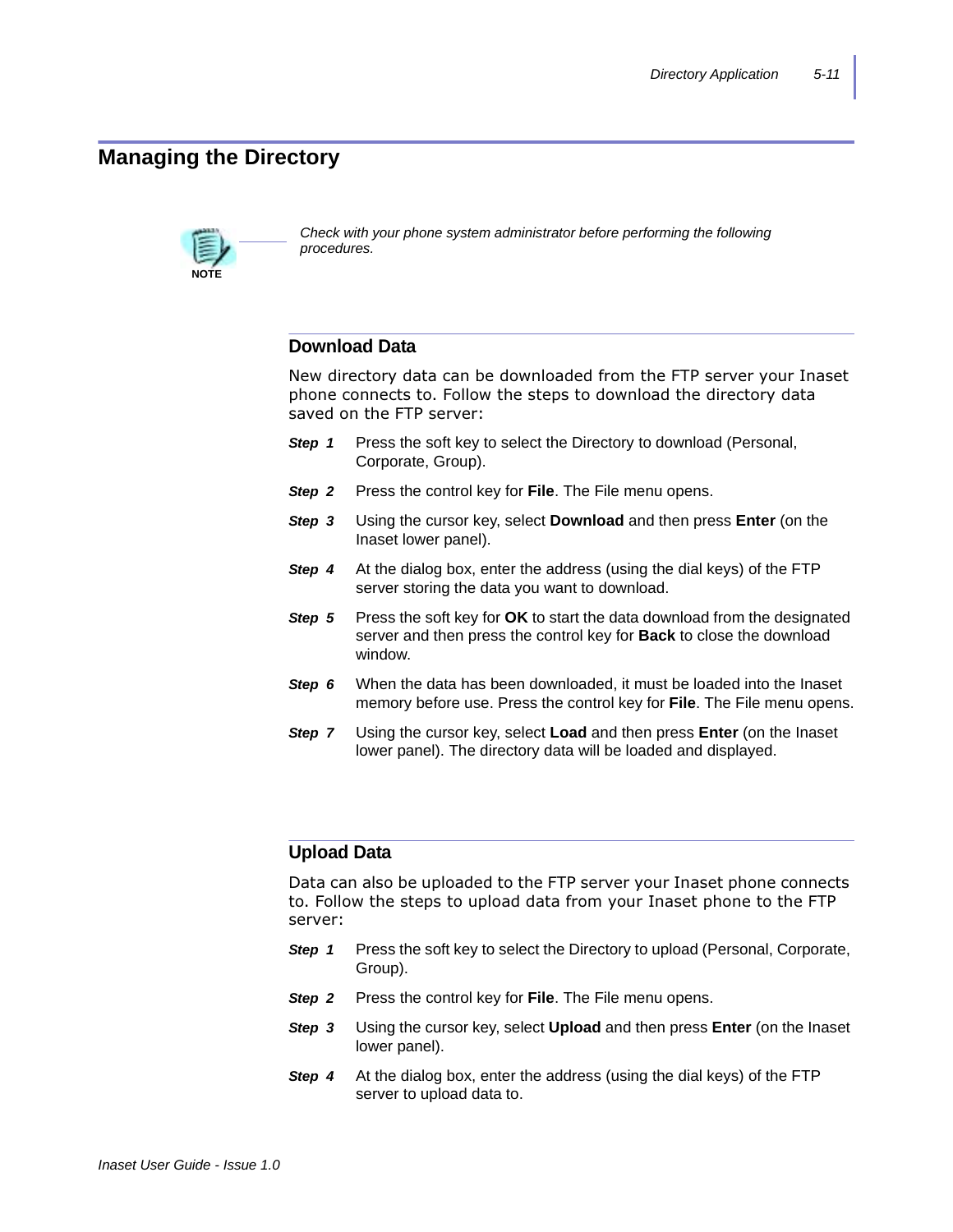**Step 5** Press the soft key for **OK** to start the data upload to the designated server and then press the control key for **Back** to close the upload window.

# **Changing Directory Character Font Size**

Follow the steps to change the directory character font size:

- **Step 1** Press the control key for **Display**. The Display menu opens.
- **Step 2** Using the cursor key, select **Font Size** and then press **Enter** (on the Inaset lower panel).
- **Step 3** At the Change Font Size dialog box, use the cursor key to select the **Normal** or **Large** font size and press the Inaset **Enter** key.
- **Step 4** Press the soft key for **OK** to complete the change. The character size of the directory will now reflect the change.

# **Sorting Directory List**

Follow the steps to sort the directory list:

- **Step 1** Press the control key for **Display**. The Display menu opens.
- **Step 2** Using the cursor key, select **Sort** and then press **Enter** (on the Inaset lower panel).
- **Step 3** At the Change Sort Key dialog box, select a condition for sorting list data:
	- —Use the cursor key to select **Keyword**, and press **Enter** to sort the directory in alphabetical order by keyword.
	- —Use the cursor key to select **No.**, and press **Enter** to sort the directory in numeric order by entry number.
	- —Use the cursor key to select **Company**, and press **Enter** to sort the directory in alphabetical order by company name.
- **Step 4** Select an order for the sort:
	- —Use the cursor key to select **Ascending**, and press **Enter** to sort data in ascending order.
	- —Use the cursor key to select **Descending**, and press **Enter** to sort data in descending order.
- **Step 5** Press OK to complete the sort. The data in the directory list is sorted in the specified order.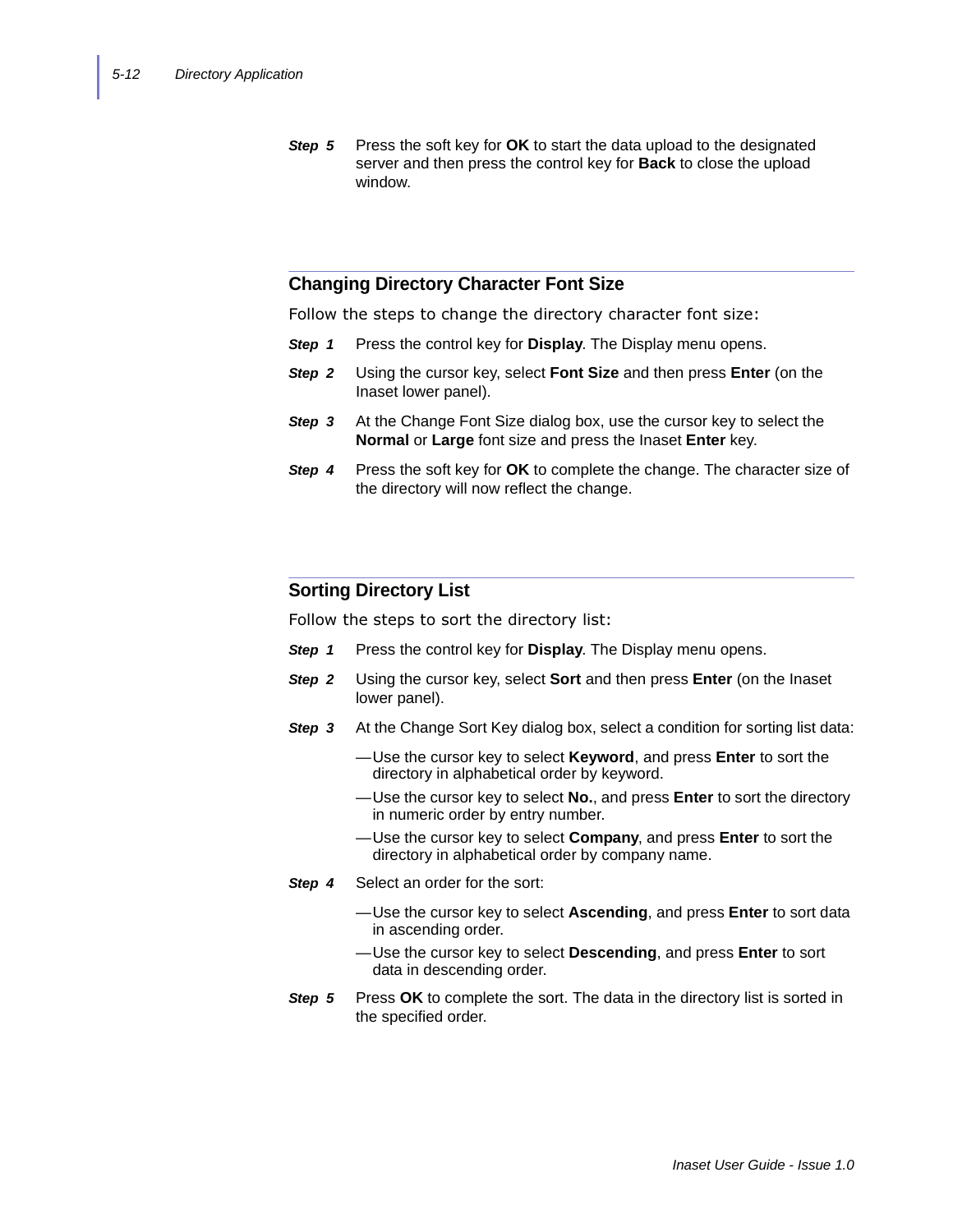# **Changing Item Name in Detail Window**

Some item field names can be changed on the Directory Detail window. Follow the steps to change an item name:

- **Step 1** Press the control key for **Setup**. The Setup menu opens.
- **Step 2** Using the cursor key, select **Setting** and then press **Enter** (on the Inaset lower panel). The Change Item Name dialog box opens.
- **Step 3** Use the cursor to select the item field to change. Using the dial keys, enter the new item name in the selected fields. (You can enter a maximum of 10 single- or double-byte characters.) (See *Entering Text* [Using the Dial Keys](#page-52-0) in this chapter.)
- **Step 4** Press **OK** to complete the changes. The item names in the detail window reflect the changes made.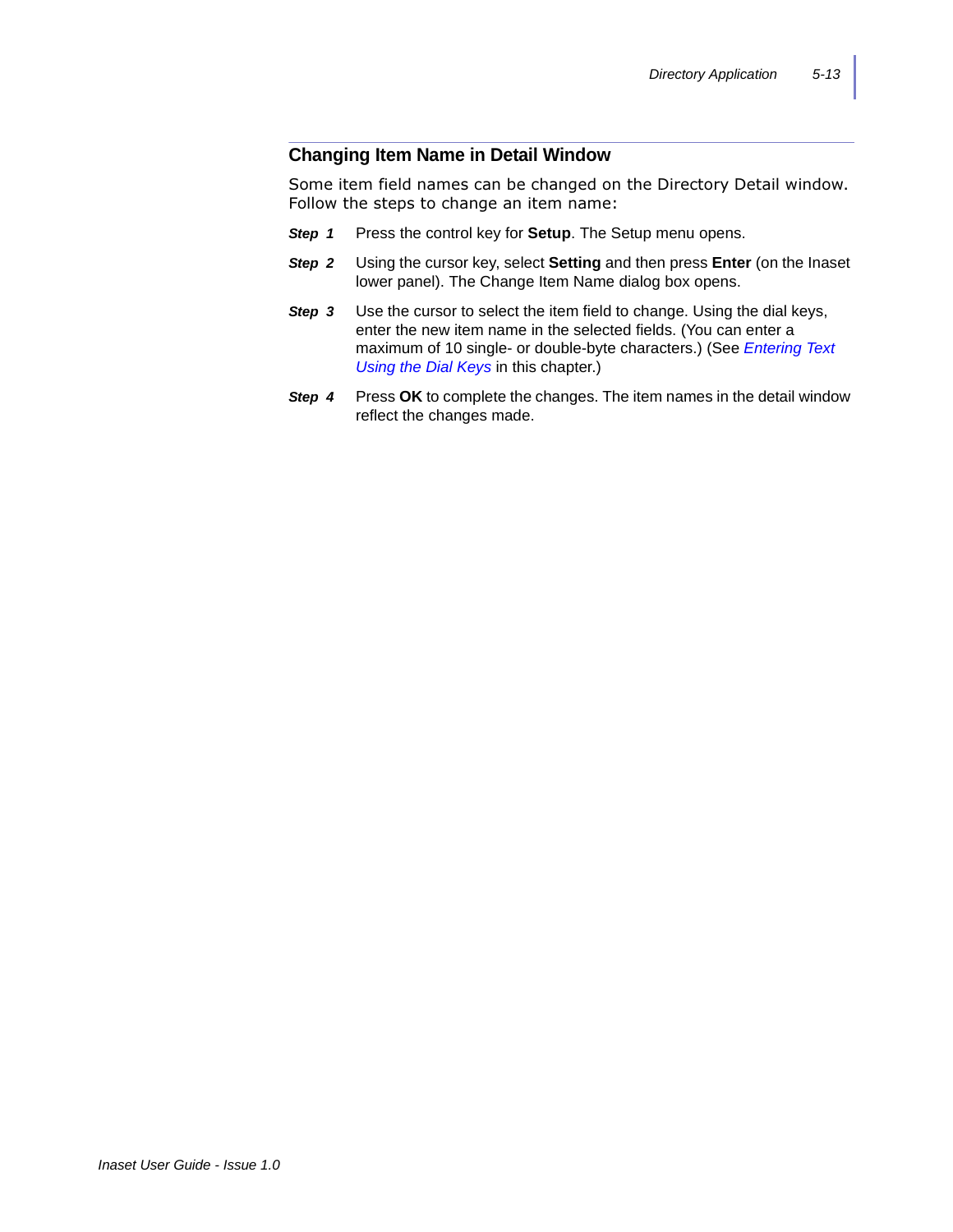# 5-14 Directory Application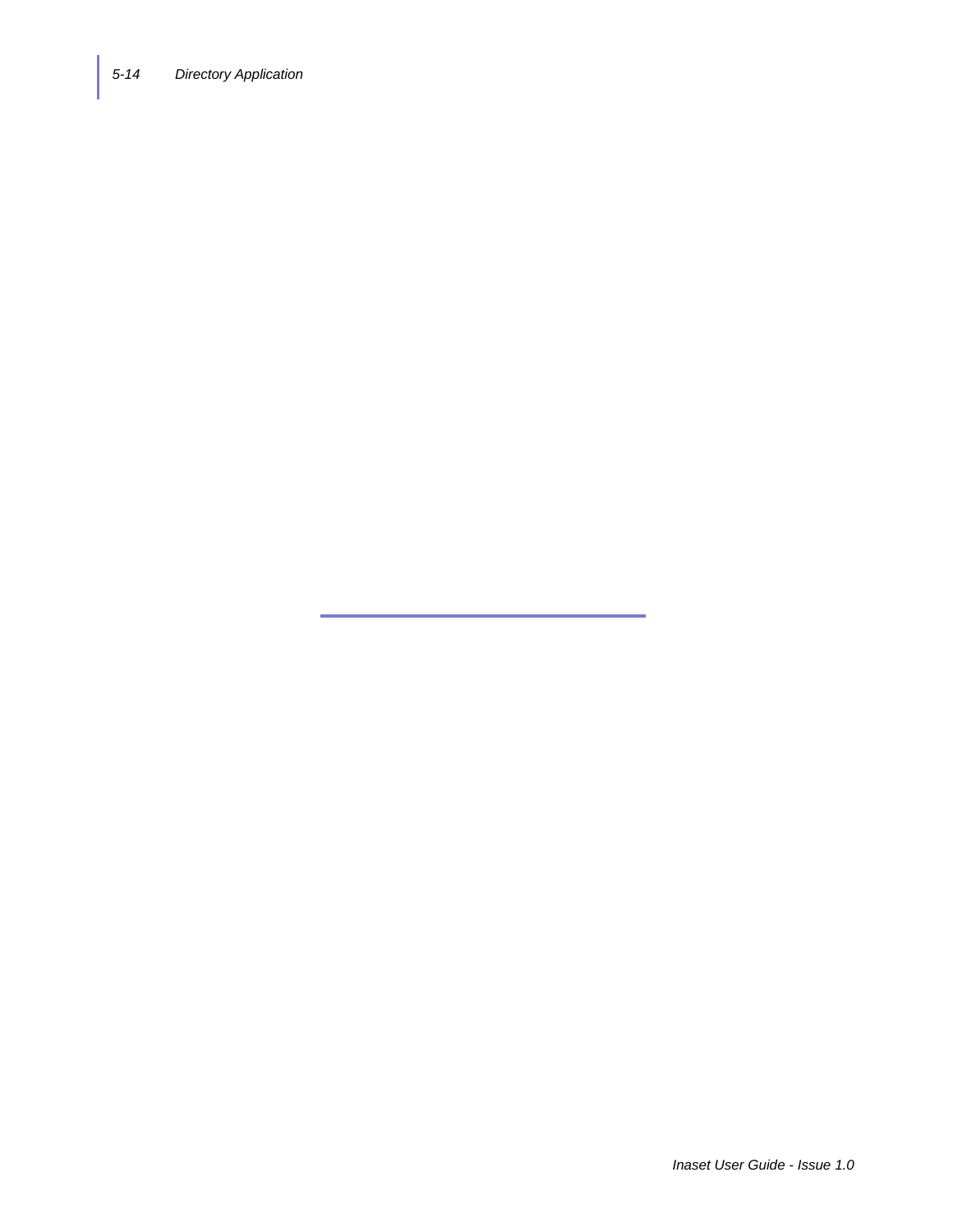# **Browser Application**

This chapter describes how to use the *Inaset* Browser feature application. The Browser enables you to view the Inaset web pages available on your company Intranet or the web internet. The topics in this chapter includes:

**Chapter Topics** 

- Using the Browser
- Using Your Home Page
- Setting for a Proxy Server
- Using Application Pages
- Go Menu
- Configure Control Keys & Soft Keys
- Viewing Telephony PBX Information

# **Using the Browser**

To start the Browser application, press the Menu key on the Inaset lower panel to display the Inaset Main menu. Then press the soft key for **BROWSER** to display the Browser Main window.

Inaset Menu window

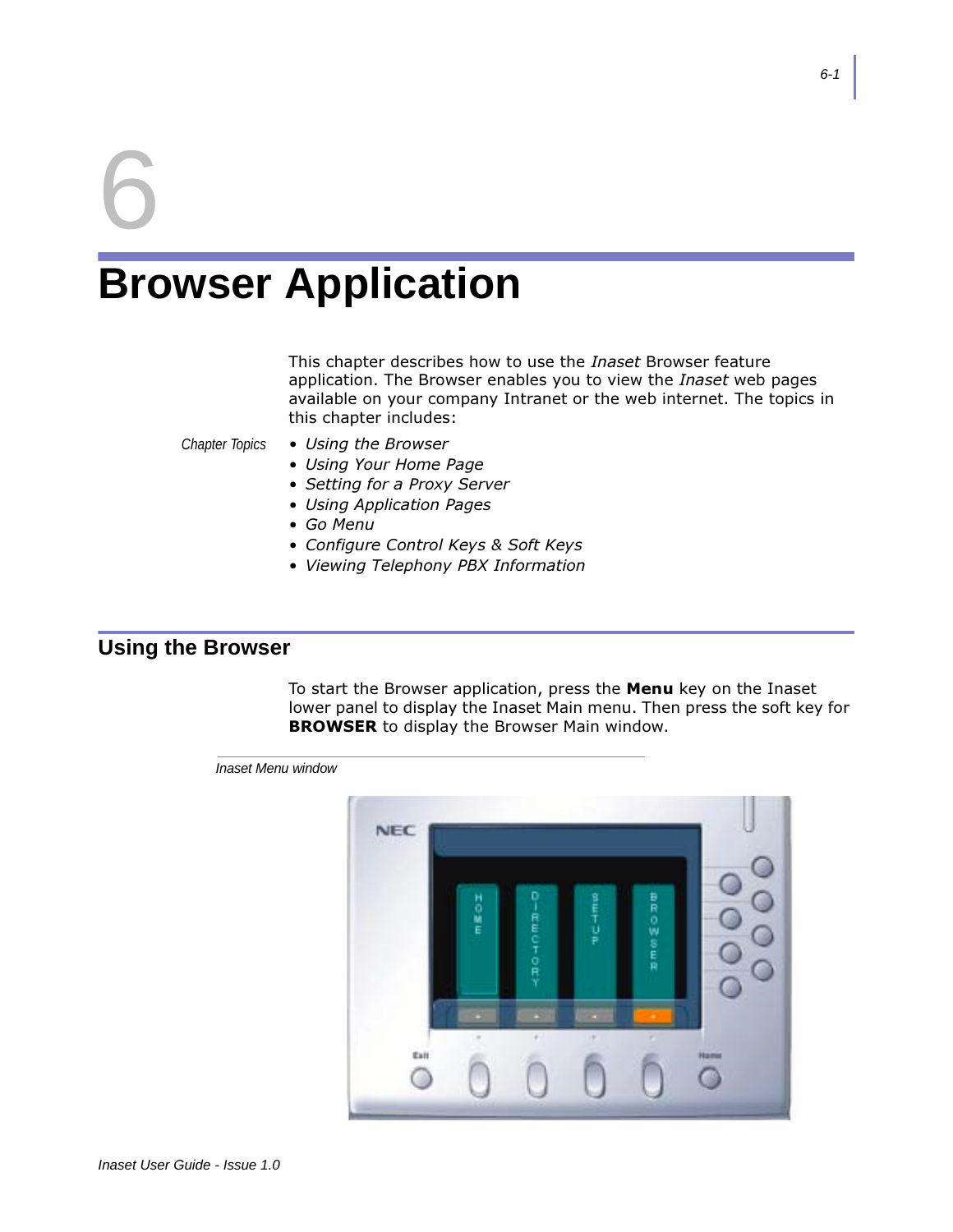# <span id="page-66-0"></span>**Entering Text Using the Dial Keys**

The dial keys (0-9,  $*$ ) are used to enter both text and numbers in the various Inaset display windows. This is required when setting the User Options, changing Personal Directory information, and configuring the Browser application.

Each dial key can be pressed one or more times to enter the characters marked on the key. The following example shows the key sequence used to enter text.

Example: To enter the text smith:

- **Step 1** Press **7** four times, then press cursor right.
- **Step 2** Press **6** once, then press cursor right.
- **Step 3** Press 4 three times, then press cursor right.
- **Step 4** Press **8** once, then press cursor right.
- **Step 5** Press 4 two times, then press cursor right.

On a window where text can be entered, a Soft Key at the bottom of the window (Char) can be pressed to alternately set the keys to enter either numbers or text. The indicator located in the upper right of a window shows when the entry mode is set to Text (indicator **<abc>**) or Number  $(indicateor **123**)$ .

Pressing the  $*$  dial key (one or more times as needed) will enter the **characters . @ \_ / : ~** (space)

Pressing the  $\theta$  dial key (one or more times as needed) will enter the **characters ! ? ' - & () " \$ % + , ; <=> [ \ ] ^ ` {|} \* #**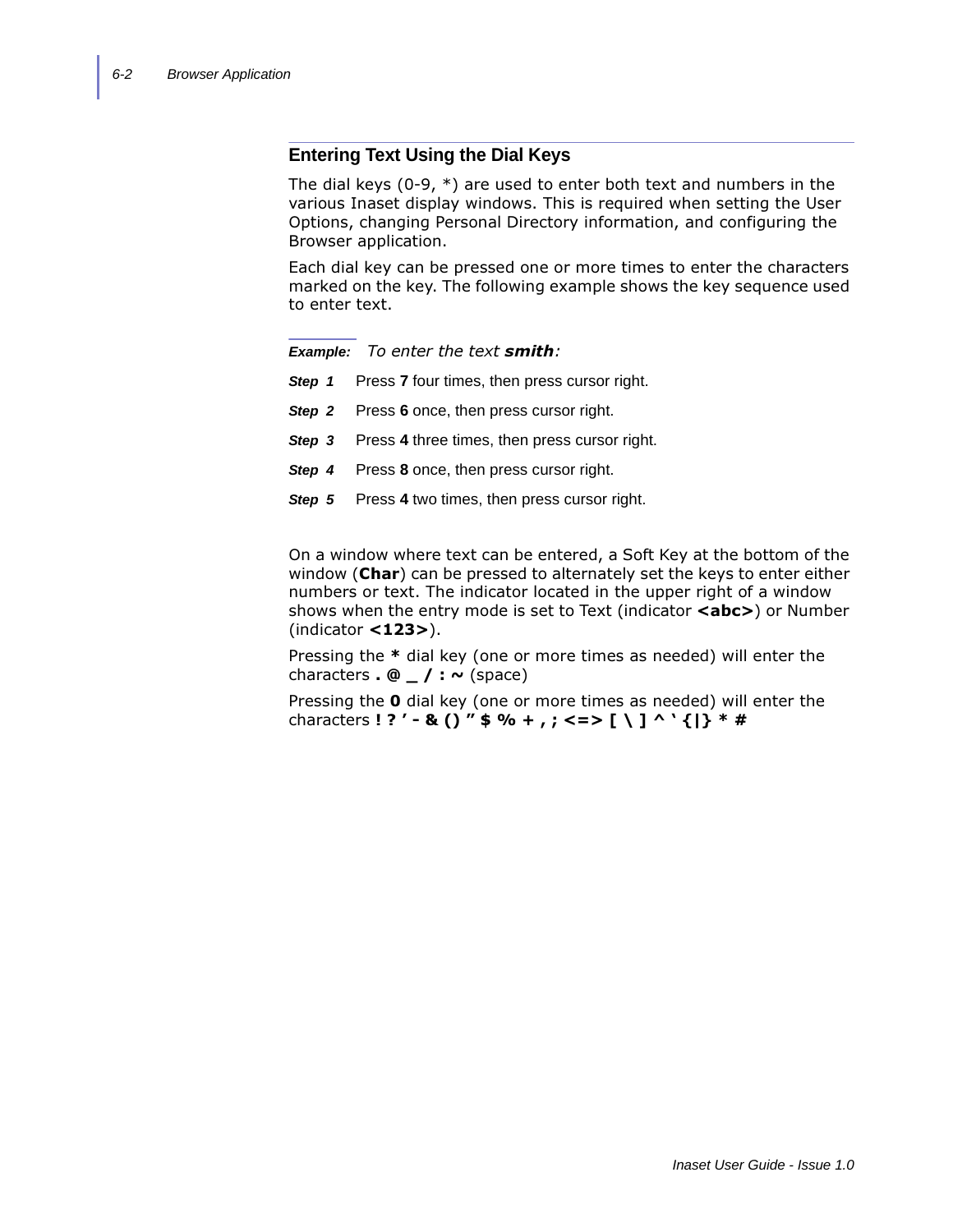# **Browser Application Window**

Starting the Browser Application will open the Browser Main window (below). See the following table for a description of the keys and functions available on this window.

**BEASET NEC** Display Area **Control keys** Display Area **Control keys** Display Area **Control keys** hame **Eatto** tion C Soft keys Diwm IP Enter key Cursor key

Browser Main window - Normal View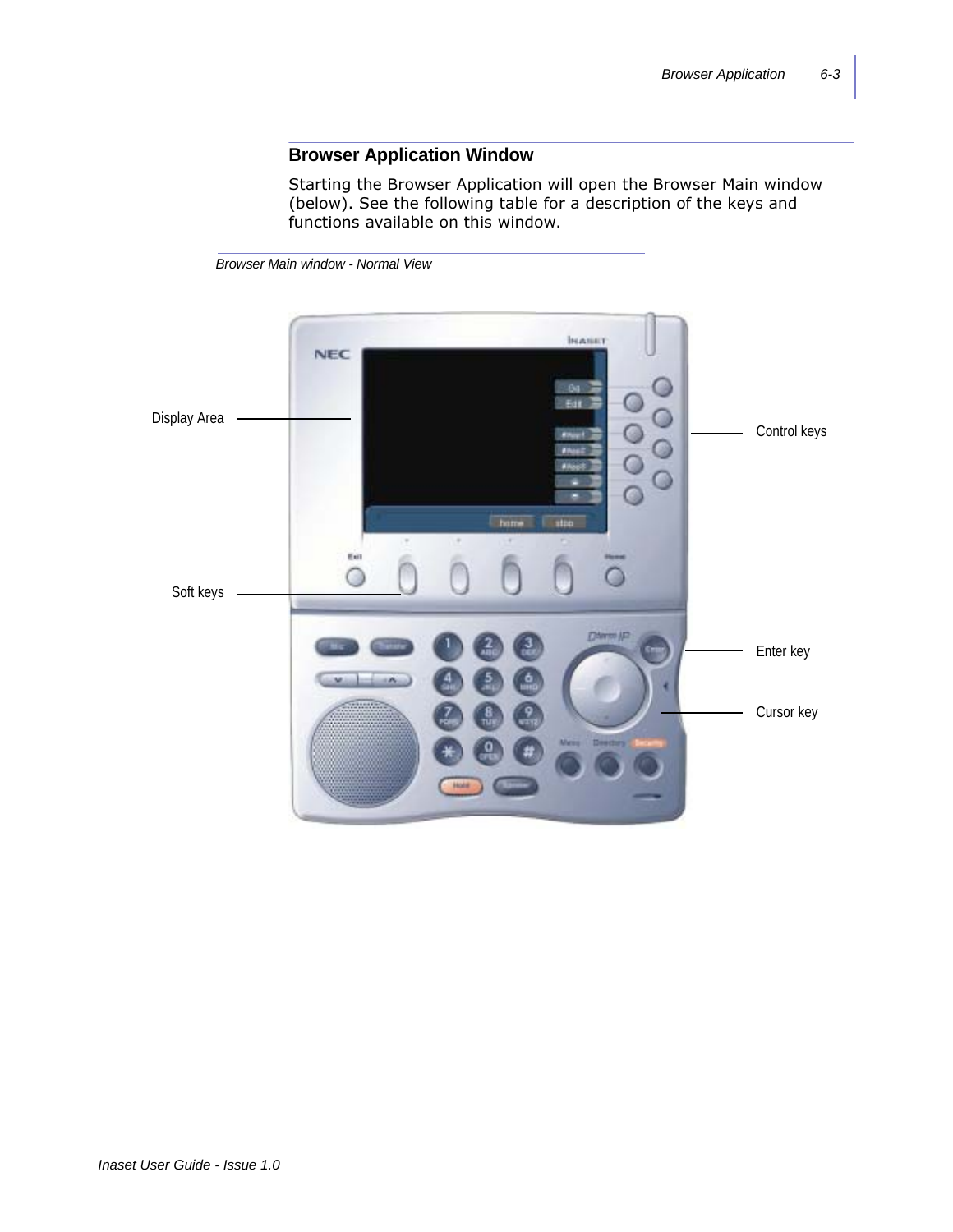## Main Window Description

| <b>Field / Key</b>  | <b>Description</b>                                                                                                                                                          |  |  |
|---------------------|-----------------------------------------------------------------------------------------------------------------------------------------------------------------------------|--|--|
| Display area        | Browser display area for selected web pages.                                                                                                                                |  |  |
|                     | The Browser Soft Keys allow you to navigate the browser pages, similar<br>to your desk computer browser.                                                                    |  |  |
|                     | back<br>- Displays the previous browser page                                                                                                                                |  |  |
|                     | forward - Displays the next browser page                                                                                                                                    |  |  |
| Soft Keys           | - Displays the preset home page<br>home                                                                                                                                     |  |  |
| (Navigation Keys)   | - Stops loading the current page<br>stop                                                                                                                                    |  |  |
|                     | Note: These Soft Keys can be reconfigured, as described later in this<br>guide. The navigation functions are the default configuration for the<br><b>Browser Soft Keys.</b> |  |  |
|                     | The control keys select the Browser Main window functions:                                                                                                                  |  |  |
|                     | $\cdot$ Go<br>- Displays the Go menu.                                                                                                                                       |  |  |
|                     | ∙ Edit<br>- Displays the Edit menu. Edit various browser keys and<br>options.                                                                                               |  |  |
|                     | $\cdot$ #App1 $\cdot$ Selects a preset web page.                                                                                                                            |  |  |
| <b>Control Keys</b> | ∙#App2<br>- Selects a preset web page.                                                                                                                                      |  |  |
|                     | ∙#App3<br>- Selects a preset web page.                                                                                                                                      |  |  |
|                     | - Scroll from top to bottom between the different hot links<br>displayed on the web page.                                                                                   |  |  |
|                     | - Scroll from bottom to top between the different hot links<br>displayed on the web page.                                                                                   |  |  |
| <b>Enter Key</b>    | Selects the highlighted option.                                                                                                                                             |  |  |
| <b>Cursor Key</b>   | Scroll up/down and left/right on the displayed URL.                                                                                                                         |  |  |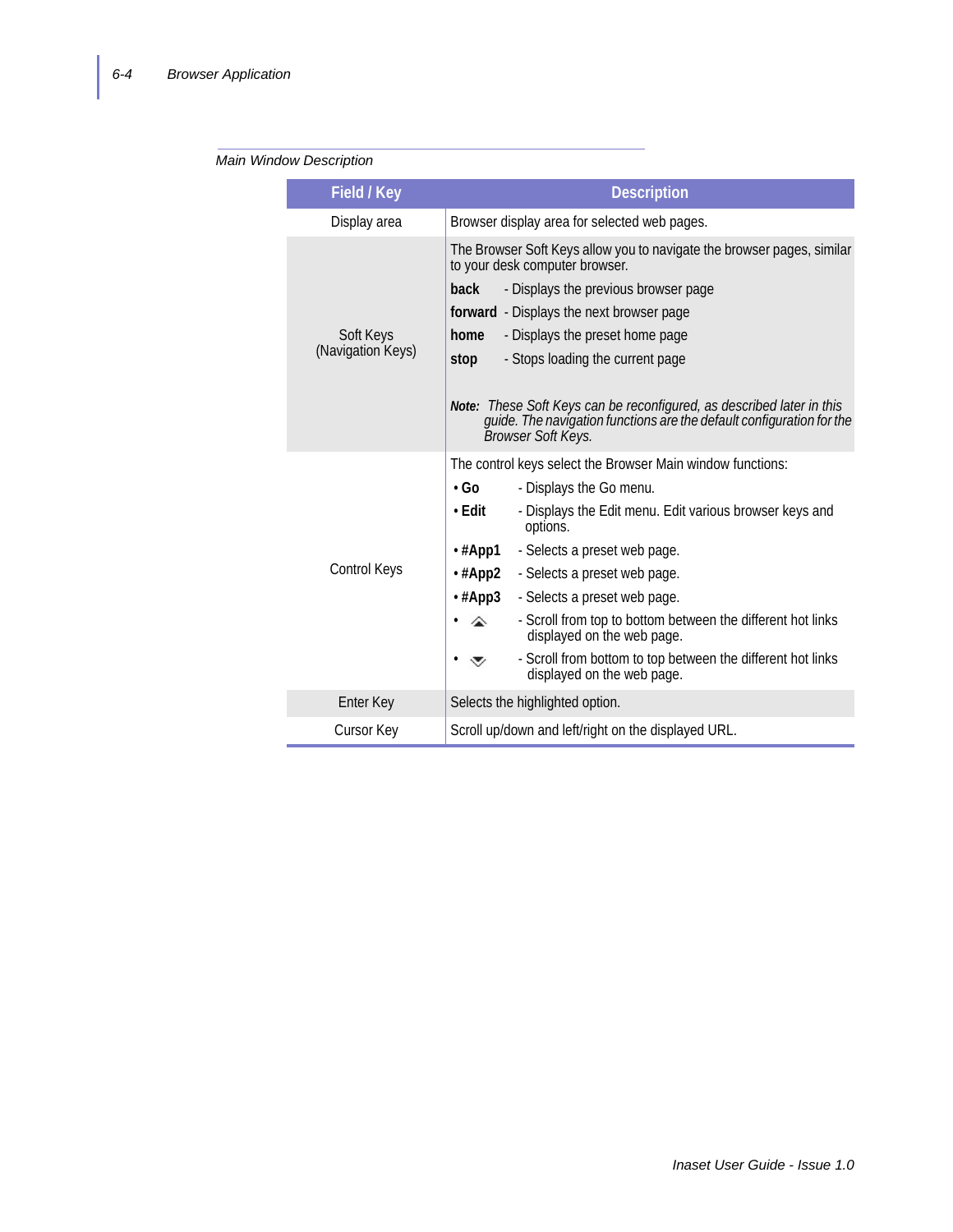# **Telephony (PBX) Display**

An alternative browser display (below) shows telephony (PBX) information at the top of the display along with the telephony mode soft keys. See the section Viewing Telephony PBX Information later in this chapter.

Browser Main window - Telephony Display

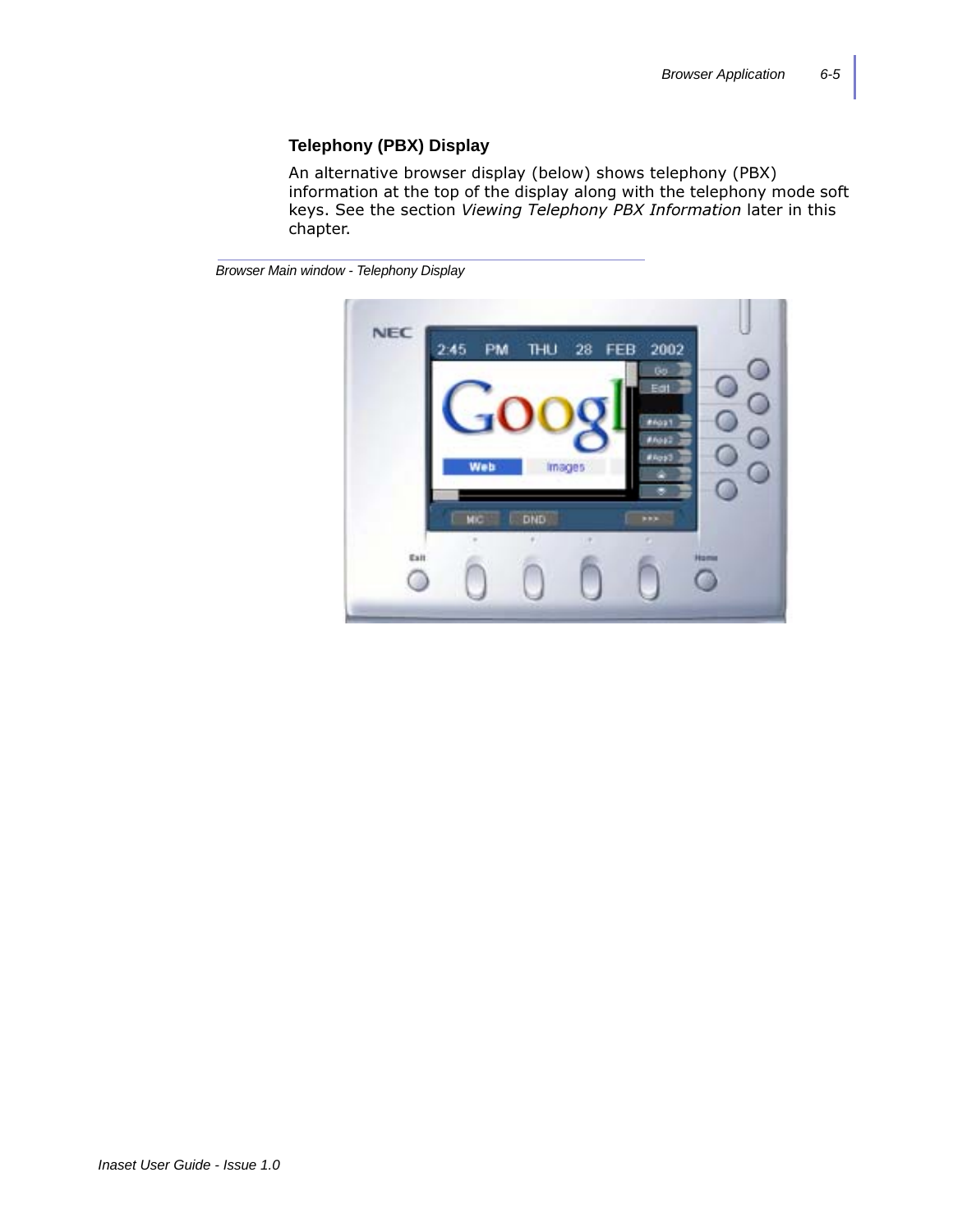# **Using Your Home Page**

A web Home Page can be preset and viewed in the Browser application. This Home Page will display automatically when the Browser application is started.

# **Viewing the Home Page**

Follow the step to view a preset Home Page:

**Step** Press the soft key for **Home**. The Inaset preset web Home Page will open.



The Home soft key does not display in the Telephony view mode. To use the Home key function in this mode, press the control key for **Go**, then the key for **home**.

# **Setting the Home Page**

A Home Page web address must be preset before the Home Page will display in the browser window. Follow the steps to set your home page address:

- **Step 1** From the Browser Main window, press the control key for **Edit**. The Edit menu window opens.
- **Step 2** Press the control key for **Options**. The Browser Option Setting window opens (below).

Browser Option Setting window

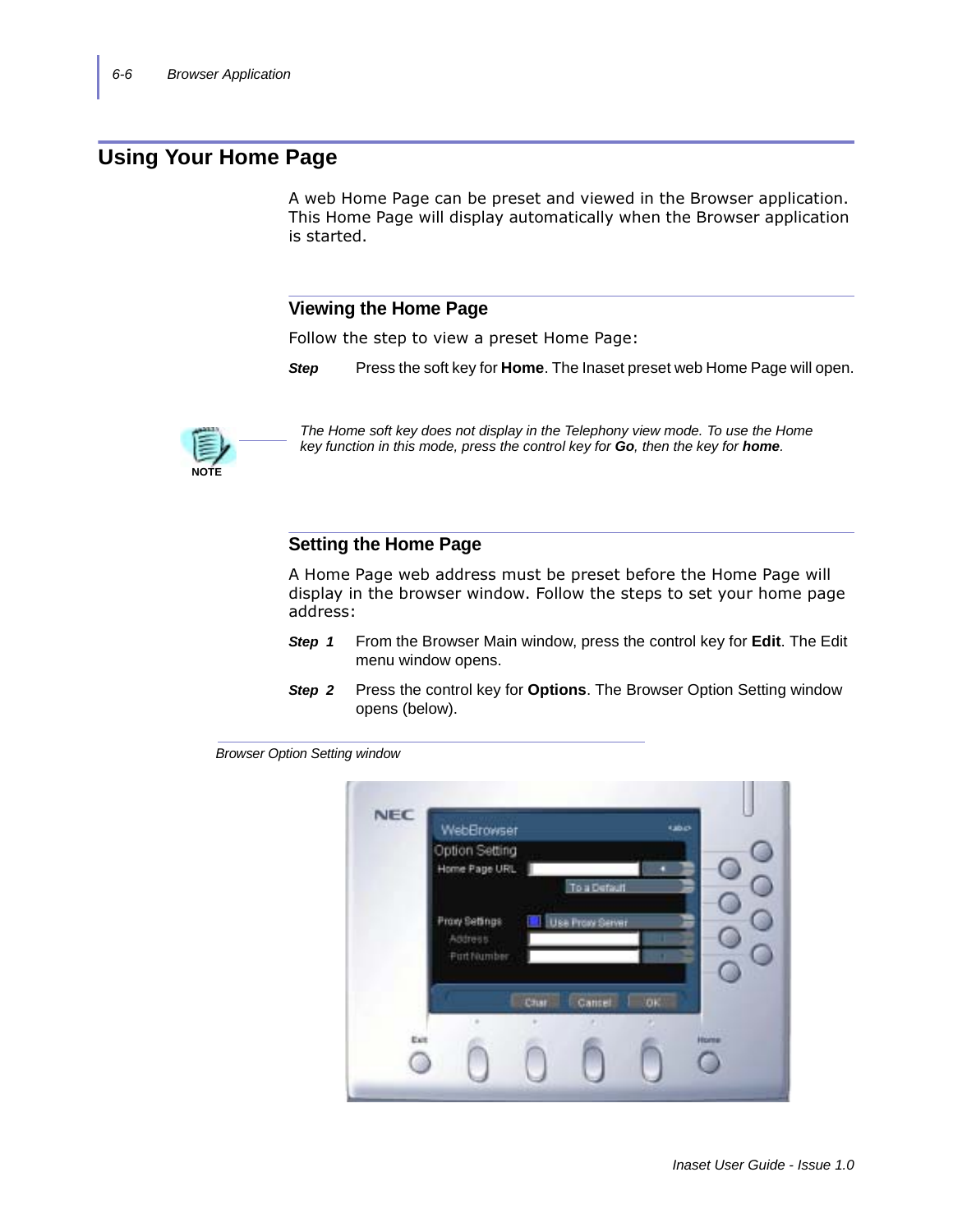- **Step 3** Using the dial keys on the Inaset lower panel, enter the Web address of your Home Page in the **Home Page URL** field. (A maximum of 127 characters can be entered.) (See *[Entering Text Using the Dial Keys](#page-66-0)* in this chapter.)
	- —Selecting **To a Default** will set the home page URL address specified by your phone system administrator as your current home page.
- **Step 4** Press the soft key for **OK** to save your address.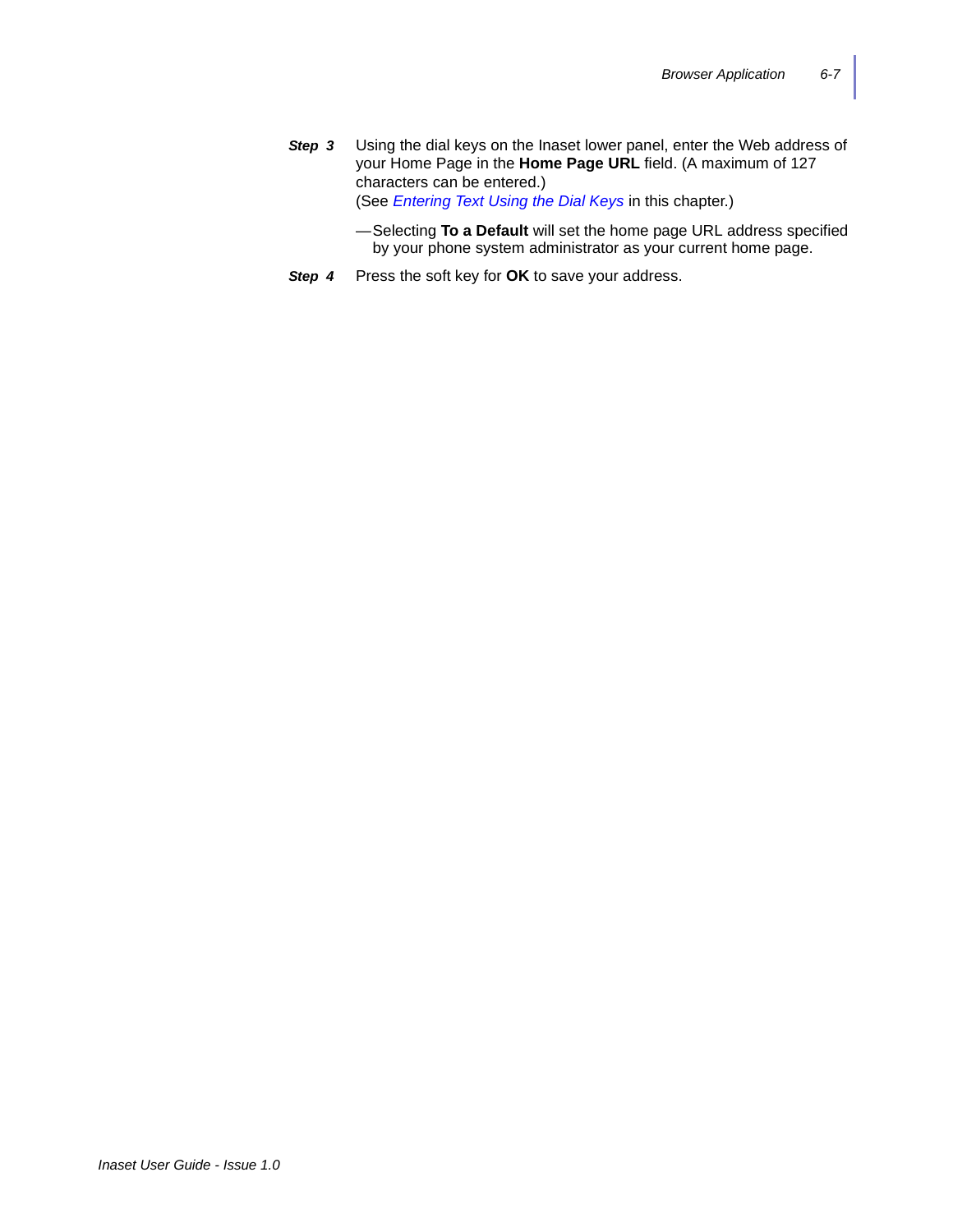### **Setting for a Proxy Server**

Your Internet or Intranet access may use a proxy server. For your Inaset Browser to properly view web pages, it must be configured for this proxy server if one is used at your facility.



Contact your phone or local network system administrator to determine if the proxy server settings must be configured for your Inaset. (These settings may have already been configured by your administrator.)

Follow the steps to configure your Inaset Browser for a proxy server:

- **Step 1** From the Browser Main window, press the control key for **Edit**. The Edit menu window opens.
- **Step 2** Press the control key for **Options**. The Option Setting window opens (below).

Browser Option Setting window



- **Step 3** Press the control key for **Use Proxy Server** to check the **Proxy Settings** checkbox.
- **Step 4** Press the control key for **Address**, and enter the IP address for the proxy server using the Inaset dial keys. (See *[Entering Text Using the Dial Keys](#page-66-0)* in this chapter.)
- **Step 5** Press the control key for **Port Number**, and enter the port number for the proxy server using the Inaset dial keys. (If no or an invalid port number is entered, Inaset will use a default port number of **80**.) (See [Entering Text](#page-66-0)  [Using the Dial Keys](#page-66-0) in this chapter.)
- **Step 6** Press the soft key for **OK** to save the settings.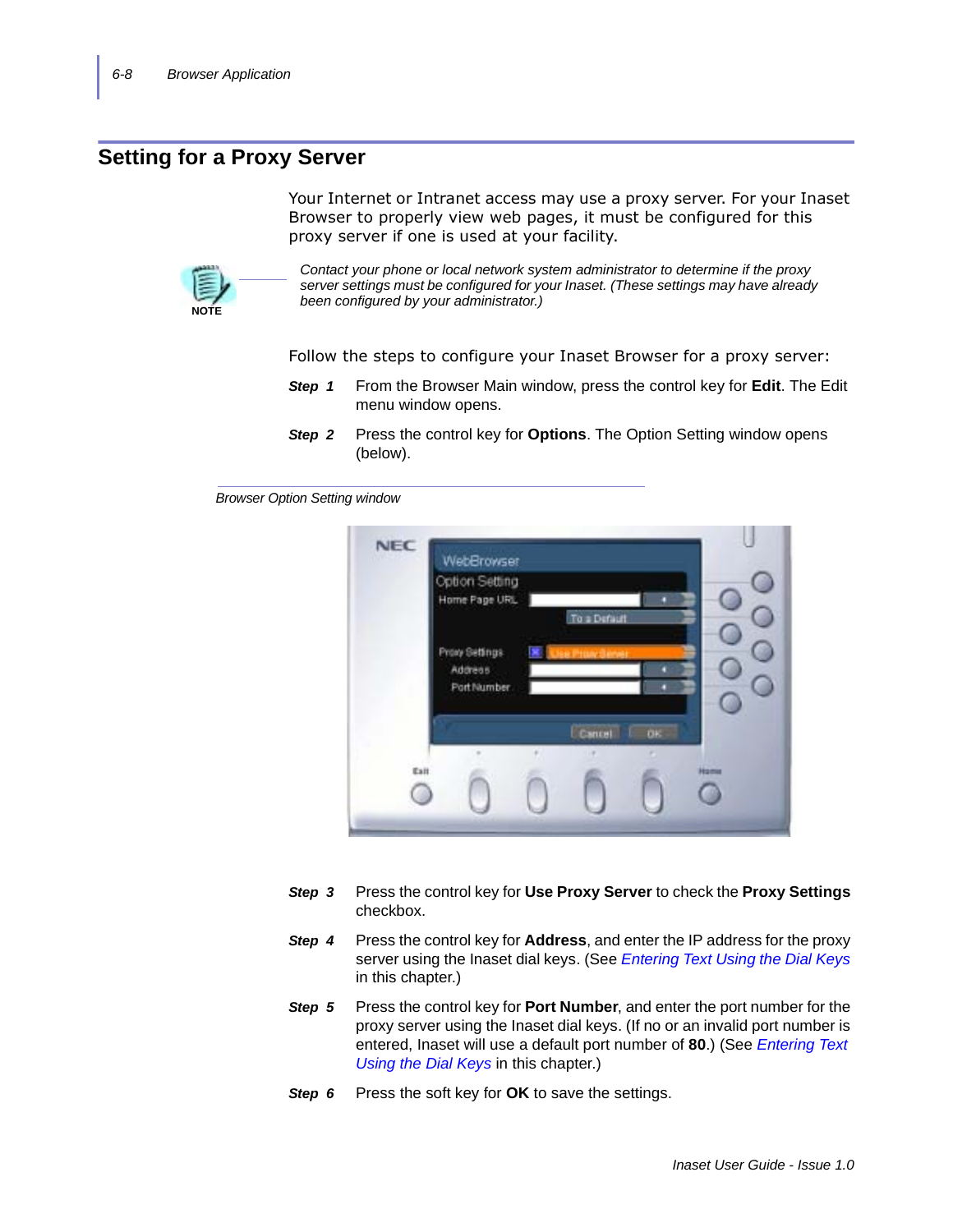## **Using Application Pages**

In addition to a Home Page, other web pages of interest can be preset and easily viewed with the Inaset Browser. These preset Application pages could be weather sites, news pages, or other web pages you frequently view.

### **Viewing Application Pages**

Follow the steps to view a preset application page.

- **Step 1** From the Browser Main window, press the control key for **Go**. The Go menu window opens.
- **Step 2** Press the control key (**#App**1-8) to select the web page application to view. The selected web page opens. (Press **next** to select additional application pages.)

### **Setting the Application Page Presets**

You can preset up to eight application pages. This makes it easy to view your application pages without having to re-enter their web addresses each time. Follow the steps to set your application page addresses:

- **Step 1** From the Browser Main window, press the control key for **Edit**. The Edit menu window opens.
- **Step 2** Press the control key for **Applications**. The Application Setting window opens (below).

Browser Application Setting window

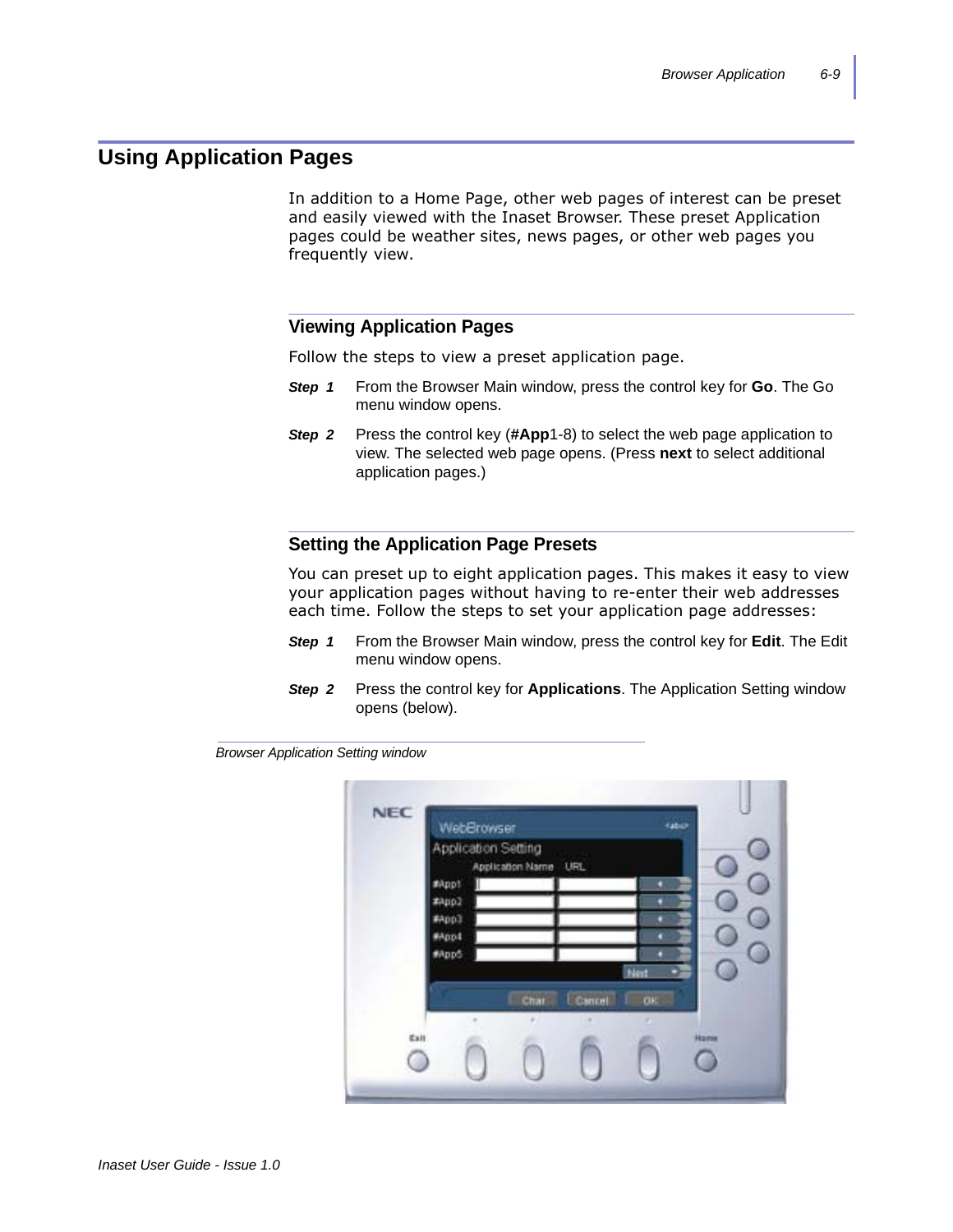- **Step 3** Press the control key to select one of the eight applications. In the **Application Name** field, use the dial keys to enter a title for the web page. (You can enter a maximum of 32 characters.) (See *[Entering Text Using the Dial Keys](#page-66-0)* in this chapter.)
- **Step 4** Press the control key on this application to select the address field. Enter the URL address for this web page in the **URL** field. (You can enter a maximum of 127 characters.) (See [Entering Text Using the Dial Keys](#page-66-0) in this chapter.)
- **Step 5** Press the soft key for **OK** to save the settings.

See the section *Changing the Control Key Functions* later in this chapter to add your presets to control keys on the Browser Main window.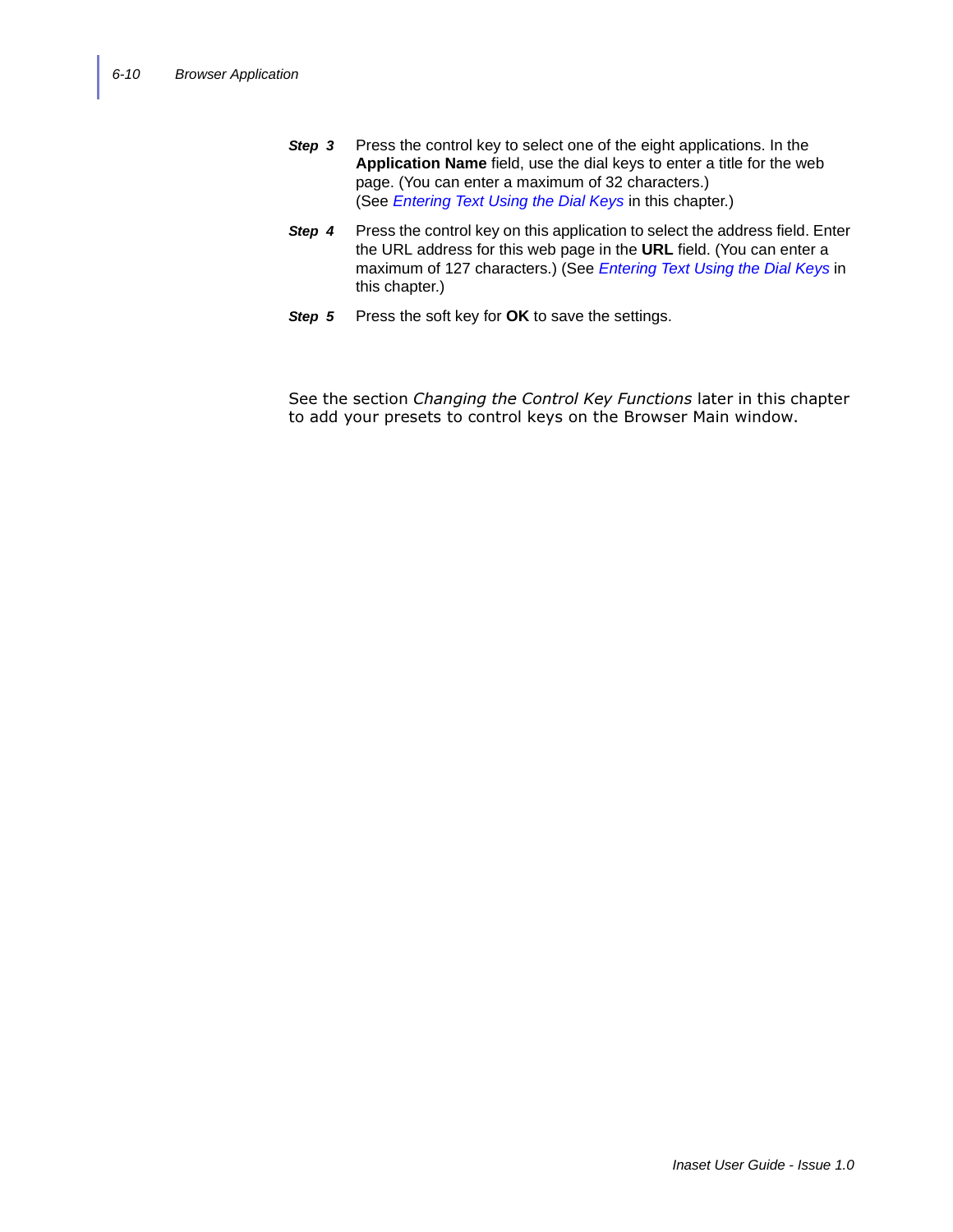# **Go Menu**

Selecting Go from the Browser Main window will display the Browser Go menu window (below).

**Browser Go Menu window** 



- Press the control key for **home**. The preset Home page will open in the Browser Main window.
- Press the control key for stop to stop the access of the selected URL.
- . Press the control key for reload to reload the last selected URL.
- Press the control key for #app1 to load the first application preset URL.
- Press the control key for next to view additional #app presets.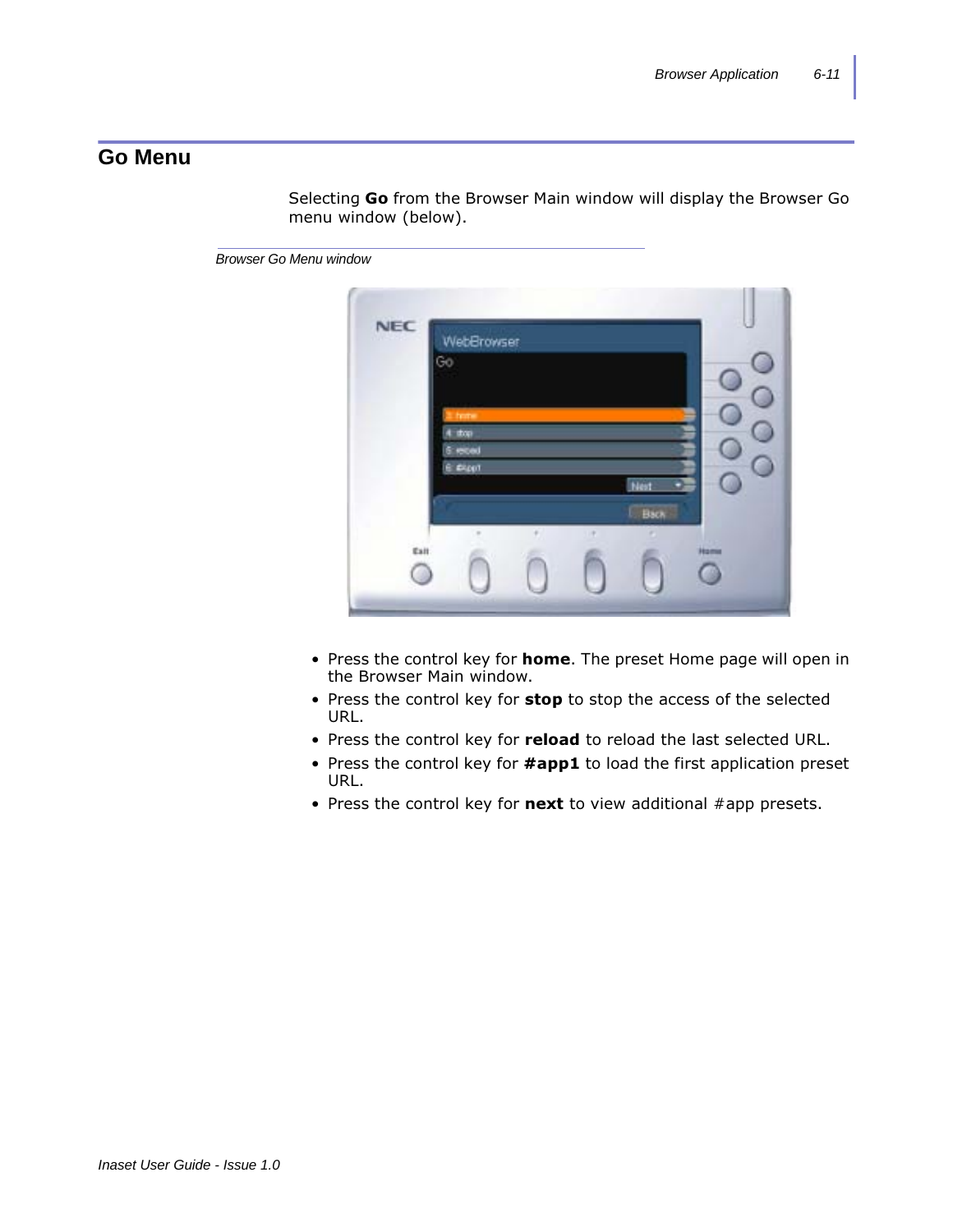# **Configure Control & Soft Keys**

The Browser main window soft keys and five of the control keys can be reconfigured from their default to customize the display window.

### **Changing the Control Key Functions**

Five control keys can be reconfigured to further customize the display. The default key settings shows the first three application page presets (#app1, #app2, #app3) and the two scroll functions.

Typically, you might want to change or include additional application page presets. This allows you go to your preset application pages simply by pressing only one key. Follow the steps to set the Main window control key functions:

- **Step 1** From the Browser Main window, press the control key for **Edit**. The Edit menu window opens.
- **Step 2** Press the control key for **Control Keys**. The Control Key Configuration window opens (below).

Browser Control Key Configuration window

| Control Key 1 | <b>Alleged</b> |            |                           |      |
|---------------|----------------|------------|---------------------------|------|
| Control Key 2 | <b>Mag</b>     |            |                           |      |
| Control Key 3 | <b>EARLY</b>   |            |                           |      |
| Control Key 4 | ×              |            |                           |      |
| Control Key 5 | ۰              |            | ٠                         |      |
|               |                | Cancel     | <b>OK</b>                 |      |
|               |                |            |                           |      |
|               |                |            |                           | Hame |
|               |                |            |                           |      |
|               | Esit           | WebBrowser | Control Key Configuration |      |

- **Step 3** Press the control key for **Control Key 1**. Continue to press the adjacent control key until the desired Application page name (or other key function) appears in the field.
- **Step 4** Configure the remaining control keys as needed.
- **Step 5** When finished, press the soft key for **OK** to save these settings.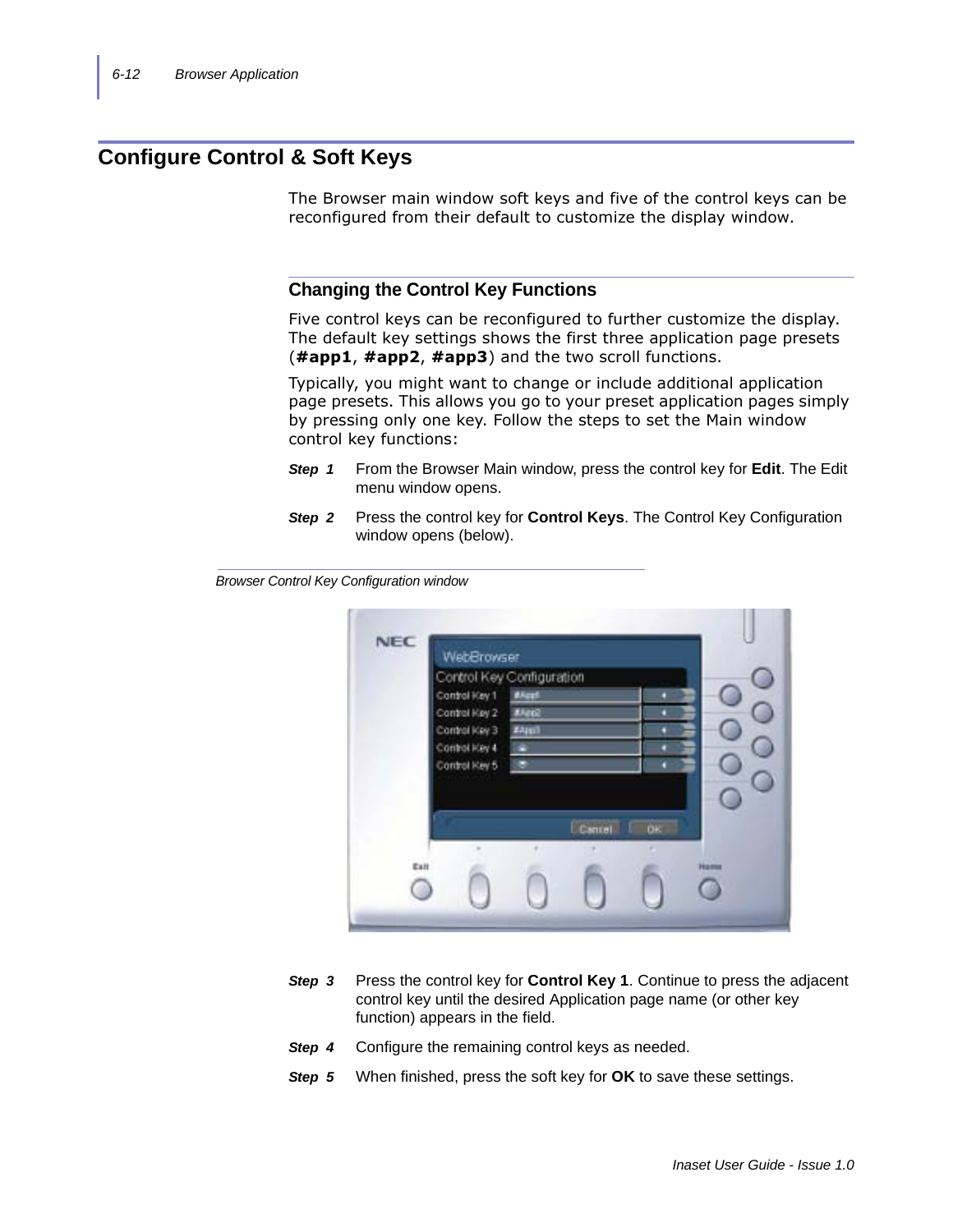#### **Changing the Soft Key Functions**

The normal default setting assigns the page navigation functions of **Back, Forward, Home,** and **Stop** to these keys. Follow the steps to changes these settings.



These soft keys only display when the display is set to normal view mode.

- **Step 1** From the Browser Main window, press the control key for **Edit**. The Edit menu window opens.
- **Step 2** Press the control key for **Soft Keys**. The Soft Key Configuration window opens (below).

Browser Soft Key Configuration window



- **Step 3** Press the control key for the specific soft key to change. Repeatedly press the control key as needed to select the desired key function.
- **Step 4** Configure the other soft keys as needed.
- **Step 5** When finished, press the soft key for **OK** to save these settings.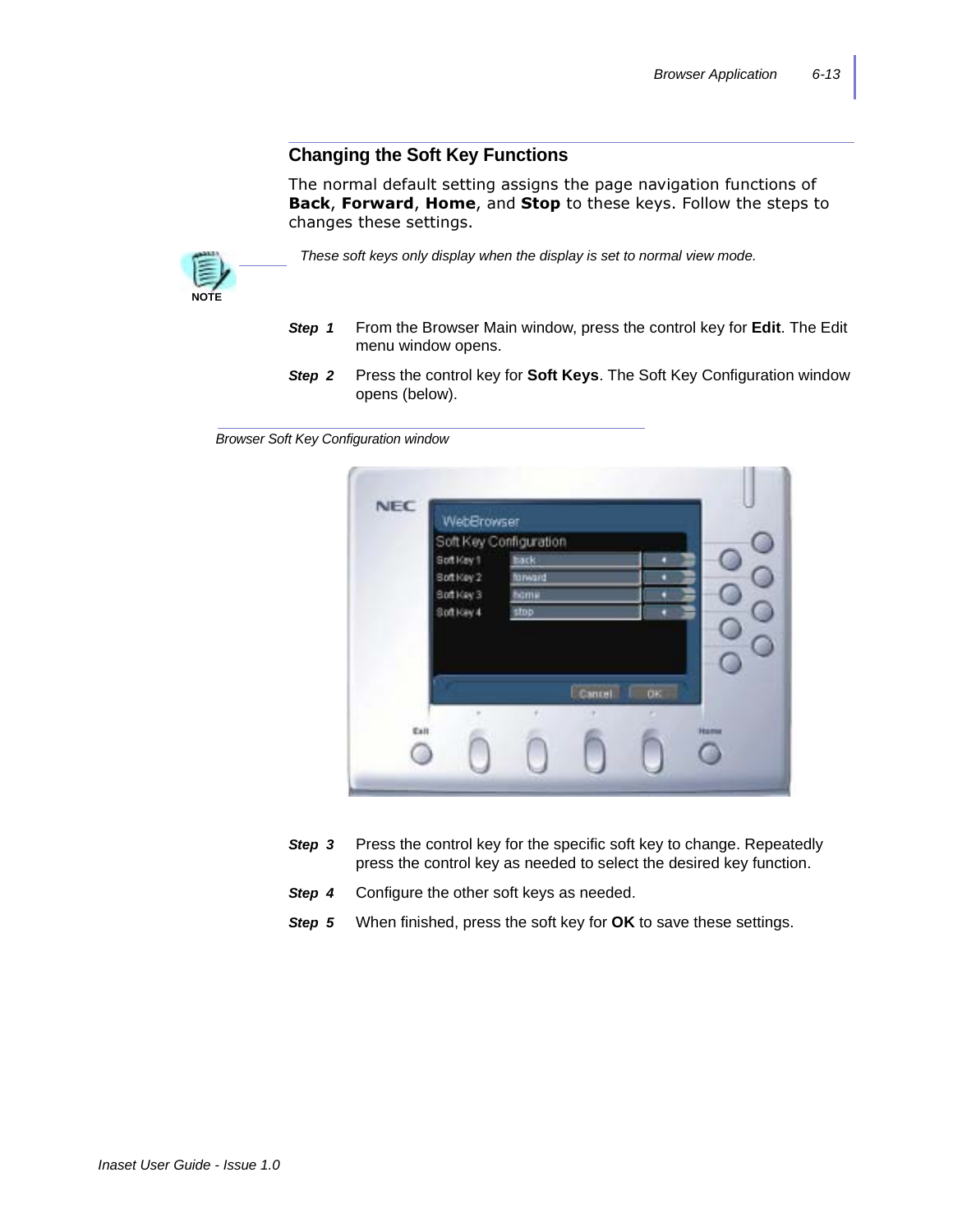### **Viewing Telephony PBX Information**

You can configure the Browser Main window to display the telephony information from the PBX. This information is the time, date, and call status that is sent from your PBX telephone system to your Inaset phone.

Follow the steps to select the Browser display view:

- **Step 1** From the Browser Main window, press the control key for **Edit**. The Edit menu window opens.
- **Step 2** Press the control key for **View**. The View Setting window opens (below).

Browser View Setting window



- **Step 3** Press the control key for **Show Telephone Display (U/L)** to set the Browser to display telephone information.
- **Step 4** Press the control key for **Normal** to select the normal Inaset Browser display.
- **Step 5** Press the control key for **Save View Setting** to select the checkbox if you want this setting to be saved and used the next time you start the Browser application.
- **Step 6** Press the soft key for **OK** to save the settings.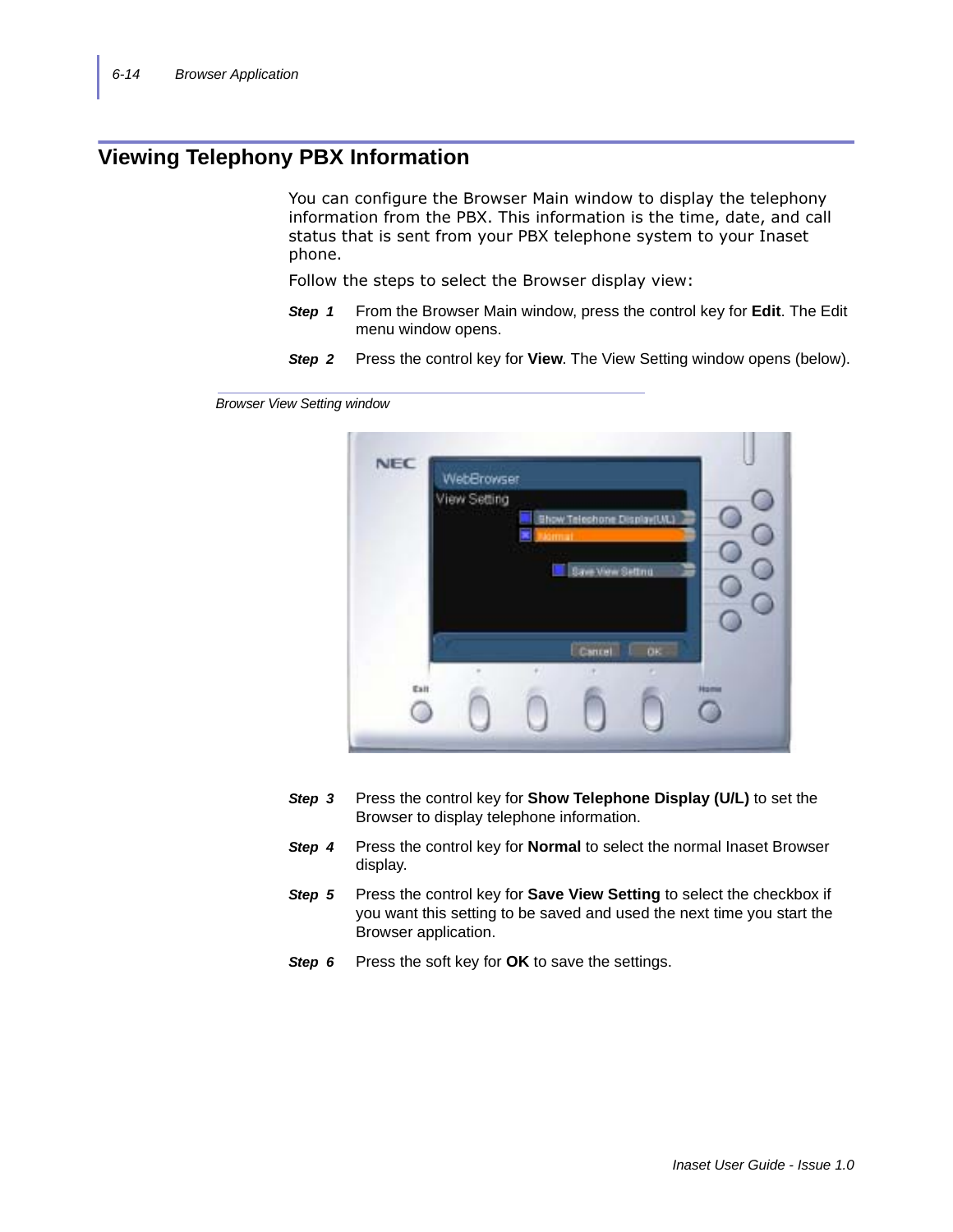For additional information or support on this NEC product,<br>contact your NEC representative.